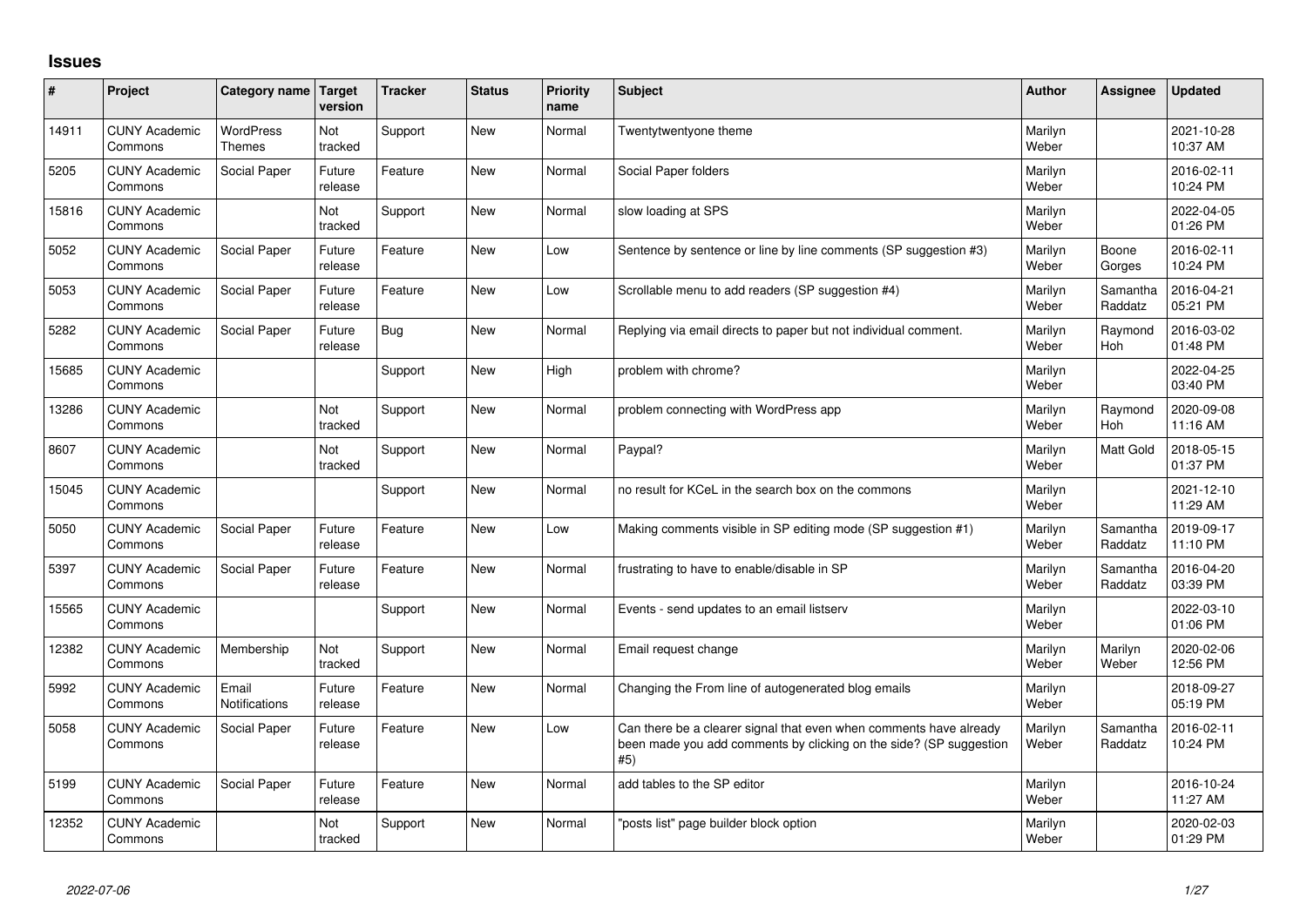| $\vert$ # | Project                         | Category name                     | <b>Target</b><br>version | <b>Tracker</b> | <b>Status</b>        | <b>Priority</b><br>name | <b>Subject</b>                                                                             | <b>Author</b>    | Assignee        | <b>Updated</b>         |
|-----------|---------------------------------|-----------------------------------|--------------------------|----------------|----------------------|-------------------------|--------------------------------------------------------------------------------------------|------------------|-----------------|------------------------|
| 11519     | <b>CUNY Academic</b><br>Commons |                                   | Not<br>tracked           | Support        | Assigned             | Normal                  | comment option not appearing                                                               | Marilyn<br>Weber |                 | 2019-09-24<br>10:28 AM |
| 9835      | <b>CUNY Academic</b><br>Commons | Group Forums                      | Future<br>release        | Bug            | Assigned             | Normal                  | add a "like" function?                                                                     | Marilyn<br>Weber | Erik<br>Trainer | 2018-06-05<br>01:49 PM |
| 13912     | <b>CUNY Academic</b><br>Commons |                                   | Not<br>tracked           | Feature        | Hold                 | Low                     | posting "missed schedule"                                                                  | Marilyn<br>Weber |                 | 2021-02-23<br>10:46 AM |
| 11848     | <b>CUNY Academic</b><br>Commons |                                   | Not<br>tracked           | Support        | Hold                 | Normal                  | a Dean of Faculty wants to share a large file                                              | Marilyn<br>Weber |                 | 2019-09-24<br>08:44 AM |
| 10273     | <b>CUNY Academic</b><br>Commons | Registration                      | Not<br>tracked           | Support        | Reporter<br>Feedback | Normal                  | users combining CF and campus address                                                      | Marilyn<br>Weber |                 | 2019-09-18<br>10:58 AM |
| 14784     | <b>CUNY Academic</b><br>Commons |                                   |                          | Support        | Reporter<br>Feedback | Normal                  | User report of logo problem when using Customizer theme                                    | Marilyn<br>Weber |                 | 2021-09-17<br>10:25 AM |
| 12350     | <b>CUNY Academic</b><br>Commons | <b>Blogs</b><br>(BuddyPress)      | Not<br>tracked           | Support        | Reporter<br>Feedback | Normal                  | URL creation problem                                                                       | Marilyn<br>Weber |                 | 2020-02-03<br>11:27 AM |
| 12360     | <b>CUNY Academic</b><br>Commons | <b>WordPress</b><br><b>Themes</b> | Not<br>tracked           | <b>Bug</b>     | Reporter<br>Feedback | Normal                  | site just says "DANTE We are currently in maintenance mode, please<br>check back shortly." | Marilyn<br>Weber |                 | 2020-02-04<br>12:13 PM |
| 16099     | <b>CUNY Academic</b><br>Commons |                                   |                          | Support        | Reporter<br>Feedback | Normal                  | request for Newsletter Glue                                                                | Marilyn<br>Weber |                 | 2022-05-13<br>12:14 PM |
| 16110     | <b>CUNY Academic</b><br>Commons |                                   |                          | Support        | Reporter<br>Feedback | Normal                  | remove Creative Commons license from pages?                                                | Marilyn<br>Weber | Raymond<br>Hoh  | 2022-05-17<br>06:11 PM |
| 14900     | <b>CUNY Academic</b><br>Commons |                                   | Not<br>tracked           | Support        | Reporter<br>Feedback | Normal                  | previous theme?                                                                            | Marilyn<br>Weber |                 | 2021-10-25<br>10:31 AM |
| 11771     | <b>CUNY Academic</b><br>Commons |                                   | Not<br>tracked           | Support        | Reporter<br>Feedback | Normal                  | post displays in sections                                                                  | Marilyn<br>Weber |                 | 2019-08-20<br>10:34 AM |
| 11971     | <b>CUNY Academic</b><br>Commons | Email<br>Notifications            | Future<br>release        | <b>Bug</b>     | Reporter<br>Feedback | Low                     | Pictures obscured in emailed post notifications                                            | Marilyn<br>Weber | Raymond<br>Hoh  | 2019-11-21<br>01:14 PM |
| 14074     | <b>CUNY Academic</b><br>Commons | <b>WordPress</b><br>(misc)        | Not<br>tracked           | Support        | Reporter<br>Feedback | Normal                  | page password protection problem                                                           | Marilyn<br>Weber |                 | 2021-03-02<br>11:03 AM |
| 15169     | <b>CUNY Academic</b><br>Commons |                                   | 2.0.3                    | Support        | Reporter<br>Feedback | Normal                  | new Prelude website zipfiles for custom theme and other files.                             | Marilyn<br>Weber |                 | 2022-06-29<br>11:32 AM |
| 14398     | <b>CUNY Academic</b><br>Commons |                                   | Not<br>tracked           | Support        | Reporter<br>Feedback | Normal                  | Events plug-in notification problem                                                        | Marilyn<br>Weber |                 | 2021-05-11<br>11:21 AM |
| 15655     | <b>CUNY Academic</b><br>Commons |                                   | 2.0.3                    | Support        | Reporter<br>Feedback | Normal                  | Event Aggregator plugin?                                                                   | Marilyn<br>Weber |                 | 2022-06-29<br>11:32 AM |
| 9207      | <b>CUNY Academic</b><br>Commons |                                   | Future<br>release        | Support        | Reporter<br>Feedback | Normal                  | display dashboards made in Tableau?                                                        | Marilyn<br>Weber | Boone<br>Gorges | 2018-04-10<br>10:42 AM |
| 15260     | <b>CUNY Academic</b><br>Commons |                                   |                          | Support        | Reporter<br>Feedback | Normal                  | Diacritical markings   European Stages                                                     | Marilyn<br>Weber |                 | 2022-02-04<br>08:16 AM |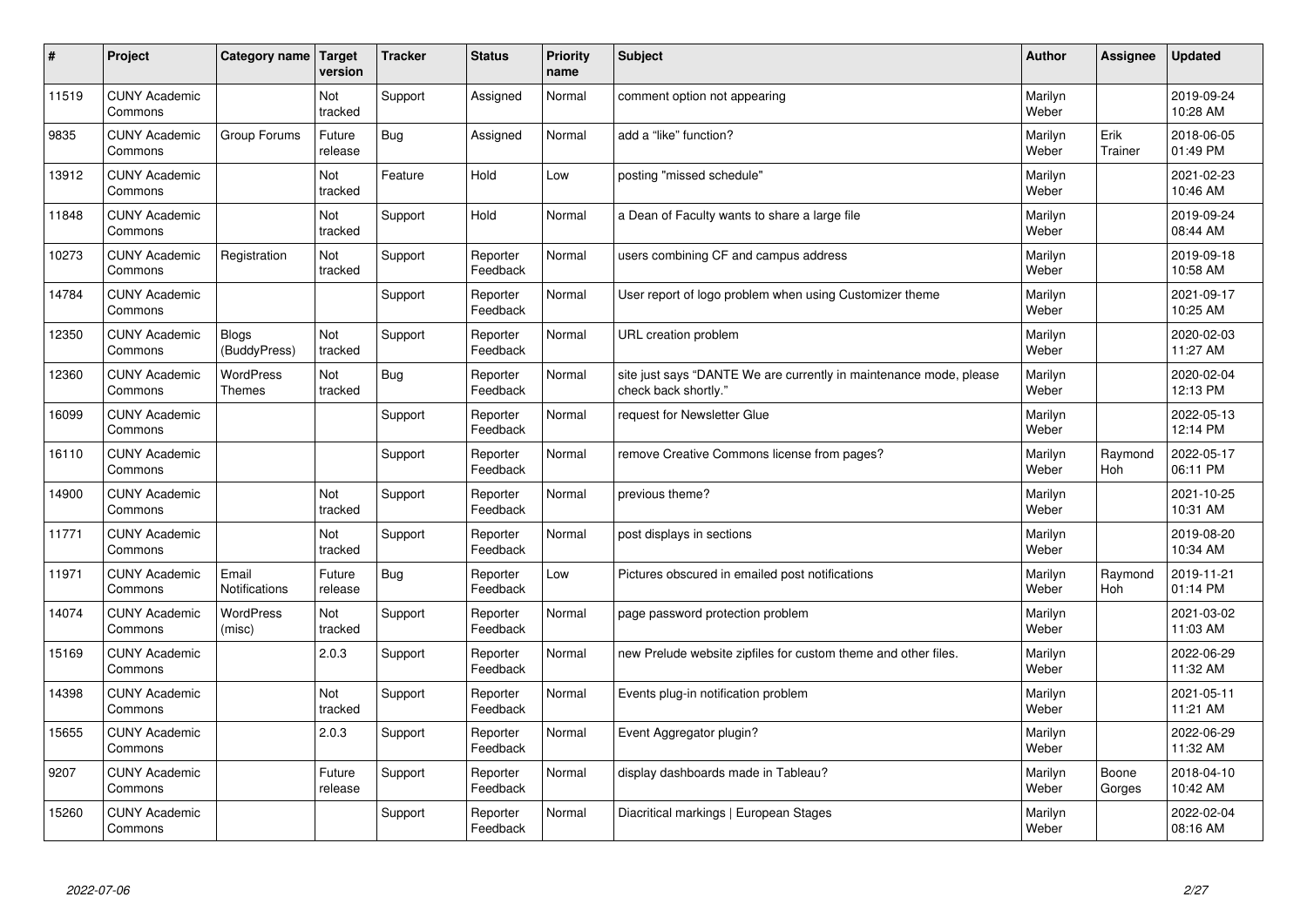| #     | Project                         | Category name               | Target<br>version | <b>Tracker</b> | <b>Status</b>        | <b>Priority</b><br>name | <b>Subject</b>                                                | <b>Author</b>    | Assignee              | <b>Updated</b>         |
|-------|---------------------------------|-----------------------------|-------------------|----------------|----------------------|-------------------------|---------------------------------------------------------------|------------------|-----------------------|------------------------|
| 11509 | <b>CUNY Academic</b><br>Commons |                             | Not<br>tracked    | Support        | Reporter<br>Feedback | Normal                  | deleted Page causing a Menu problem?                          | Marilyn<br>Weber |                       | 2019-06-04<br>09:54 AM |
| 13328 | <b>CUNY Academic</b><br>Commons | Group Forums                | Not<br>tracked    | Bug            | Reporter<br>Feedback | Normal                  | cross-posting in two related groups                           | Marilyn<br>Weber | Raymond<br>Hoh        | 2020-09-15<br>10:39 PM |
| 11149 | <b>CUNY Academic</b><br>Commons |                             | Not<br>tracked    | Support        | Reporter<br>Feedback | Normal                  | comments getting blocked                                      | Marilyn<br>Weber | Raymond<br><b>Hoh</b> | 2019-03-26<br>11:40 AM |
| 10657 | <b>CUNY Academic</b><br>Commons |                             | Not<br>tracked    | Support        | Reporter<br>Feedback | Normal                  | child theme problems                                          | Marilyn<br>Weber |                       | 2018-11-08<br>01:19 PM |
| 13975 | <b>CUNY Academic</b><br>Commons | Social Paper                | Not<br>tracked    | Support        | Reporter<br>Feedback | Normal                  | can't approve comments on Social Paper paper                  | Marilyn<br>Weber |                       | 2021-02-12<br>09:33 AM |
| 11787 | <b>CUNY Academic</b><br>Commons |                             | Not<br>tracked    | Support        | Reporter<br>Feedback | Normal                  | automated comments notifications on ZenDesk                   | Marilyn<br>Weber |                       | 2019-08-26<br>06:18 PM |
| 15370 | <b>CUNY Academic</b><br>Commons |                             |                   | Support        | Reporter<br>Feedback | Normal                  | All-in-One Event Calendar?                                    | Marilyn<br>Weber |                       | 2022-02-17<br>11:03 AM |
| 13255 | <b>CUNY Academic</b><br>Commons |                             | Not<br>tracked    | Support        | Reporter<br>Feedback | Normal                  | Accessibility problems                                        | Marilyn<br>Weber |                       | 2020-09-01<br>05:48 PM |
| 13034 | <b>CUNY Academic</b><br>Commons |                             | Not<br>tracked    | Support        | Reporter<br>Feedback | Normal                  | a site is asking people to join the Commons to get a download | Marilyn<br>Weber |                       | 2020-07-12<br>07:23 AM |
| 12741 | <b>CUNY Academic</b><br>Commons | WordPress<br>Plugins        | Not<br>tracked    | Support        | Reporter<br>Feedback | Normal                  | <b>Tableau Public Viz Block</b>                               | Marilyn<br>Weber | Raymond<br>Hoh        | 2020-05-12<br>11:00 AM |
| 15686 | <b>CUNY Academic</b><br>Commons | ZenDesk                     | Not<br>tracked    | Support        | Resolved             | Low                     | ZenDesk introducing "triggers"                                | Marilyn<br>Weber |                       | 2022-03-22<br>09:37 AM |
| 4881  | <b>CUNY Academic</b><br>Commons | ZenDesk                     | Not<br>tracked    | Bug            | Resolved             | Normal                  | ZenDesk emails not being sent                                 | Marilyn<br>Weber |                       | 2015-12-07<br>01:34 AM |
| 11832 | <b>CUNY Academic</b><br>Commons | WordPress<br>Plugins        | 1.15.11           | Support        | Resolved             | Normal                  | Yoast SEO premium for sexgenlab.org                           | Marilyn<br>Weber |                       | 2019-10-08<br>11:22 AM |
| 13846 | <b>CUNY Academic</b><br>Commons | <b>WordPress</b><br>Plugins | 1.18.3            | Support        | Resolved             | Normal                  | Yoast SEO plugin problem                                      | Marilyn<br>Weber |                       | 2021-01-19<br>05:34 PM |
| 9927  | <b>CUNY Academic</b><br>Commons | Membership                  | Not<br>tracked    | Support        | Resolved             | Normal                  | wrong email used                                              | Marilyn<br>Weber | <b>Matt Gold</b>      | 2018-06-14<br>10:21 AM |
| 8464  | <b>CUNY Academic</b><br>Commons |                             | Not<br>tracked    | Support        | Resolved             | Normal                  | WP UI                                                         | Marilyn<br>Weber |                       | 2017-10-11<br>11:23 AM |
| 8308  | <b>CUNY Academic</b><br>Commons | <b>WordPress</b><br>Plugins | Not<br>tracked    | Support        | Resolved             | Normal                  | WP Migration plugin                                           | Marilyn<br>Weber |                       | 2017-11-15<br>01:27 PM |
| 11091 | <b>CUNY Academic</b><br>Commons | <b>BuddyPress</b><br>Docs   | 1.14.7            | Support        | Resolved             | Normal                  | word limit for comments on a group doc?                       | Marilyn<br>Weber |                       | 2019-02-26<br>02:04 PM |
| 5176  | <b>CUNY Academic</b><br>Commons | <b>Public Portfolio</b>     | 1.9.6             | Bug            | Resolved             | Normal                  | Widgets in Profile not saving                                 | Marilyn<br>Weber | Boone<br>Gorges       | 2016-02-01<br>11:07 AM |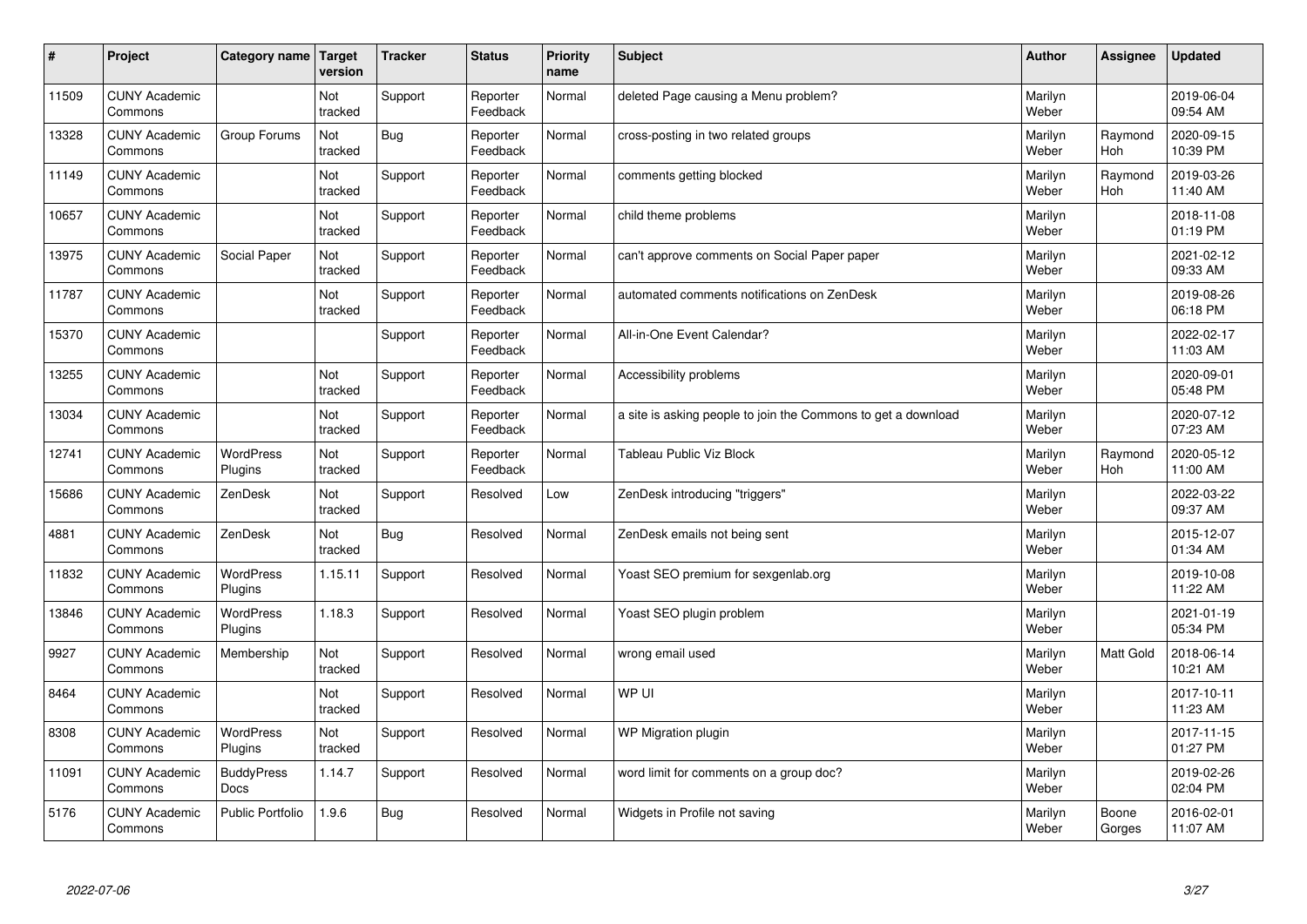| $\sharp$ | Project                         | Category name   Target            | version        | <b>Tracker</b> | <b>Status</b> | <b>Priority</b><br>name | <b>Subject</b>                                                                        | <b>Author</b>    | Assignee            | <b>Updated</b>         |
|----------|---------------------------------|-----------------------------------|----------------|----------------|---------------|-------------------------|---------------------------------------------------------------------------------------|------------------|---------------------|------------------------|
| 5872     | <b>CUNY Academic</b><br>Commons | Server                            | Not<br>tracked | Bug            | Resolved      | Immediate               | Whole Commons is down                                                                 | Marilyn<br>Weber | Boone<br>Gorges     | 2016-08-12<br>12:04 AM |
| 15241    | <b>CUNY Academic</b><br>Commons | Onboarding                        | 1.19.3         | Design/UX      | Resolved      | Normal                  | white on gray                                                                         | Marilyn<br>Weber | Boone<br>Gorges     | 2022-02-08<br>02:38 PM |
| 13878    | <b>CUNY Academic</b><br>Commons | Group cloning                     | 1.18.4         | Support        | Resolved      | High                    | When creating Group + Site and choosing 'Clone existing', cannot<br>advance to step 2 | Marilyn<br>Weber | Jeremy<br>Felt      | 2021-02-02<br>11:02 AM |
| 9131     | <b>CUNY Academic</b><br>Commons |                                   |                | Support        | Resolved      | Normal                  | webrecorder.jo via Firefox                                                            | Marilyn<br>Weber |                     | 2018-01-29<br>11:11 AM |
| 15252    | <b>CUNY Academic</b><br>Commons | Layout                            | Not<br>tracked | Bug            | Resolved      | Normal                  | visual glitch with the Segal Center webpage                                           | Marilyn<br>Weber | Raymond<br>Hoh      | 2022-02-03<br>04:56 PM |
| 9470     | <b>CUNY Academic</b><br>Commons |                                   |                | Bug            | Resolved      | Normal                  | Users not appearing via "Add New"                                                     | Marilyn<br>Weber |                     | 2018-03-22<br>07:44 PM |
| 4102     | <b>CUNY Academic</b><br>Commons | User<br>Experience                | 1.8.1          | Design/UX      | Resolved      | Normal                  | Username rules                                                                        | Marilyn<br>Weber | Samantha<br>Raddatz | 2015-06-01<br>01:23 PM |
| 6866     | <b>CUNY Academic</b><br>Commons |                                   | Not<br>tracked | Support        | Resolved      | Normal                  | User would like to have her account deleted                                           | Marilyn<br>Weber | Matt Gold           | 2017-11-15<br>05:49 PM |
| 7771     | <b>CUNY Academic</b><br>Commons | Membership                        | Not<br>tracked | Support        | Resolved      | Normal                  | User would like to be uncoupled from sites                                            | Marilyn<br>Weber | Boone<br>Gorges     | 2017-03-09<br>12:38 PM |
| 7223     | <b>CUNY Academic</b><br>Commons | Membership                        | Not<br>tracked | Bug            | Resolved      | Normal                  | User with two profiles would like to merge them                                       | Marilyn<br>Weber | Boone<br>Gorges     | 2017-01-10<br>02:07 PM |
| 7337     | <b>CUNY Academic</b><br>Commons | Membership                        | Not<br>tracked | <b>Bug</b>     | Resolved      | Normal                  | User with new email                                                                   | Marilyn<br>Weber |                     | 2017-01-06<br>11:05 AM |
| 11127    | <b>CUNY Academic</b><br>Commons | Membership                        | Not<br>tracked | Support        | Resolved      | Normal                  | user with new campus affiliation                                                      | Marilyn<br>Weber |                     | 2019-02-19<br>02:09 PM |
| 14718    | <b>CUNY Academic</b><br>Commons |                                   | Not<br>tracked | Support        | Resolved      | Normal                  | User wants to recover deleted account                                                 | Marilyn<br>Weber |                     | 2021-08-30<br>02:46 PM |
| 9779     | <b>CUNY Academic</b><br>Commons | Membership                        | Not<br>tracked | Support        | Resolved      | Normal                  | user not sure if she is registered.                                                   | Marilyn<br>Weber |                     | 2018-12-10<br>03:53 PM |
| 11915    | <b>CUNY Academic</b><br>Commons |                                   | Not<br>tracked | Support        | Resolved      | Normal                  | User not in list                                                                      | Marilyn<br>Weber |                     | 2019-10-28<br>10:13 AM |
| 11211    | <b>CUNY Academic</b><br>Commons | <b>WordPress</b><br><b>Themes</b> | 1.14.8         | Support        | Resolved      | Normal                  | user needs to edit the HTML coding                                                    | Marilyn<br>Weber |                     | 2019-03-12<br>11:20 AM |
| 10227    | <b>CUNY Academic</b><br>Commons |                                   |                | Support        | Resolved      | Normal                  | user incorrectly entered her email address                                            | Marilyn<br>Weber | Matt Gold           | 2018-08-26<br>08:55 PM |
| 5772     | <b>CUNY Academic</b><br>Commons | Membership                        | Not<br>tracked | Support        | Resolved      | Normal                  | User email change and forgotten password                                              | Marilyn<br>Weber | <b>Matt Gold</b>    | 2017-11-15<br>06:18 PM |
| 7803     | <b>CUNY Academic</b><br>Commons |                                   |                | Bug            | Resolved      | Normal                  | user email change                                                                     | Marilyn<br>Weber |                     | 2017-03-16<br>11:58 AM |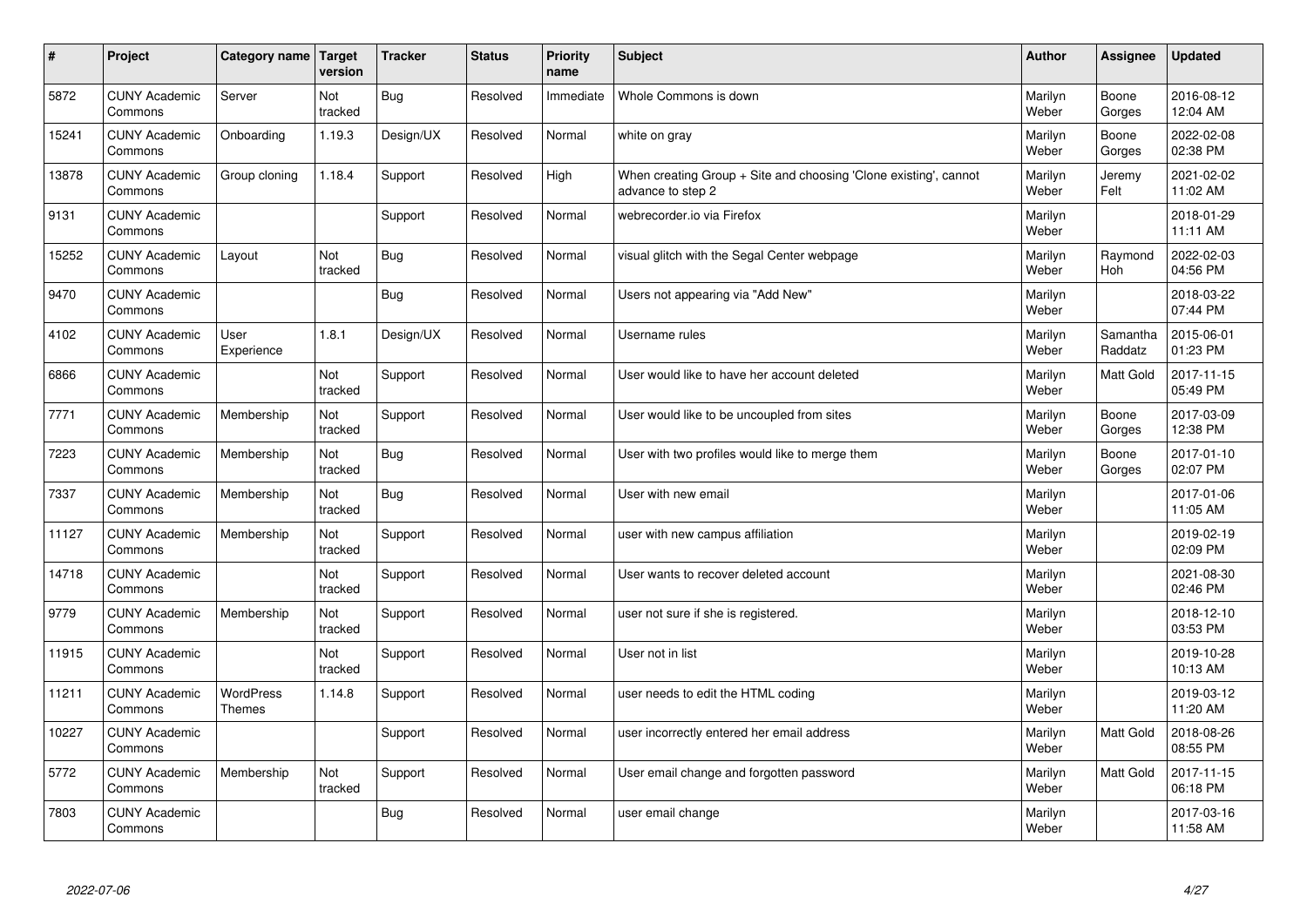| $\sharp$ | Project                         | Category name   Target            | version        | <b>Tracker</b> | <b>Status</b> | <b>Priority</b><br>name | <b>Subject</b>                                        | <b>Author</b>    | Assignee         | <b>Updated</b>         |
|----------|---------------------------------|-----------------------------------|----------------|----------------|---------------|-------------------------|-------------------------------------------------------|------------------|------------------|------------------------|
| 9659     | <b>CUNY Academic</b><br>Commons | Account<br>settings               |                | Support        | Resolved      | Normal                  | user email change                                     | Marilyn<br>Weber | <b>Matt Gold</b> | 2018-04-24<br>12:08 PM |
| 8566     | <b>CUNY Academic</b><br>Commons | Membership                        | Not<br>tracked | Support        | Resolved      | Normal                  | user email change                                     | Marilyn<br>Weber |                  | 2017-11-15<br>01:27 PM |
| 11003    | <b>CUNY Academic</b><br>Commons |                                   | Not<br>tracked | Support        | Resolved      | Normal                  | user email change                                     | Marilyn<br>Weber |                  | 2019-01-24<br>02:50 PM |
| 9767     | <b>CUNY Academic</b><br>Commons | Registration                      | Not<br>tracked | Support        | Resolved      | Normal                  | user deleted account but now needs one                | Marilyn<br>Weber |                  | 2018-05-11<br>02:39 PM |
| 4831     | <b>CUNY Academic</b><br>Commons | <b>Public Portfolio</b>           | 1.9.4          | Bug            | Resolved      | Normal                  | User cannot update profile                            | Marilyn<br>Weber | Boone<br>Gorges  | 2016-01-11<br>10:46 PM |
| 6091     | <b>CUNY Academic</b><br>Commons | Group<br>Invitations              | Not<br>tracked | Bug            | Resolved      | Normal                  | User cannot re-join a group                           | Marilyn<br>Weber | Boone<br>Gorges  | 2016-09-28<br>01:47 PM |
| 12543    | <b>CUNY Academic</b><br>Commons | <b>Public Portfolio</b>           | Not<br>tracked | Support        | Resolved      | Normal                  | User cannot find profile edit button                  | Marilyn<br>Weber | scott voth       | 2020-03-22<br>02:49 PM |
| 6039     | <b>CUNY Academic</b><br>Commons | Membership                        | 1.9.28         | <b>Bug</b>     | Resolved      | High                    | User cannot change her email                          | Marilyn<br>Weber |                  | 2016-09-19<br>03:03 PM |
| 6812     | <b>CUNY Academic</b><br>Commons |                                   | Not<br>tracked | Support        | Resolved      | Normal                  | User cannot change email                              | Marilyn<br>Weber | <b>Matt Gold</b> | 2016-12-01<br>06:24 PM |
| 10101    | <b>CUNY Academic</b><br>Commons |                                   | 1.13.7         | <b>Bug</b>     | Resolved      | Normal                  | URL changes within Manage section of groups           | Marilyn<br>Weber |                  | 2018-08-03<br>01:54 PM |
| 3116     | <b>CUNY Academic</b><br>Commons | WordPress<br>(Permissions)        |                | <b>Bug</b>     | Resolved      | Normal                  | Updating the FAQ page                                 | Marilyn<br>Weber | Boone<br>Gorges  | 2014-04-01<br>10:12 PM |
| 10941    | <b>CUNY Academic</b><br>Commons | Membership                        | Not<br>tracked | Support        | Resolved      | Normal                  | update user email                                     | Marilyn<br>Weber |                  | 2019-02-13<br>02:24 PM |
| 13929    | <b>CUNY Academic</b><br>Commons |                                   | 1.18.4         | Support        | Resolved      | Normal                  | update error message                                  | Marilyn<br>Weber | Boone<br>Gorges  | 2021-02-09<br>11:05 AM |
| 8768     | <b>CUNY Academic</b><br>Commons |                                   | Not<br>tracked | Support        | Resolved      | Normal                  | unsafe redirect?                                      | Marilyn<br>Weber |                  | 2017-10-06<br>12:14 PM |
| 4012     | <b>CUNY Academic</b><br>Commons |                                   | 1.7.20         | <b>Bug</b>     | Resolved      | Normal                  | Two users reporting same Forbidden 403 error message. | Marilyn<br>Weber |                  | 2015-05-01<br>08:13 PM |
| 12165    | <b>CUNY Academic</b><br>Commons | <b>BuddyPress</b><br>(misc)       | Not<br>tracked | Support        | Resolved      | Normal                  | two reports of Profile problems                       | Marilyn<br>Weber | Boone<br>Gorges  | 2019-12-04<br>05:06 PM |
| 10133    | <b>CUNY Academic</b><br>Commons | WordPress<br>(misc)               | Not<br>tracked | Support        | Resolved      | Normal                  | two Commons sites to be migrated elsewhere            | Marilyn<br>Weber |                  | 2018-12-10<br>03:54 PM |
| 3071     | <b>CUNY Academic</b><br>Commons | <b>WordPress</b><br><b>Themes</b> | 1.5.22         | <b>Bug</b>     | Resolved      | Normal                  | Twenty Fourteen theme differences                     | Marilyn<br>Weber | Boone<br>Gorges  | 2014-04-01<br>08:18 PM |
| 3197     | <b>CUNY Academic</b><br>Commons | Groups (misc)                     | 1.6.4          | Bug            | Resolved      | Normal                  | trying to set up a hidden group blog with no RSS feed | Marilyn<br>Weber | Boone<br>Gorges  | 2014-05-21<br>09:39 PM |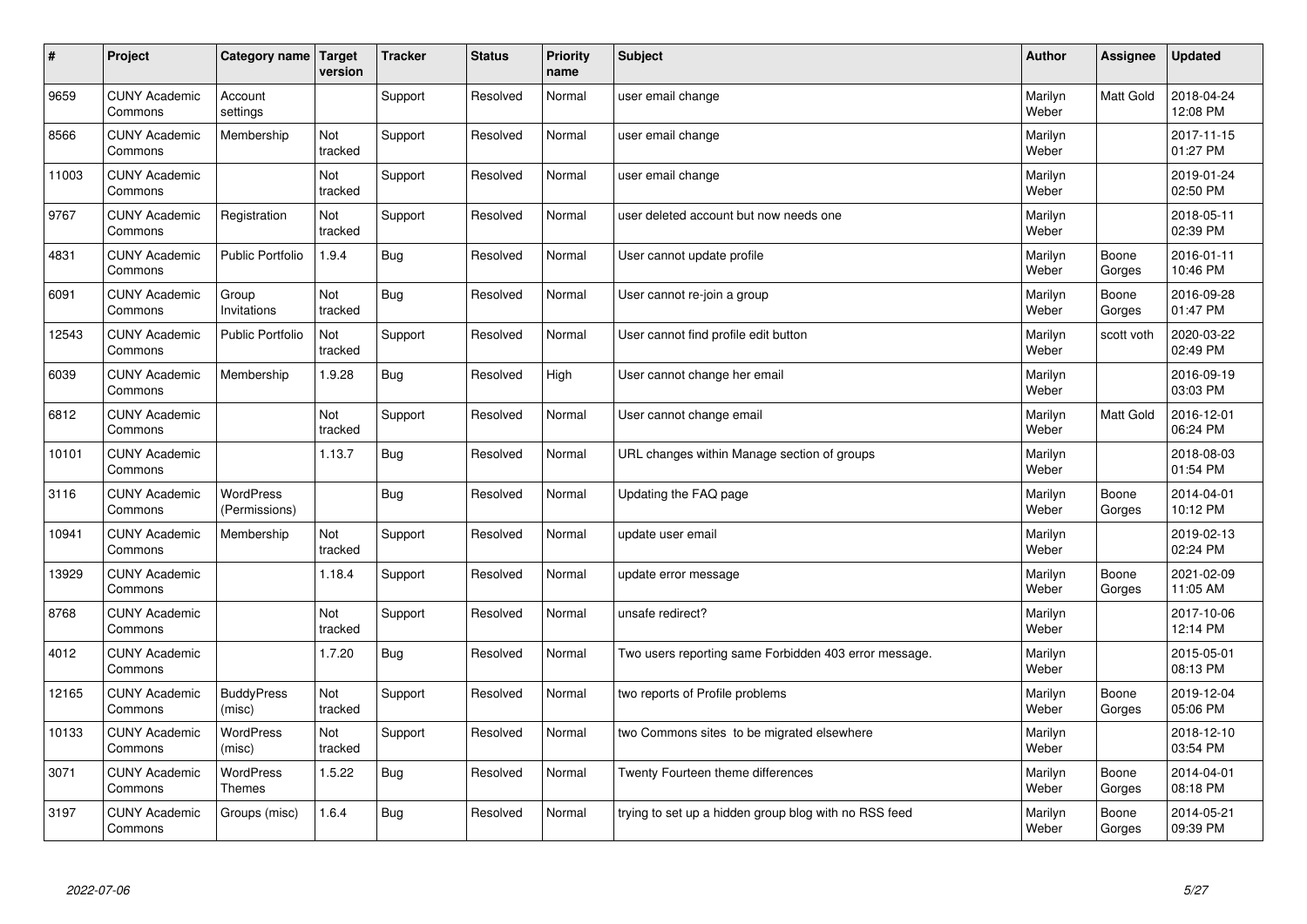| $\sharp$ | Project                         | Category name   Target            | version        | <b>Tracker</b> | <b>Status</b> | <b>Priority</b><br>name | <b>Subject</b>                                 | <b>Author</b>    | Assignee              | <b>Updated</b>         |
|----------|---------------------------------|-----------------------------------|----------------|----------------|---------------|-------------------------|------------------------------------------------|------------------|-----------------------|------------------------|
| 7684     | <b>CUNY Academic</b><br>Commons | Reply By Email                    | 1.10.12        | <b>Bug</b>     | Resolved      | High                    | trying to post too often error                 | Marilyn<br>Weber | Raymond<br>Hoh        | 2017-02-28<br>12:43 PM |
| 3533     | <b>CUNY Academic</b><br>Commons | Group<br>Invitations              | 1.7.8          | Bug            | Resolved      | Low                     | Trying to invite member to a new group         | Marilyn<br>Weber | Boone<br>Gorges       | 2015-04-01<br>09:13 PM |
| 5436     | <b>CUNY Academic</b><br>Commons |                                   | Not<br>tracked | Bug            | Resolved      | Normal                  | Trying to change email settings for            | Marilyn<br>Weber | Boone<br>Gorges       | 2016-04-21<br>10:12 PM |
| 12861    | <b>CUNY Academic</b><br>Commons |                                   |                | Support        | Resolved      | Normal                  | trouble with YouTube                           | Marilyn<br>Weber | Raymond<br><b>Hoh</b> | 2020-06-09<br>11:16 AM |
| 12905    | <b>CUNY Academic</b><br>Commons |                                   | 1.16.14        | Support        | Resolved      | Normal                  | trouble embedding a flipbook from Flipsnack    | Marilyn<br>Weber | Boone<br>Gorges       | 2020-06-23<br>10:53 AM |
| 11647    | <b>CUNY Academic</b><br>Commons |                                   | 1.15.6         | Support        | Resolved      | Normal                  | <b>Tribulant Newsletters update</b>            | Marilyn<br>Weber |                       | 2019-07-18<br>02:27 PM |
| 10407    | <b>CUNY Academic</b><br>Commons |                                   | Not<br>tracked | Support        | Resolved      | Normal                  | toolbar problem                                | Marilyn<br>Weber | Boone<br>Gorges       | 2018-10-23<br>10:52 AM |
| 9130     | <b>CUNY Academic</b><br>Commons | Homepage<br>Slides                | Not<br>tracked | Bug            | Resolved      | Normal                  | too many redirects                             | Marilyn<br>Weber |                       | 2018-01-29<br>10:27 AM |
| 5629     | <b>CUNY Academic</b><br>Commons | <b>Public Portfolio</b>           | 1.10.4         | Support        | Resolved      | Normal                  | Title field in profile can't be edited         | Marilyn<br>Weber |                       | 2016-12-13<br>11:19 AM |
| 9499     | <b>CUNY Academic</b><br>Commons | WordPress<br>(misc)               | Not<br>tracked | Support        | Resolved      | Normal                  | tiny question - preventing dates on posts?     | Marilyn<br>Weber | Raymond<br>Hoh        | 2018-04-04<br>03:55 PM |
| 13512    | <b>CUNY Academic</b><br>Commons | WordPress<br><b>Themes</b>        | 1.17.7         | Support        | Resolved      | Normal                  | theme update                                   | Marilyn<br>Weber |                       | 2020-11-16<br>04:46 PM |
| 13738    | <b>CUNY Academic</b><br>Commons |                                   | 1.18.1         | Support        | Resolved      | Normal                  | theme requests from a non-CUY person           | Marilyn<br>Weber |                       | 2020-12-23<br>11:34 AM |
| 4965     | <b>CUNY Academic</b><br>Commons | <b>WordPress</b><br><b>Themes</b> | Not<br>tracked | Feature        | Resolved      | Normal                  | Theme requested                                | Marilyn<br>Weber | Boone<br>Gorges       | 2016-02-24<br>09:46 PM |
| 8941     | <b>CUNY Academic</b><br>Commons | WordPress<br><b>Themes</b>        | 1.13.1         | Support        | Resolved      | Normal                  | Theme request: ColorNews                       | Marilyn<br>Weber |                       | 2018-05-08<br>10:42 AM |
| 7685     | <b>CUNY Academic</b><br>Commons | Password<br>Reset                 | Not<br>tracked | Support        | Resolved      | Normal                  | temporary password                             | Marilyn<br>Weber | Boone<br>Gorges       | 2017-02-15<br>07:36 PM |
| 7328     | <b>CUNY Academic</b><br>Commons | <b>WordPress</b><br>Plugins       | Not<br>tracked | <b>Bug</b>     | Resolved      | Normal                  | technical issue with the Events Manager plugin | Marilyn<br>Weber | Raymond<br><b>Hoh</b> | 2017-11-15<br>06:19 PM |
| 5621     | <b>CUNY Academic</b><br>Commons | WordPress<br>Plugins              | 1.9.17         | Feature        | Resolved      | Normal                  | Taxonomy plugin request                        | Marilyn<br>Weber | Boone<br>Gorges       | 2016-06-01<br>11:28 PM |
| 11961    | <b>CUNY Academic</b><br>Commons | Membership                        | Not<br>tracked | Support        | Resolved      | Normal                  | switch email for student user                  | Marilyn<br>Weber |                       | 2019-10-09<br>01:56 PM |
| 13116    | <b>CUNY Academic</b><br>Commons | ZenDesk                           | 1.17.1         | Support        | Resolved      | Normal                  | support/send us a message link obscured        | Marilyn<br>Weber | Raymond<br>Hoh        | 2020-07-29<br>09:33 PM |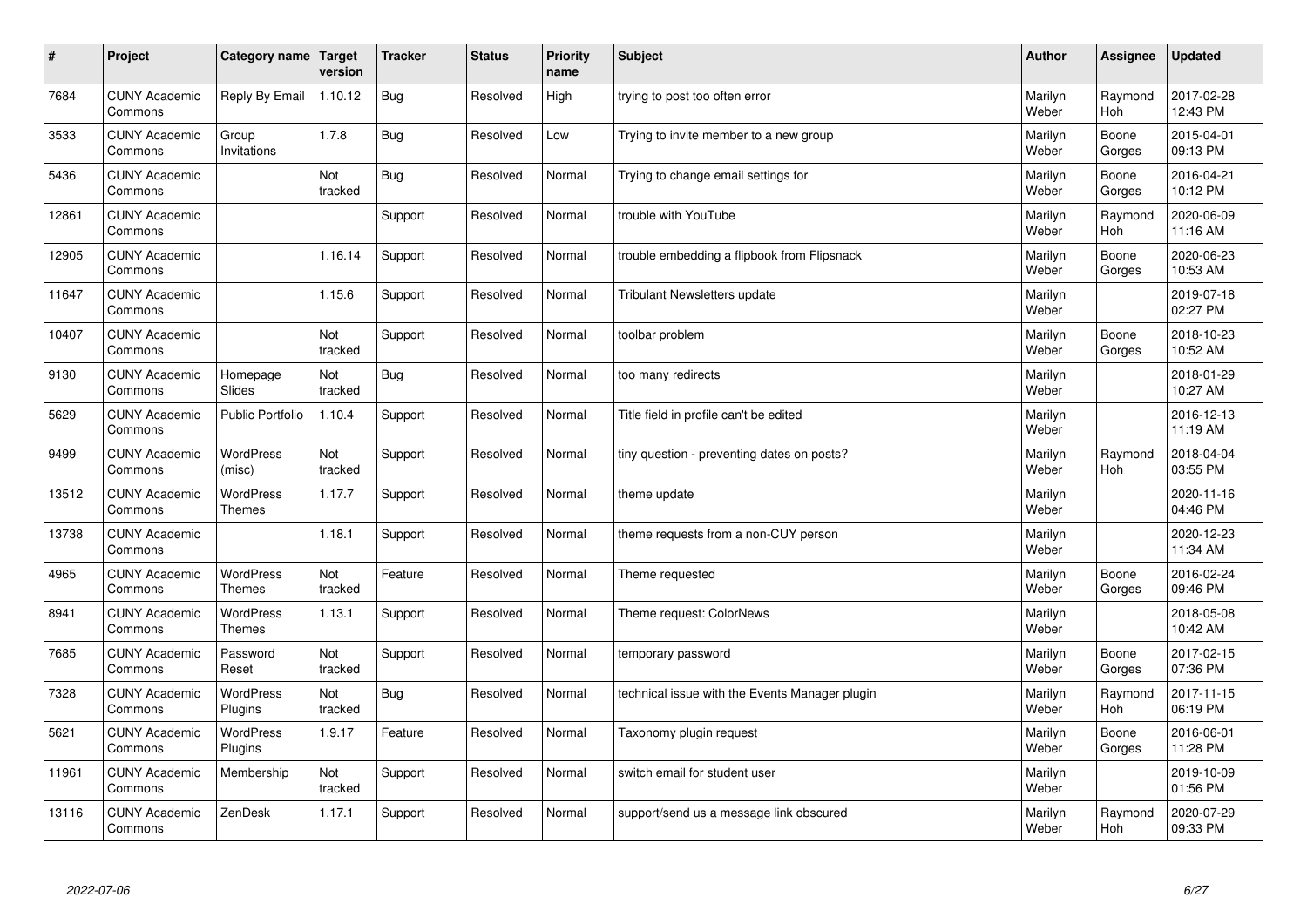| #     | Project                         | Category name                | <b>Target</b><br>version | <b>Tracker</b> | <b>Status</b> | <b>Priority</b><br>name | <b>Subject</b>                                                    | <b>Author</b>    | Assignee        | <b>Updated</b>         |
|-------|---------------------------------|------------------------------|--------------------------|----------------|---------------|-------------------------|-------------------------------------------------------------------|------------------|-----------------|------------------------|
| 11029 | <b>CUNY Academic</b><br>Commons | Authentication               | 1.14.9                   | Support        | Resolved      | Normal                  | Sujatha Fernandes cannot edit her site                            | Marilyn<br>Weber | Raymond<br>Hoh  | 2019-03-26<br>12:10 PM |
| 4649  | <b>CUNY Academic</b><br>Commons | Registration                 | Not<br>tracked           | <b>Bug</b>     | Resolved      | Urgent                  | Submit button has disappeared                                     | Marilyn<br>Weber | Boone<br>Gorges | 2015-09-22<br>11:47 AM |
| 4657  | <b>CUNY Academic</b><br>Commons | Group Forums                 | 1.8.18                   | <b>Bug</b>     | Resolved      | High                    | Submit button disappears in new post mode in forum                | Marilyn<br>Weber | Raymond<br>Hoh  | 2015-12-01<br>11:15 PM |
| 11294 | <b>CUNY Academic</b><br>Commons | Account<br>settings          | Not<br>tracked           | Support        | Resolved      | Normal                  | student emgail change                                             | Marilyn<br>Weber | Matt Gold       | 2019-04-07<br>09:11 PM |
| 8553  | <b>CUNY Academic</b><br>Commons |                              | Not<br>tracked           | Support        | Resolved      | Normal                  | storage limits?                                                   | Marilyn<br>Weber |                 | 2017-08-18<br>04:36 PM |
| 11448 | <b>CUNY Academic</b><br>Commons | <b>BuddyPress</b><br>(misc)  | 1.15.1                   | Support        | Resolved      | Normal                  | sole administrator listed on sites is not an admin at all?        | Marilyn<br>Weber | Raymond<br>Hoh  | 2019-05-14<br>11:15 AM |
| 8893  | <b>CUNY Academic</b><br>Commons | Social Paper                 | 1.12.1                   | Support        | Resolved      | Normal                  | Social paper won't connect to group?                              | Marilyn<br>Weber |                 | 2017-12-11<br>01:16 PM |
| 14019 | <b>CUNY Academic</b><br>Commons | <b>WordPress</b><br>Plugins  | 1.18.5                   | <b>Bug</b>     | Resolved      | Normal                  | smorales.commons.gc.cuny.edu                                      | Marilyn<br>Weber | Boone<br>Gorges | 2021-02-23<br>11:06 AM |
| 13710 | <b>CUNY Academic</b><br>Commons |                              | Not<br>tracked           | Support        | Resolved      | Normal                  | small change to Hosting Partner Handbook                          | Marilyn<br>Weber |                 | 2020-12-16<br>04:29 PM |
| 14075 | <b>CUNY Academic</b><br>Commons | <b>WordPress</b><br>Plugins  | Not<br>tracked           | <b>Bug</b>     | Resolved      | Normal                  | sludigitalportfolios.commons.gc.cuny.edu                          | Marilyn<br>Weber | Boone<br>Gorges | 2021-03-01<br>10:46 AM |
| 12393 | <b>CUNY Academic</b><br>Commons | <b>WordPress</b><br>(misc)   |                          | Support        | Resolved      | High                    | size limit for files                                              | Marilyn<br>Weber |                 | 2020-02-18<br>10:13 AM |
| 10810 | <b>CUNY Academic</b><br>Commons | <b>WordPress</b><br>(misc)   | 1.14.2                   | Bug            | Resolved      | Normal                  | Sites set as public are becoming private                          | Marilyn<br>Weber |                 | 2018-12-11<br>10:15 AM |
| 12354 | <b>CUNY Academic</b><br>Commons | <b>WordPress</b><br>Plugins  | 1.16.5                   | Bug            | Resolved      | Urgent                  | sites (including Net-Art) are reporting critical issues           | Marilyn<br>Weber | Raymond<br>Hoh  | 2020-02-02<br>03:16 PM |
| 6107  | <b>CUNY Academic</b><br>Commons |                              |                          | <b>Bug</b>     | Resolved      | High                    | site redirect?                                                    | Marilyn<br>Weber | Boone<br>Gorges | 2016-09-29<br>03:45 PM |
| 11865 | <b>CUNY Academic</b><br>Commons | Onboarding                   | 1.15.10                  | Bug            | Resolved      | Normal                  | Site name not appearing in "Membership" lists of Invitation modal | Marilyn<br>Weber | Boone<br>Gorges | 2019-09-24<br>11:09 AM |
| 7767  | <b>CUNY Academic</b><br>Commons |                              | Not<br>tracked           | <b>Bug</b>     | Resolved      | Normal                  | Site loading problems                                             | Marilyn<br>Weber |                 | 2017-03-21<br>09:57 PM |
| 13656 | <b>CUNY Academic</b><br>Commons |                              |                          | Bug            | Resolved      | High                    | site down                                                         | Marilyn<br>Weber |                 | 2020-12-11<br>12:50 PM |
| 11017 | <b>CUNY Academic</b><br>Commons |                              | Not<br>tracked           | Support        | Resolved      | Normal                  | site didn't save?                                                 | Marilyn<br>Weber |                 | 2019-01-25<br>03:47 PM |
| 12190 | <b>CUNY Academic</b><br>Commons | <b>Blogs</b><br>(BuddyPress) | Not<br>tracked           | Support        | Resolved      | Normal                  | Site avatar in directory is not what user expects                 | Marilyn<br>Weber |                 | 2019-12-12<br>08:51 PM |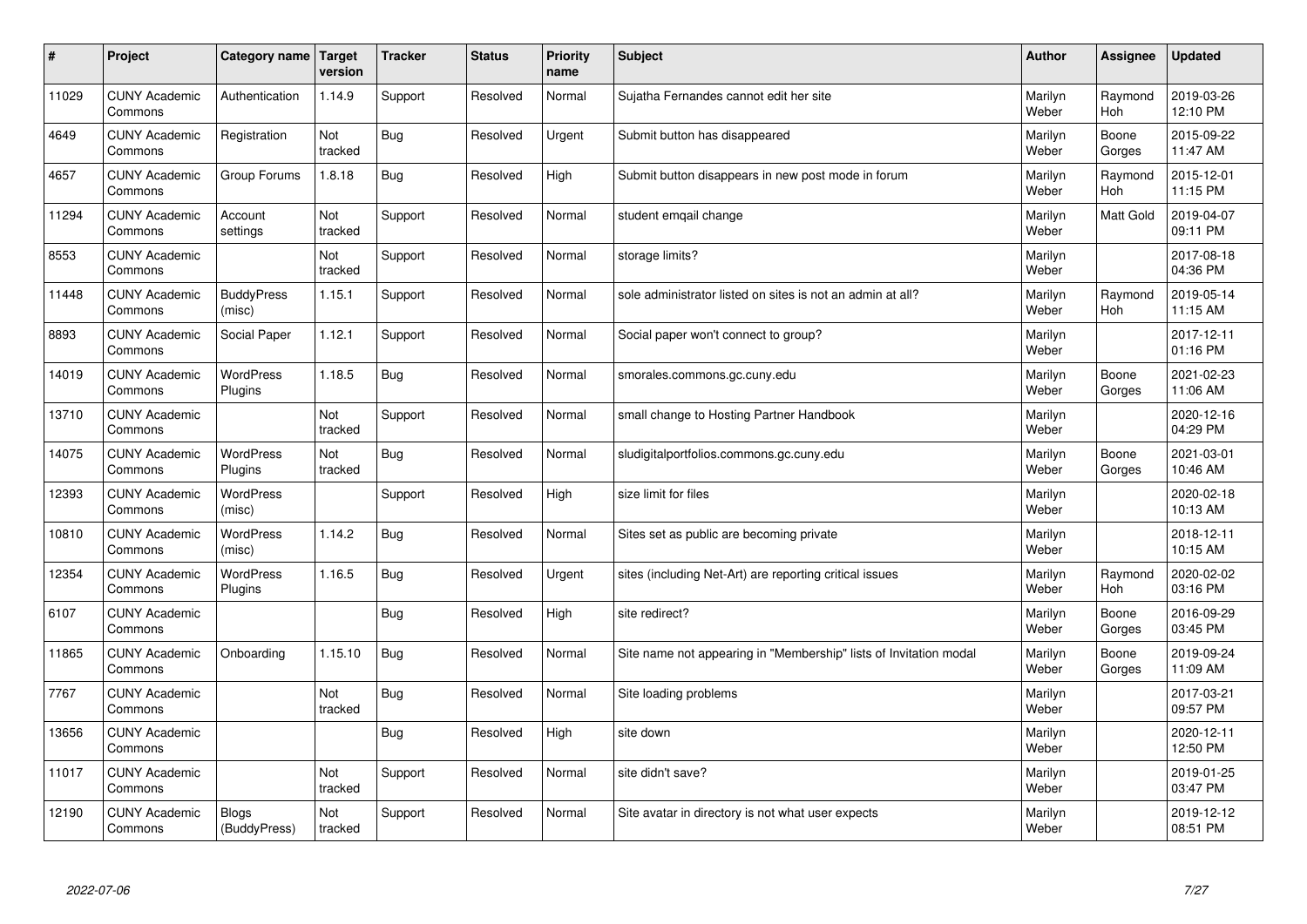| #     | Project                         | Category name   Target      | version        | <b>Tracker</b> | <b>Status</b> | <b>Priority</b><br>name | <b>Subject</b>                                                  | <b>Author</b>    | Assignee              | <b>Updated</b>         |
|-------|---------------------------------|-----------------------------|----------------|----------------|---------------|-------------------------|-----------------------------------------------------------------|------------------|-----------------------|------------------------|
| 3001  | <b>CUNY Academic</b><br>Commons | <b>WordPress</b><br>(misc)  | Not<br>tracked | Support        | Resolved      | Normal                  | shortlink requested                                             | Marilyn<br>Weber | Boone<br>Gorges       | 2014-01-30<br>01:26 PM |
| 3029  | <b>CUNY Academic</b><br>Commons | cuny.is                     | Not<br>tracked | Support        | Resolved      | Normal                  | shortlink request                                               | Marilyn<br>Weber | Boone<br>Gorges       | 2014-02-12<br>10:03 AM |
| 14534 | <b>CUNY Academic</b><br>Commons | <b>WordPress</b><br>Plugins | 1.18.12        | Support        | Resolved      | Normal                  | Share This Image plugin?                                        | Marilyn<br>Weber |                       | 2021-06-08<br>11:50 AM |
| 14265 | <b>CUNY Academic</b><br>Commons | <b>WordPress</b><br>Plugins | 1.18.10        | Support        | Resolved      | Normal                  | separate the tag cloud in the blog sidebar                      | Marilyn<br>Weber | Boone<br>Gorges       | 2021-05-12<br>05:19 PM |
| 13521 | <b>CUNY Academic</b><br>Commons | Onboarding                  | 1.17.7         | Support        | Resolved      | Normal                  | sent invitations page                                           | Marilyn<br>Weber | Raymond<br><b>Hoh</b> | 2020-11-10<br>10:31 AM |
| 15269 | <b>CUNY Academic</b><br>Commons | Redmine                     | Not<br>tracked | Support        | Resolved      | Normal                  | Segal Theater sites                                             | Marilyn<br>Weber |                       | 2022-02-07<br>04:11 PM |
| 6025  | <b>CUNY Academic</b><br>Commons | Search                      | Not<br>tracked | Bug            | Resolved      | Normal                  | Search function not working                                     | Marilyn<br>Weber | Boone<br>Gorges       | 2016-10-12<br>09:41 AM |
| 10298 | <b>CUNY Academic</b><br>Commons |                             | Not<br>tracked | Support        | Resolved      | Normal                  | RSS feed to itunes problem                                      | Marilyn<br>Weber |                       | 2018-12-10<br>03:57 PM |
| 10820 | <b>CUNY Academic</b><br>Commons |                             | Not<br>tracked | Support        | Resolved      | Normal                  | retrieve deleted pages/posts                                    | Marilyn<br>Weber |                       | 2018-12-13<br>06:33 PM |
| 3466  | <b>CUNY Academic</b><br>Commons | Membership                  | 1.6.16         | Feature        | Resolved      | Normal                  | restricting undergrad registration                              | Marilyn<br>Weber | Boone<br>Gorges       | 2014-09-18<br>12:02 AM |
| 10240 | <b>CUNY Academic</b><br>Commons | <b>WordPress</b><br>Plugins | 1.13.8         | Support        | Resolved      | Normal                  | require-featured-image plug-in request                          | Marilyn<br>Weber |                       | 2018-08-29<br>05:15 PM |
| 12777 | <b>CUNY Academic</b><br>Commons |                             | 1.16.14        | Support        | Resolved      | Normal                  | request to include custom javascript into a Commons-hosted site | Marilyn<br>Weber |                       | 2020-06-16<br>04:03 PM |
| 10910 | <b>CUNY Academic</b><br>Commons | Membership                  | Not<br>tracked | Support        | Resolved      | Normal                  | request to be an admin to a prof's site                         | Marilyn<br>Weber |                       | 2019-01-04<br>10:45 AM |
| 9087  | <b>CUNY Academic</b><br>Commons | <b>WordPress</b><br>Plugins | 1.12.7         | Support        | Resolved      | Normal                  | request for WP Social Sharing                                   | Marilyn<br>Weber |                       | 2018-01-23<br>11:17 AM |
| 5302  | <b>CUNY Academic</b><br>Commons | WordPress<br>Plugins        | 1.9.10         | Feature        | Resolved      | Normal                  | request for WP Gallery Custom Links plug-in                     | Marilyn<br>Weber | Boone<br>Gorges       | 2016-03-11<br>09:20 PM |
| 8379  | <b>CUNY Academic</b><br>Commons |                             | Not<br>tracked | Support        | Resolved      | Normal                  | request for site build help                                     | Marilyn<br>Weber |                       | 2017-07-01<br>10:48 AM |
| 12676 | <b>CUNY Academic</b><br>Commons | <b>WordPress</b><br>Plugins | 1.16.10        | Support        | Resolved      | Normal                  | request for Require Post Category plug-in                       | Marilyn<br>Weber |                       | 2020-04-28<br>11:03 AM |
| 8446  | <b>CUNY Academic</b><br>Commons | WordPress<br>Plugins        | 1.11.14        | Support        | Resolved      | Normal                  | request for multiple accordion menu plugins                     | Marilyn<br>Weber |                       | 2018-05-07<br>09:57 PM |
| 11516 | <b>CUNY Academic</b><br>Commons | Membership                  | Not<br>tracked | Support        | Resolved      | Normal                  | request for email change                                        | Marilyn<br>Weber |                       | 2019-06-04<br>01:48 PM |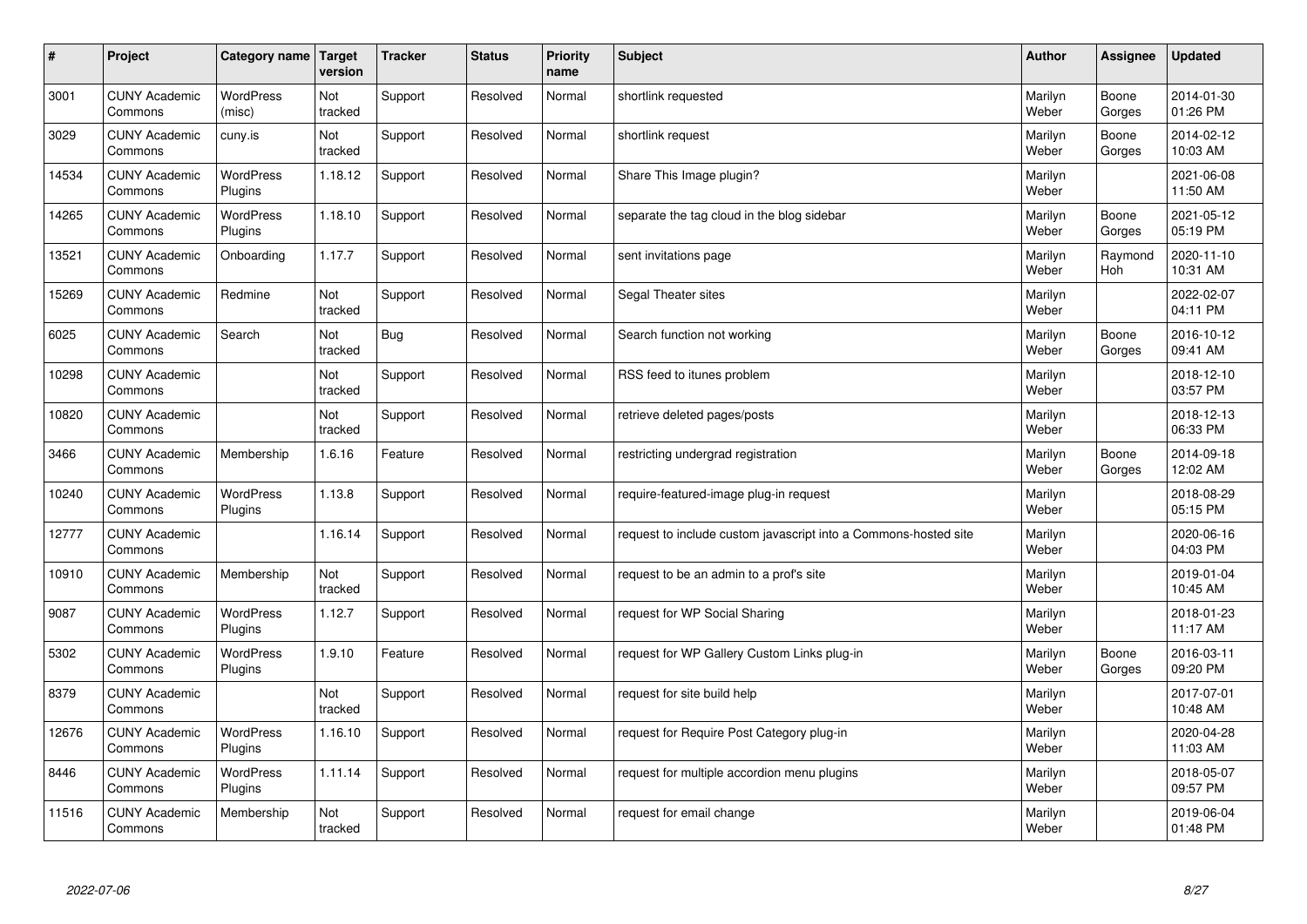| #     | Project                         | Category name   Target       | version        | <b>Tracker</b> | <b>Status</b> | <b>Priority</b><br>name | <b>Subject</b>                                                  | <b>Author</b>    | Assignee              | <b>Updated</b>         |
|-------|---------------------------------|------------------------------|----------------|----------------|---------------|-------------------------|-----------------------------------------------------------------|------------------|-----------------------|------------------------|
| 12999 | <b>CUNY Academic</b><br>Commons |                              | 1.18.1         | Support        | Resolved      | Normal                  | request for Dentist theme                                       | Marilyn<br>Weber | Boone<br>Gorges       | 2020-12-22<br>03:31 PM |
| 12334 | <b>CUNY Academic</b><br>Commons |                              |                | Support        | Resolved      | Normal                  | request for a Redmine account                                   | Marilyn<br>Weber | <b>Matt Gold</b>      | 2020-01-30<br>12:01 PM |
| 9541  | <b>CUNY Academic</b><br>Commons | <b>WordPress</b><br>(misc)   | Not<br>tracked | Support        | Resolved      | Normal                  | repeating header banner                                         | Marilyn<br>Weber | Raymond<br>Hoh        | 2018-04-06<br>12:33 PM |
| 14369 | <b>CUNY Academic</b><br>Commons | WordPress -<br>Media         | Not<br>tracked | Support        | Resolved      | Normal                  | renewed problem with ppsx files                                 | Marilyn<br>Weber |                       | 2021-04-27<br>12:44 PM |
| 5799  | <b>CUNY Academic</b><br>Commons | <b>Blogs</b><br>(BuddyPress) | Not<br>tracked | Feature        | Resolved      | Normal                  | removing one's own access to sites?                             | Marilyn<br>Weber | Boone<br>Gorges       | 2016-07-26<br>01:55 PM |
| 8978  | <b>CUNY Academic</b><br>Commons | Groups (misc)                | Not<br>tracked | Support        | Resolved      | Normal                  | removing old groups                                             | Marilyn<br>Weber |                       | 2018-12-10<br>03:52 PM |
| 8289  | <b>CUNY Academic</b><br>Commons |                              | Not<br>tracked | Support        | Resolved      | Normal                  | removing my access to sites                                     | Marilyn<br>Weber | Luke<br>Waltzer       | 2017-06-19<br>12:40 PM |
| 11006 | <b>CUNY Academic</b><br>Commons | Groups (misc)                | 1.14.6         | Support        | Resolved      | Normal                  | removing members from a group isn't working                     | Marilyn<br>Weber |                       | 2019-01-24<br>03:18 PM |
| 6656  | <b>CUNY Academic</b><br>Commons | Support                      | Not<br>tracked | Support        | Resolved      | Normal                  | Remove user profile                                             | Marilyn<br>Weber | <b>Matt Gold</b>      | 2016-11-10<br>02:18 PM |
| 10387 | <b>CUNY Academic</b><br>Commons | Membership                   | Not<br>tracked | Support        | Resolved      | Normal                  | remove user page                                                | Marilyn<br>Weber |                       | 2018-09-28<br>02:26 PM |
| 9780  | <b>CUNY Academic</b><br>Commons |                              | Not<br>tracked | Support        | Resolved      | Normal                  | remove the phone number on this profile?                        | Marilyn<br>Weber |                       | 2018-05-15<br>10:35 AM |
| 9889  | <b>CUNY Academic</b><br>Commons |                              | Not<br>tracked | Support        | Resolved      | Normal                  | remove comments from activity feed?                             | Marilyn<br>Weber |                       | 2018-12-10<br>03:53 PM |
| 3593  | <b>CUNY Academic</b><br>Commons | Registration                 | 1.7.2          | Bug            | Resolved      | High                    | registration problems                                           | Marilyn<br>Weber | Boone<br>Gorges       | 2014-11-01<br>02:57 PM |
| 14526 | <b>CUNY Academic</b><br>Commons | Registration                 | 1.18.12        | <b>Bug</b>     | Resolved      | High                    | registration interface won't show a space to enter nonCUNY code | Marilyn<br>Weber |                       | 2021-06-03<br>04:02 PM |
| 8906  | <b>CUNY Academic</b><br>Commons | Redmine                      | Not<br>tracked | Support        | Resolved      | Normal                  | Redmine access?                                                 | Marilyn<br>Weber | Matt Gold             | 2017-11-13<br>06:02 PM |
| 9828  | <b>CUNY Academic</b><br>Commons | Domain<br>Mapping            | 1.13.3         | Bug            | Resolved      | High                    | redirecting problem                                             | Marilyn<br>Weber | Raymond<br><b>Hoh</b> | 2018-05-24<br>02:39 PM |
| 8726  | <b>CUNY Academic</b><br>Commons |                              |                | Support        | Resolved      | Normal                  | Redirect problem                                                | Marilyn<br>Weber |                       | 2017-09-21<br>12:14 PM |
| 10035 | <b>CUNY Academic</b><br>Commons |                              | Not<br>tracked | <b>Bug</b>     | Resolved      | Normal                  | Reconnecting user to site                                       | Marilyn<br>Weber |                       | 2018-07-23<br>11:55 AM |
| 4918  | <b>CUNY Academic</b><br>Commons | ZenDesk                      | Not<br>tracked | Bug            | Resolved      | High                    | Re-directing Help Requests                                      | Marilyn<br>Weber | Raymond<br>Hoh        | 2015-11-23<br>11:15 AM |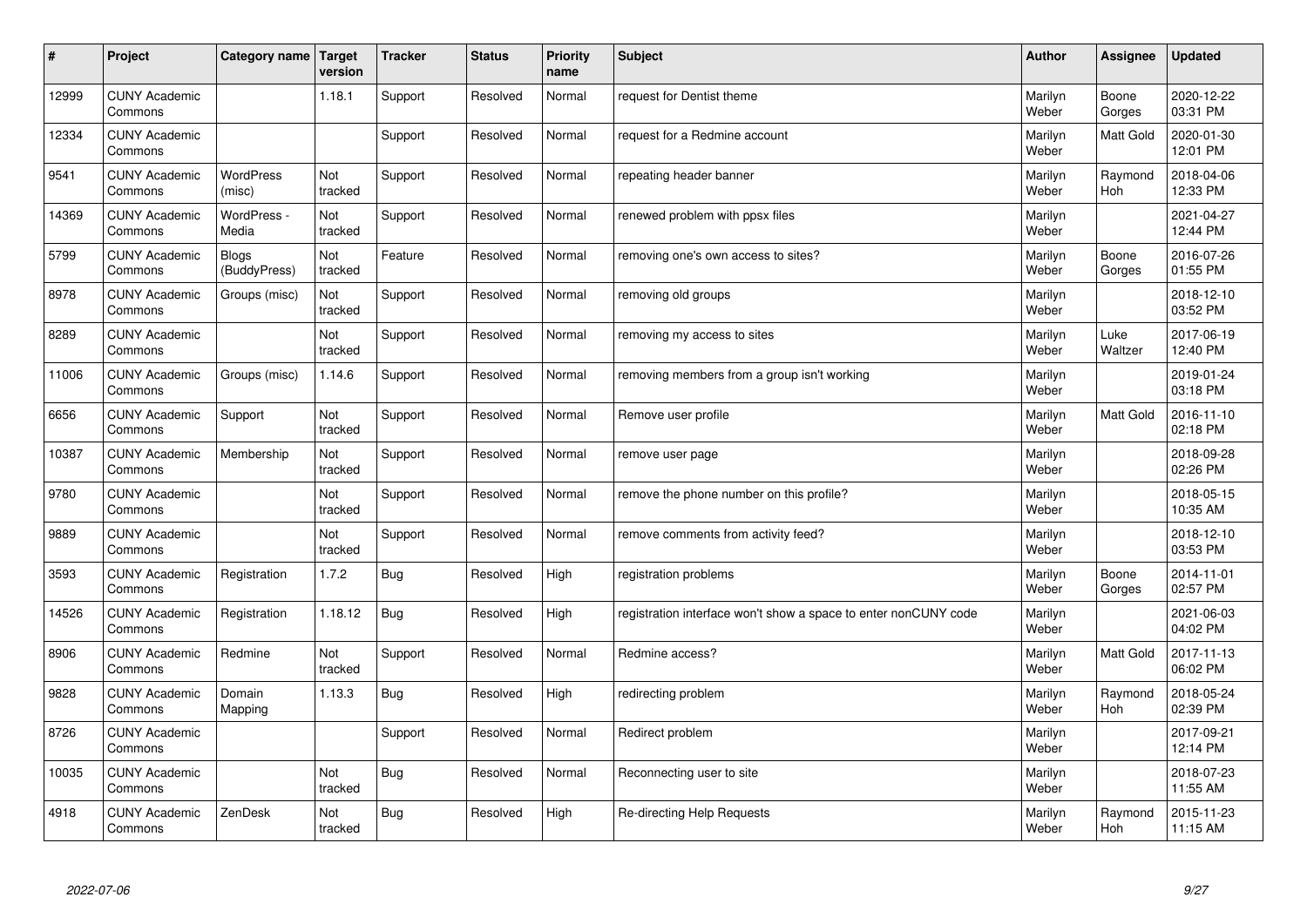| $\sharp$ | Project                         | Category name   Target    | version        | <b>Tracker</b> | <b>Status</b> | <b>Priority</b><br>name | <b>Subject</b>                                                              | <b>Author</b>    | Assignee              | <b>Updated</b>         |
|----------|---------------------------------|---------------------------|----------------|----------------|---------------|-------------------------|-----------------------------------------------------------------------------|------------------|-----------------------|------------------------|
| 9062     | <b>CUNY Academic</b><br>Commons |                           | Not<br>tracked | Bug            | Resolved      | Normal                  | re-add me as admin of https://commons.gc.cuny.edu/                          | Marilyn<br>Weber |                       | 2018-01-08<br>12:03 PM |
| 8934     | <b>CUNY Academic</b><br>Commons | Reply By Email            | 1.12.4         | Support        | Resolved      | High                    | RBE "could not post" email should have info about attempted From<br>address | Marilyn<br>Weber | Raymond<br>Hoh        | 2017-12-12<br>11:25 AM |
| 14813    | <b>CUNY Academic</b><br>Commons |                           | Not<br>tracked | Support        | Resolved      | Normal                  | raise the file size limit                                                   | Marilyn<br>Weber |                       | 2021-09-30<br>12:02 PM |
| 9949     | <b>CUNY Academic</b><br>Commons |                           | 1.13.4         | Support        | Resolved      | Normal                  | raise storage space limit?                                                  | Marilyn<br>Weber | Boone<br>Gorges       | 2018-06-26<br>12:00 PM |
| 4496     | <b>CUNY Academic</b><br>Commons | cuny.is                   | 1.8.9          | Bug            | Resolved      | Normal                  | Quick links broken?                                                         | Marilyn<br>Weber | Boone<br>Gorges       | 2015-08-28<br>10:39 AM |
| 8882     | <b>CUNY Academic</b><br>Commons |                           | Not<br>tracked | Support        | Resolved      | Normal                  | question about search engines                                               | Marilyn<br>Weber |                       | 2017-11-01<br>03:26 PM |
| 5969     | <b>CUNY Academic</b><br>Commons | Registration              | 1.9.27         | <b>Bug</b>     | Resolved      | Normal                  | Queens students unable to join                                              | Marilyn<br>Weber | Boone<br>Gorges       | 2016-09-04<br>09:41 PM |
| 13633    | <b>CUNY Academic</b><br>Commons |                           | Not<br>tracked | Bug            | Resolved      | High                    | PublicsLab site down                                                        | Marilyn<br>Weber |                       | 2020-11-30<br>02:01 PM |
| 5667     | <b>CUNY Academic</b><br>Commons | <b>Public Portfolio</b>   | 1.9.18         | Bug            | Resolved      | Normal                  | publication section on my public portfolio won't update                     | Marilyn<br>Weber | Boone<br>Gorges       | 2016-06-12<br>10:19 AM |
| 6101     | <b>CUNY Academic</b><br>Commons | <b>Public Portfolio</b>   |                | <b>Bug</b>     | Resolved      | High                    | Profile update problems                                                     | Marilyn<br>Weber | Boone<br>Gorges       | 2016-12-01<br>03:50 PM |
| 9192     | <b>CUNY Academic</b><br>Commons | WordPress<br>Plugins      | 1.12.8         | <b>Bug</b>     | Resolved      | Normal                  | problems with the Leaflet plug -in                                          | Marilyn<br>Weber | Boone<br>Gorges       | 2018-02-13<br>11:07 AM |
| 4962     | <b>CUNY Academic</b><br>Commons | Events                    | 1.8.18         | Bug            | Resolved      | High                    | Problems with text entry field in the Events Calendar                       | Marilyn<br>Weber | Raymond<br>Hoh        | 2015-12-01<br>06:57 PM |
| 10606    | <b>CUNY Academic</b><br>Commons | cdev.gc.cuny.ed<br>u.     | Not<br>tracked | Support        | Resolved      | Normal                  | problems with testing environment                                           | Marilyn<br>Weber |                       | 2018-11-02<br>10:27 AM |
| 11205    | <b>CUNY Academic</b><br>Commons | WordPress<br>Plugins      | Not<br>tracked | Support        | Resolved      | Normal                  | problems with Google calendar                                               | Marilyn<br>Weber | Raymond<br><b>Hoh</b> | 2019-03-11<br>02:17 PM |
| 9725     | <b>CUNY Academic</b><br>Commons |                           | Not<br>tracked | Support        | Resolved      | Normal                  | problems with deleting a site                                               | Marilyn<br>Weber |                       | 2018-05-07<br>10:24 PM |
| 4734     | <b>CUNY Academic</b><br>Commons | <b>BuddyPress</b><br>Docs | 1.8.13         | Bug            | Resolved      | High                    | Problems with "Create New Doc"                                              | Marilyn<br>Weber | Boone<br>Gorges       | 2015-10-09<br>07:53 AM |
| 11866    | <b>CUNY Academic</b><br>Commons | WordPress<br>Themes       | 1.15.10        | Support        | Resolved      | Normal                  | problem with project widget and the 'skills' to generate tags               | Marilyn<br>Weber | Raymond<br><b>Hoh</b> | 2019-09-19<br>03:20 PM |
| 13091    | <b>CUNY Academic</b><br>Commons |                           | 1.17.0         | Support        | Resolved      | Normal                  | problem with latex (math equations)                                         | Marilyn<br>Weber |                       | 2020-07-28<br>11:09 AM |
| 9154     | <b>CUNY Academic</b><br>Commons | Events                    | 1.12.8         | Bug            | Resolved      | Normal                  | problem with group calendar                                                 | Marilyn<br>Weber | Raymond<br>Hoh        | 2018-02-13<br>10:49 AM |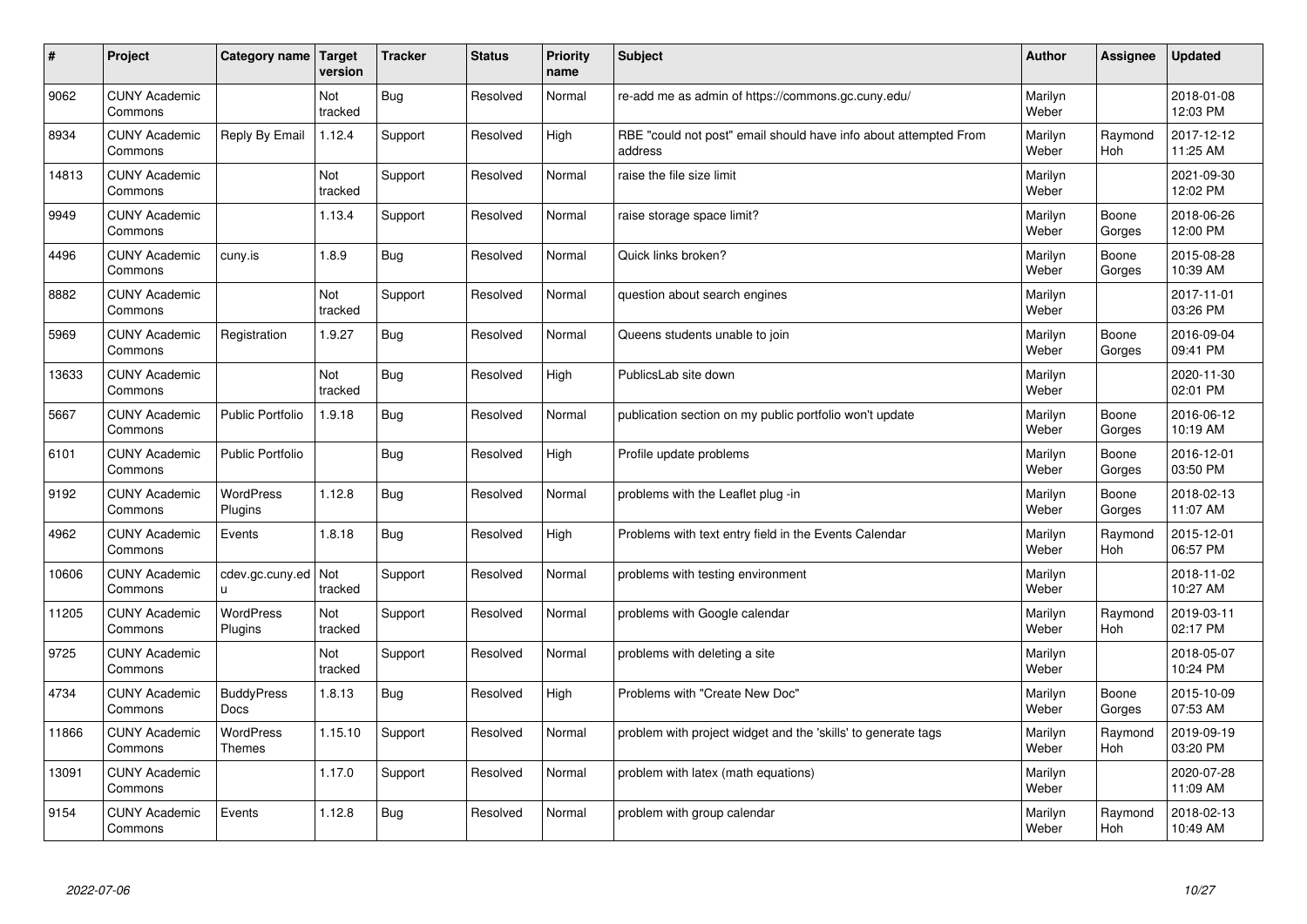| #     | Project                         | Category name   Target      | version        | <b>Tracker</b> | <b>Status</b> | <b>Priority</b><br>name | <b>Subject</b>                                                                           | <b>Author</b>    | Assignee              | <b>Updated</b>         |
|-------|---------------------------------|-----------------------------|----------------|----------------|---------------|-------------------------|------------------------------------------------------------------------------------------|------------------|-----------------------|------------------------|
| 13378 | <b>CUNY Academic</b><br>Commons |                             | 1.17.5         | Bug            | Resolved      | Normal                  | problem on one of my sites                                                               | Marilyn<br>Weber |                       | 2020-09-24<br>05:27 PM |
| 9276  | <b>CUNY Academic</b><br>Commons |                             |                | Bug            | Resolved      | High                    | problem adding a member to a group - wrong username?                                     | Marilyn<br>Weber |                       | 2018-02-25<br>12:47 PM |
| 14378 | <b>CUNY Academic</b><br>Commons |                             | Not<br>tracked | Support        | Resolved      | Normal                  | <b>PPTX</b> files unfetchable                                                            | Marilyn<br>Weber |                       | 2021-05-11<br>11:25 AM |
| 9500  | <b>CUNY Academic</b><br>Commons | <b>WordPress</b><br>Plugins | 1.12.12        | Support        | Resolved      | Normal                  | PowerPoint in the media library?                                                         | Marilyn<br>Weber | Raymond<br>Hoh        | 2018-04-12<br>02:28 PM |
| 12483 | <b>CUNY Academic</b><br>Commons |                             | 1.16.7         | <b>Bug</b>     | Resolved      | High                    | post error                                                                               | Marilyn<br>Weber |                       | 2020-02-28<br>02:44 PM |
| 13016 | <b>CUNY Academic</b><br>Commons | Shortcodes and<br>embeds    | 1.16.15        | Support        | Resolved      | Normal                  | possible to run code examples, like in Jupyter Notebooks?                                | Marilyn<br>Weber |                       | 2020-07-16<br>11:52 AM |
| 5346  | <b>CUNY Academic</b><br>Commons | Toolbar                     | 1.9.11         | Bug            | Resolved      | Normal                  | possible dynamic HTML code bug?                                                          | Marilyn<br>Weber | Boone<br>Gorges       | 2016-03-22<br>10:53 AM |
| 8908  | <b>CUNY Academic</b><br>Commons | WordPress<br>Plugins        | 1.12.2         | Support        | Resolved      | Normal                  | Plugin request from Steve Brier                                                          | Marilyn<br>Weber |                       | 2017-11-27<br>11:39 AM |
| 9026  | <b>CUNY Academic</b><br>Commons | WordPress<br>Plugins        | 1.12.6         | Support        | Resolved      | Normal                  | plugin request from Carlos Guevara                                                       | Marilyn<br>Weber |                       | 2018-01-03<br>09:33 AM |
| 5657  | <b>CUNY Academic</b><br>Commons | WordPress<br>Plugins        | 1.9.18         | Feature        | Resolved      | Normal                  | Plugin Reguest - Instagram Feed WD                                                       | Marilyn<br>Weber | Boone<br>Gorges       | 2016-06-08<br>12:36 PM |
| 5522  | <b>CUNY Academic</b><br>Commons | <b>WordPress</b><br>Plugins | 1.9.15         | Feature        | Resolved      | Normal                  | plugin request                                                                           | Marilyn<br>Weber | Boone<br>Gorges       | 2016-05-09<br>10:36 AM |
| 9965  | <b>CUNY Academic</b><br>Commons | <b>WordPress</b><br>Plugins | 1.13.4         | Support        | Resolved      | Normal                  | plug-in request for OneTone Companion                                                    | Marilyn<br>Weber | Raymond<br><b>Hoh</b> | 2018-06-26<br>12:00 PM |
| 11977 | <b>CUNY Academic</b><br>Commons |                             | Not<br>tracked | Support        | Resolved      | Normal                  | please remove me from many sites                                                         | Marilyn<br>Weber |                       | 2019-11-21<br>01:05 PM |
| 8429  | <b>CUNY Academic</b><br>Commons | Membership                  | Not<br>tracked | Support        | Resolved      | Normal                  | Please make me an admin of https://arc.commons.gc.cuny.edu                               | Marilyn<br>Weber | Boone<br>Gorges       | 2017-07-24<br>03:33 PM |
| 11210 | <b>CUNY Academic</b><br>Commons | Membership                  | Not<br>tracked | Support        | Resolved      | Normal                  | Please change the email                                                                  | Marilyn<br>Weber |                       | 2019-03-11<br>04:16 PM |
| 10245 | <b>CUNY Academic</b><br>Commons | Email<br>Notifications      | 1.13.8         | Support        | Resolved      | Urgent                  | Placeholders in action emails (activation, password reset) not being<br>properly swapped | Marilyn<br>Weber | Raymond<br>Hoh        | 2018-08-30<br>04:02 PM |
| 12302 | <b>CUNY Academic</b><br>Commons | WordPress<br>Themes         | 1.16.4         | Support        | Resolved      | Normal                  | Pictorio theme request                                                                   | Marilyn<br>Weber | Raymond<br>Hoh        | 2020-01-28<br>11:44 AM |
| 10986 | <b>CUNY Academic</b><br>Commons |                             | Not<br>tracked | Support        | Resolved      | Normal                  | PDF embedder provoking error                                                             | Marilyn<br>Weber |                       | 2019-03-29<br>04:28 PM |
| 13768 | <b>CUNY Academic</b><br>Commons | Domain<br>Mapping           | Not<br>tracked | Bug            | Resolved      | Normal                  | patricksweeney.commons.gc.cuny.edu down                                                  | Marilyn<br>Weber | Raymond<br>Hoh        | 2021-01-12<br>10:47 AM |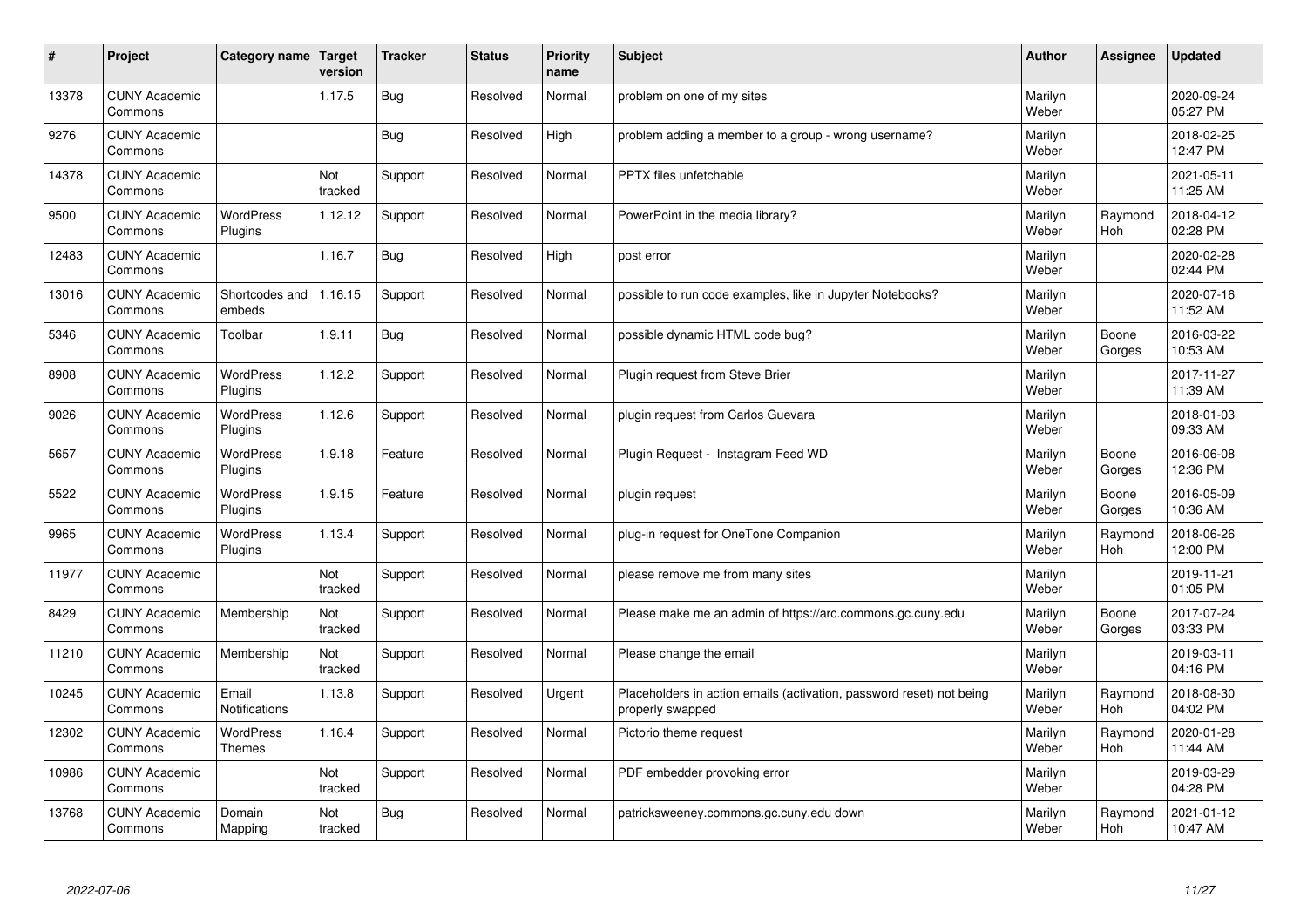| #     | Project                         | Category name   Target            | version        | <b>Tracker</b> | <b>Status</b> | Priority<br>name | <b>Subject</b>                                                                          | <b>Author</b>    | <b>Assignee</b>       | <b>Updated</b>         |
|-------|---------------------------------|-----------------------------------|----------------|----------------|---------------|------------------|-----------------------------------------------------------------------------------------|------------------|-----------------------|------------------------|
| 6815  | <b>CUNY Academic</b><br>Commons | Password<br>Reset                 | Not<br>tracked | Support        | Resolved      | Normal           | password reset requested                                                                | Marilyn<br>Weber | <b>Matt Gold</b>      | 2016-11-22<br>10:30 AM |
| 9330  | <b>CUNY Academic</b><br>Commons | <b>WordPress</b><br>Plugins       | 1.12.10        | Bug            | Resolved      | Normal           | part 2 of problems with the Leaflet plug -in                                            | Marilyn<br>Weber |                       | 2018-03-04<br>05:58 PM |
| 11908 | <b>CUNY Academic</b><br>Commons | Spam/Spam<br>Prevention           | 1.17.7         | Support        | Resolved      | Normal           | overeager spam filter                                                                   | Marilyn<br>Weber | Raymond<br>Hoh        | 2020-11-05<br>04:36 PM |
| 7619  | <b>CUNY Academic</b><br>Commons | Membership                        | Not<br>tracked | Support        | Resolved      | Normal           | outside users for a site that isn't a class?                                            | Marilyn<br>Weber | Matt Gold             | 2017-11-15<br>06:18 PM |
| 12427 | <b>CUNY Academic</b><br>Commons |                                   | Not<br>tracked | Support        | Resolved      | Normal           | organizing PDF on a site?                                                               | Marilyn<br>Weber | scott voth            | 2020-03-10<br>11:11 AM |
| 11002 | <b>CUNY Academic</b><br>Commons |                                   | Not<br>tracked | Support        | Resolved      | Normal           | open link in a new tab not working                                                      | Marilyn<br>Weber |                       | 2019-06-03<br>07:57 PM |
| 14012 | <b>CUNY Academic</b><br>Commons | <b>WordPress</b><br>Plugins       | 1.18.5         | Support        | Resolved      | Normal           | Open External Links in a New Window plugin?                                             | Marilyn<br>Weber | Boone<br>Gorges       | 2021-03-02<br>02:07 PM |
| 3592  | <b>CUNY Academic</b><br>Commons | <b>WordPress</b><br>(Permissions) | Not<br>tracked | Publicity      | Resolved      | Normal           | Oops - Announcing 1.6!                                                                  | Marilyn<br>Weber | Boone<br>Gorges       | 2014-10-22<br>03:03 PM |
| 13441 | <b>CUNY Academic</b><br>Commons |                                   | 1.17.5         | Support        | Resolved      | Normal           | ongoing user problems with daily digests                                                | Marilyn<br>Weber |                       | 2020-10-13<br>10:02 AM |
| 15654 | <b>CUNY Academic</b><br>Commons | <b>WordPress</b><br>Plugins       | 1.19.6         | Support        | Resolved      | Normal           | Numerous Copies of Events showing up                                                    | Marilyn<br>Weber | Boone<br>Gorges       | 2022-03-22<br>11:30 AM |
| 7613  | <b>CUNY Academic</b><br>Commons | Registration                      | Not<br>tracked | Support        | Resolved      | Normal           | non-matriculated students                                                               | Marilyn<br>Weber | Boone<br>Gorges       | 2017-11-15<br>11:03 AM |
| 12584 | <b>CUNY Academic</b><br>Commons |                                   | Not<br>tracked | Bug            | Resolved      | Urgent           | No way to register                                                                      | Marilyn<br>Weber |                       | 2020-03-27<br>02:38 PM |
| 11088 | <b>CUNY Academic</b><br>Commons | Group Blogs                       | Not<br>tracked | Bug            | Resolved      | Normal           | no notification for comments                                                            | Marilyn<br>Weber |                       | 2019-02-15<br>03:30 PM |
| 6818  | <b>CUNY Academic</b><br>Commons | Email<br><b>Notifications</b>     | 1.10.3         | Support        | Resolved      | Normal           | No more email notifications?                                                            | Marilyn<br>Weber |                       | 2016-11-22<br>02:51 PM |
| 15211 | <b>CUNY Academic</b><br>Commons | <b>Blogs</b><br>(BuddyPress)      | 1.19.2         | Support        | Resolved      | Normal           | No good error reporting for already-used domain name when creating a<br>site in Firefox | Marilyn<br>Weber | Boone<br>Gorges       | 2022-01-25<br>11:33 AM |
| 5177  | <b>CUNY Academic</b><br>Commons | Toolbar                           | 1.9.6          | Bug            | Resolved      | Normal           | No "My Papers" tab                                                                      | Marilyn<br>Weber | Raymond<br><b>Hoh</b> | 2016-01-29<br>08:37 AM |
| 8131  | <b>CUNY Academic</b><br>Commons | WordPress<br>Plugins              | 1.11           | Bug            | Resolved      | Normal           | Newsletters plug-in                                                                     | Marilyn<br>Weber | Boone<br>Gorges       | 2017-05-11<br>09:42 PM |
| 4577  | <b>CUNY Academic</b><br>Commons | Registration                      | Not<br>tracked | Bug            | Resolved      | Normal           | New users are not getting their email verification                                      | Marilyn<br>Weber | Boone<br>Gorges       | 2016-01-26<br>03:30 PM |
| 6899  | <b>CUNY Academic</b><br>Commons | Account<br>settings               | Not<br>tracked | Support        | Resolved      | Normal           | New user has misspelled her own name                                                    | Marilyn<br>Weber | Boone<br>Gorges       | 2016-12-01<br>05:10 PM |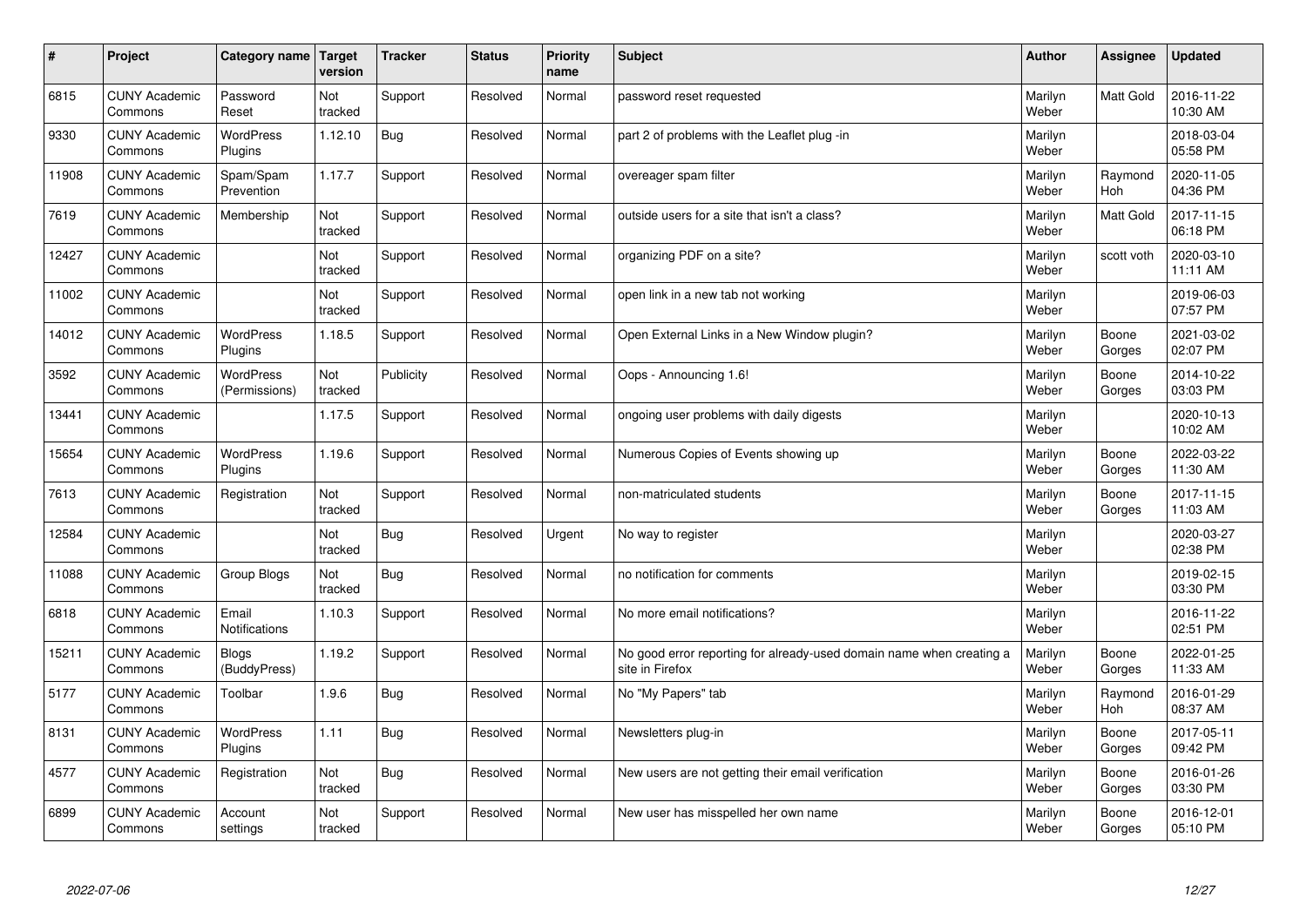| $\sharp$ | Project                         | Category name   Target       | version        | <b>Tracker</b> | <b>Status</b> | <b>Priority</b><br>name | <b>Subject</b>                                                                          | <b>Author</b>    | Assignee              | <b>Updated</b>         |
|----------|---------------------------------|------------------------------|----------------|----------------|---------------|-------------------------|-----------------------------------------------------------------------------------------|------------------|-----------------------|------------------------|
| 13134    | <b>CUNY Academic</b><br>Commons | Site cloning                 | 1.17.1         | Support        | Resolved      | Normal                  | New site (a clone) point to old dashboard                                               | Marilyn<br>Weber |                       | 2020-08-12<br>03:22 PM |
| 8661     | <b>CUNY Academic</b><br>Commons | Group Blogs                  | Not<br>tracked | Bug            | Resolved      | Normal                  | new group, old site, can't link?                                                        | Marilyn<br>Weber |                       | 2017-11-15<br>01:26 PM |
| 11031    | <b>CUNY Academic</b><br>Commons |                              | Not<br>tracked | Support        | Resolved      | Normal                  | new group with seemingly old topics                                                     | Marilyn<br>Weber |                       | 2019-02-11<br>12:17 PM |
| 13783    | <b>CUNY Academic</b><br>Commons |                              | 1.18.2         | Support        | Resolved      | Normal                  | new CUNY OneSearch url                                                                  | Marilyn<br>Weber |                       | 2021-01-14<br>04:53 PM |
| 12156    | <b>CUNY Academic</b><br>Commons | <b>Blogs</b><br>(BuddyPress) | Not<br>tracked | Support        | Resolved      | Normal                  | My Sites list (Commons Profile or Sites directory) doesn't match toolbar<br>dropdown    | Marilyn<br>Weber |                       | 2019-12-11<br>10:20 AM |
| 5834     | <b>CUNY Academic</b><br>Commons |                              |                | Bug            | Resolved      | Normal                  | My access to cdev                                                                       | Marilyn<br>Weber | Boone<br>Gorges       | 2016-07-25<br>03:12 PM |
| 12960    | <b>CUNY Academic</b><br>Commons |                              | 1.16.14        | Support        | Resolved      | Normal                  | mutiple plugin in requests                                                              | Marilyn<br>Weber | Boone<br>Gorges       | 2020-06-23<br>10:53 AM |
| 10239    | <b>CUNY Academic</b><br>Commons |                              | Not<br>tracked | Support        | Resolved      | Normal                  | musicroombooking.commons.gc.cuny.edu                                                    | Marilyn<br>Weber |                       | 2018-08-29<br>03:06 PM |
| 12176    | <b>CUNY Academic</b><br>Commons |                              | Not<br>tracked | Support        | Resolved      | Normal                  | Mp4s?                                                                                   | Marilyn<br>Weber |                       | 2019-12-05<br>11:04 AM |
| 7607     | <b>CUNY Academic</b><br>Commons | <b>WordPress</b><br>(misc)   | Not<br>tracked | Feature        | Resolved      | Normal                  | mp4 files                                                                               | Marilyn<br>Weber |                       | 2017-02-15<br>07:37 PM |
| 9223     | <b>CUNY Academic</b><br>Commons |                              | Not<br>tracked | Support        | Resolved      | Normal                  | moving wordpress sites                                                                  | Marilyn<br>Weber |                       | 2018-02-18<br>08:44 PM |
| 13138    | <b>CUNY Academic</b><br>Commons | Group Library                | Not<br>tracked | Support        | Resolved      | Normal                  | moving Library contents for Steve Brier                                                 | Marilyn<br>Weber |                       | 2020-08-03<br>04:00 PM |
| 11907    | <b>CUNY Academic</b><br>Commons | <b>Public Portfolio</b>      | 1.15.13        | Support        | Resolved      | Normal                  | more publications problems (in profile)                                                 | Marilyn<br>Weber |                       | 2019-11-04<br>11:16 AM |
| 8721     | <b>CUNY Academic</b><br>Commons | WordPress<br>Plugins         | 1.11.13        | Bug            | Resolved      | Normal                  | more problems with Events calendar                                                      | Marilyn<br>Weber |                       | 2017-09-21<br>10:35 AM |
| 13827    | <b>CUNY Academic</b><br>Commons | Group Forums                 | 1.18.3         | Bug            | Resolved      | Normal                  | more forum post problems                                                                | Marilyn<br>Weber | Raymond<br><b>Hoh</b> | 2021-01-22<br>08:19 PM |
| 12363    | <b>CUNY Academic</b><br>Commons | <b>WordPress</b><br>Plugins  | 1.16.5         | Bug            | Resolved      | Urgent                  | more bbPress problems - now students unable to post either a new<br>thread or a comment | Marilyn<br>Weber | Raymond<br><b>Hoh</b> | 2020-03-17<br>03:07 PM |
| 9163     | <b>CUNY Academic</b><br>Commons | Layout                       | 1.12.8         | Support        | Resolved      | Normal                  | Mobile responsiveness issues                                                            | Marilyn<br>Weber | Raymond<br><b>Hoh</b> | 2018-02-13<br>10:49 AM |
| 11609    | <b>CUNY Academic</b><br>Commons |                              | 1.15.5         | Support        | Resolved      | Normal                  | Mixed Content flag                                                                      | Marilyn<br>Weber |                       | 2019-06-27<br>06:54 PM |
| 7836     | <b>CUNY Academic</b><br>Commons | Social Paper                 | Not<br>tracked | Support        | Resolved      | Normal                  | missing Social Paper                                                                    | Marilyn<br>Weber |                       | 2017-11-15<br>01:31 PM |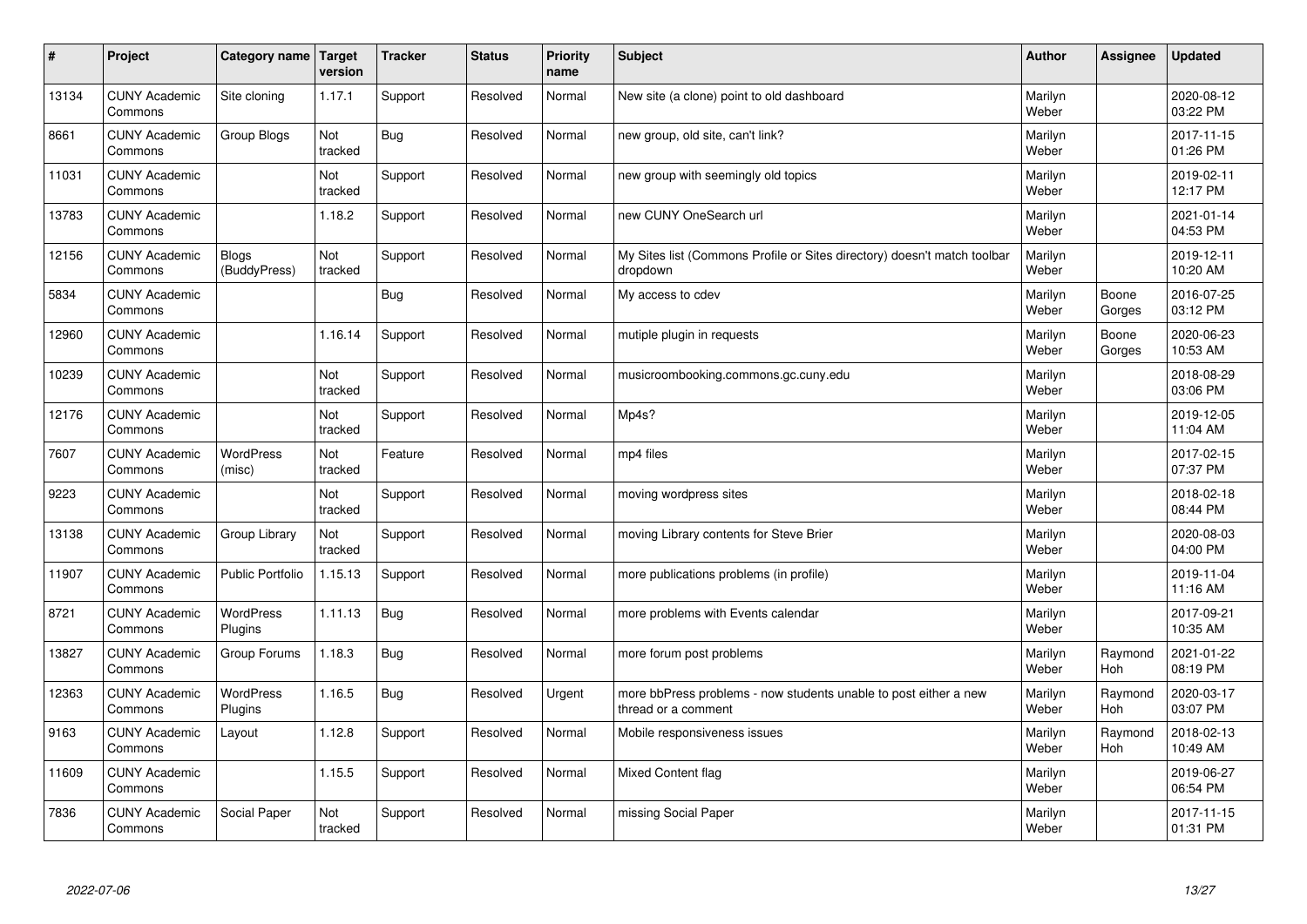| $\sharp$ | Project                         | Category name   Target            | version        | <b>Tracker</b> | <b>Status</b> | <b>Priority</b><br>name | <b>Subject</b>                                                              | <b>Author</b>    | Assignee              | <b>Updated</b>         |
|----------|---------------------------------|-----------------------------------|----------------|----------------|---------------|-------------------------|-----------------------------------------------------------------------------|------------------|-----------------------|------------------------|
| 14734    | <b>CUNY Academic</b><br>Commons | <b>WordPress</b><br><b>Themes</b> | 1.18.18        | Support        | Resolved      | Normal                  | missing section of Sujatha Fernandes' site                                  | Marilyn<br>Weber | Raymond<br><b>Hoh</b> | 2021-09-06<br>04:15 PM |
| 8259     | <b>CUNY Academic</b><br>Commons |                                   | Not<br>tracked | Bug            | Resolved      | Normal                  | missing dashboard                                                           | Marilyn<br>Weber |                       | 2017-11-15<br>01:28 PM |
| 5753     | <b>CUNY Academic</b><br>Commons | <b>WordPress</b><br>(misc)        | Not<br>tracked | Support        | Resolved      | Normal                  | merging blogs and groups                                                    | Marilyn<br>Weber | Boone<br>Gorges       | 2016-08-29<br>03:09 PM |
| 8638     | <b>CUNY Academic</b><br>Commons | Group Blogs                       | 1.11.11        | Bug            | Resolved      | Normal                  | members not syncing from group to site                                      | Marilyn<br>Weber |                       | 2017-09-01<br>03:50 PM |
| 12137    | <b>CUNY Academic</b><br>Commons | <b>WordPress</b><br><b>Themes</b> | Not<br>tracked | Support        | Resolved      | Normal                  | media player problem                                                        | Marilyn<br>Weber |                       | 2019-12-12<br>08:52 PM |
| 8873     | <b>CUNY Academic</b><br>Commons |                                   | Not<br>tracked | Support        | Resolved      | Normal                  | maximum file upload size?                                                   | Marilyn<br>Weber |                       | 2017-10-30<br>11:23 AM |
| 13699    | <b>CUNY Academic</b><br>Commons |                                   | Not<br>tracked | Support        | Resolved      | Normal                  | Martin Segal Center site down                                               | Marilyn<br>Weber | Raymond<br>Hoh        | 2020-12-22<br>03:03 PM |
| 5684     | <b>CUNY Academic</b><br>Commons | Group Files                       | Not<br>tracked | Bug            | Resolved      | Normal                  | Making Group files appear as Blog entries                                   | Marilyn<br>Weber | Boone<br>Gorges       | 2017-11-20<br>03:28 PM |
| 14973    | <b>CUNY Academic</b><br>Commons |                                   |                | Support        | Resolved      | Normal                  | Mail Poet                                                                   | Marilyn<br>Weber |                       | 2021-12-06<br>10:20 AM |
| 10059    | <b>CUNY Academic</b><br>Commons | <b>WordPress</b><br><b>Themes</b> | Not<br>tracked | Support        | Resolved      | Normal                  | Magazine Premium theme for new site                                         | Marilyn<br>Weber |                       | 2020-02-17<br>03:39 PM |
| 14885    | <b>CUNY Academic</b><br>Commons | <b>WordPress</b><br>Plugins       | 1.18.22        | Bug            | Resolved      | Normal                  | Long Loading Times -- Wordpress Admin Site                                  | Marilyn<br>Weber | Raymond<br><b>Hoh</b> | 2021-10-26<br>12:28 PM |
| 14411    | <b>CUNY Academic</b><br>Commons | <b>WordPress</b><br><b>Themes</b> | 1.18.10        | Bug            | Resolved      | Normal                  | logo problems                                                               | Marilyn<br>Weber |                       | 2021-05-03<br>04:37 PM |
| 14304    | <b>CUNY Academic</b><br>Commons | Group Library                     | 1.18.8         | Bug            | Resolved      | Normal                  | Library items change folders when adding subsequent items in new<br>folders | Marilyn<br>Weber | Boone<br>Gorges       | 2021-04-13<br>11:21 AM |
| 13185    | <b>CUNY Academic</b><br>Commons | <b>WordPress</b><br><b>Themes</b> | 1.17.2         | Support        | Resolved      | Normal                  | Less theme?                                                                 | Marilyn<br>Weber |                       | 2020-08-25<br>11:26 AM |
| 14242    | <b>CUNY Academic</b><br>Commons |                                   |                | Support        | Resolved      | Normal                  | LAILAC site missing content                                                 | Marilyn<br>Weber |                       | 2021-03-27<br>08:40 AM |
| 7349     | <b>CUNY Academic</b><br>Commons | Membership                        | Not<br>tracked | Bug            | Resolved      | Normal                  | <b>LACUNY</b> Institute website                                             | Marilyn<br>Weber | Boone<br>Gorges       | 2017-01-11<br>04:26 PM |
| 15266    | <b>CUNY Academic</b><br>Commons |                                   |                | Support        | Resolved      | Normal                  | Just an appreciation                                                        | Marilyn<br>Weber |                       | 2022-02-07<br>10:42 AM |
| 10537    | <b>CUNY Academic</b><br>Commons |                                   | Not<br>tracked | <b>Bug</b>     | Resolved      | Normal                  | jpegs not showing                                                           | Marilyn<br>Weber |                       | 2018-10-23<br>10:51 AM |
| 13826    | <b>CUNY Academic</b><br>Commons |                                   |                | Support        | Resolved      | Normal                  | January 14th                                                                | Marilyn<br>Weber |                       | 2021-01-26<br>04:26 PM |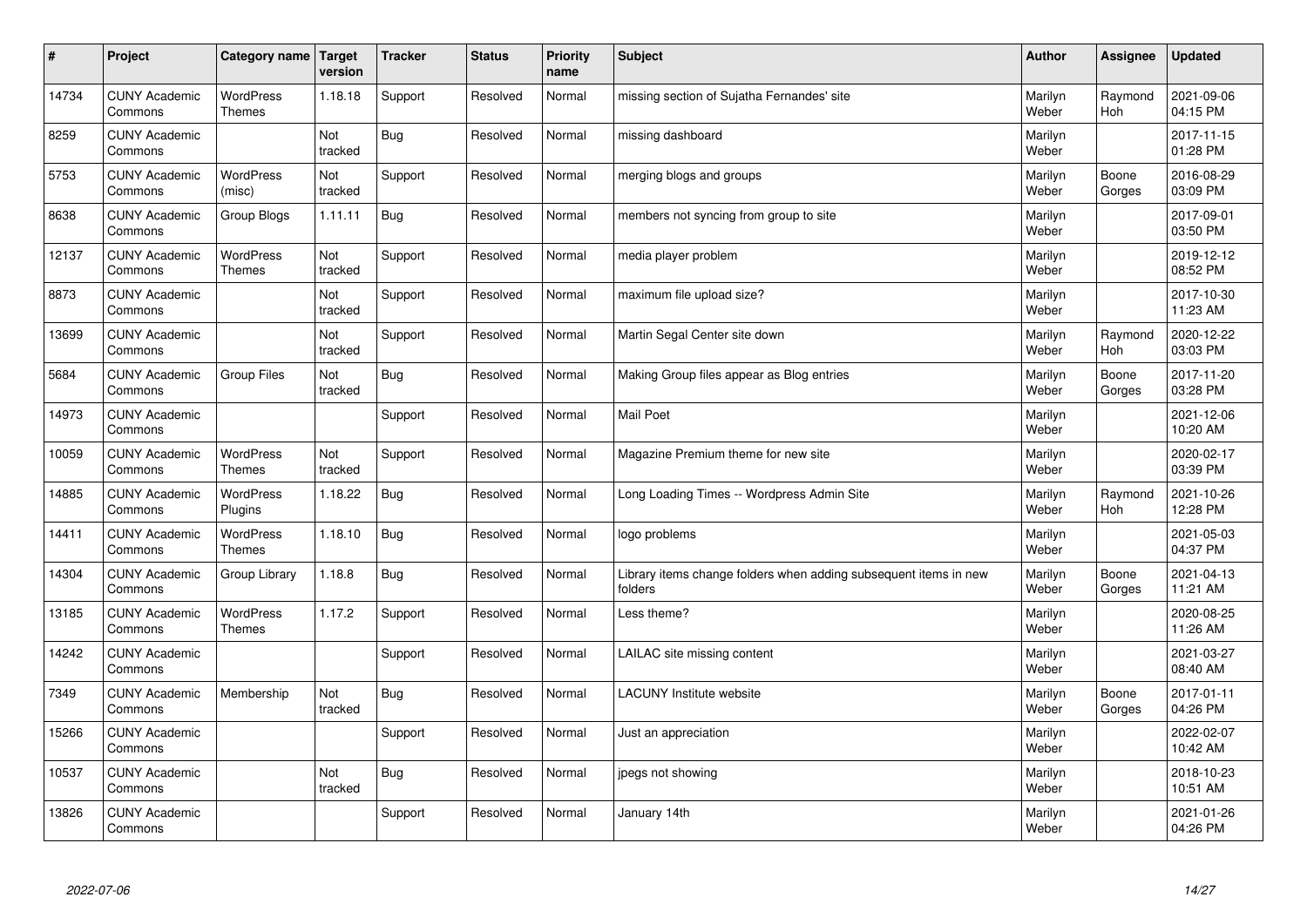| #     | Project                         | Category name                     | Target<br>version | <b>Tracker</b> | <b>Status</b> | <b>Priority</b><br>name | <b>Subject</b>                                                                                        | <b>Author</b>    | Assignee              | <b>Updated</b>         |
|-------|---------------------------------|-----------------------------------|-------------------|----------------|---------------|-------------------------|-------------------------------------------------------------------------------------------------------|------------------|-----------------------|------------------------|
| 12006 | <b>CUNY Academic</b><br>Commons | Group<br>Invitations              | 1.15.13           | Bug            | Resolved      | Immediate               | Invite system is broken.                                                                              | Marilyn<br>Weber | Boone<br>Gorges       | 2019-10-23<br>10:16 AM |
| 6860  | <b>CUNY Academic</b><br>Commons | User<br>Onboarding                | 1.12              | Bug            | Resolved      | Normal                  | Invitation to join a group is appearing as an invitiation to join the site!                           | Marilyn<br>Weber | Boone<br>Gorges       | 2017-10-30<br>10:03 AM |
| 14008 | <b>CUNY Academic</b><br>Commons |                                   |                   | Bug            | Resolved      | High                    | invisible user                                                                                        | Marilyn<br>Weber |                       | 2021-02-18<br>05:53 PM |
| 14799 | <b>CUNY Academic</b><br>Commons |                                   | 1.18.19           | Support        | Resolved      | High                    | install the official Classic Widgets?                                                                 | Marilyn<br>Weber |                       | 2021-09-22<br>02:17 PM |
| 7460  | <b>CUNY Academic</b><br>Commons | <b>WordPress</b><br><b>Themes</b> | 1.10.8            | Support        | Resolved      | Normal                  | install Independent Publisher theme?                                                                  | Marilyn<br>Weber | Boone<br>Gorges       | 2017-01-21<br>09:34 PM |
| 5059  | <b>CUNY Academic</b><br>Commons |                                   | Not<br>tracked    | Bug            | Resolved      | Normal                  | Instagram embed?                                                                                      | Marilyn<br>Weber |                       | 2016-01-26<br>12:05 AM |
| 11912 | <b>CUNY Academic</b><br>Commons |                                   |                   | Support        | Resolved      | Normal                  | influence search results?                                                                             | Marilyn<br>Weber |                       | 2020-02-11<br>10:51 AM |
| 16291 | <b>CUNY Academic</b><br>Commons | Site cloning                      | 2.0.2             | Support        | Resolved      | Normal                  | Images coming up blank in Media Library                                                               | Marilyn<br>Weber | Raymond<br>Hoh        | 2022-06-29<br>11:31 AM |
| 8529  | <b>CUNY Academic</b><br>Commons |                                   | Not<br>tracked    | Support        | Resolved      | Normal                  | Iframe regiest?                                                                                       | Marilyn<br>Weber |                       | 2017-08-16<br>04:40 PM |
| 9604  | <b>CUNY Academic</b><br>Commons |                                   | Not<br>tracked    | Support        | Resolved      | Normal                  | (Marilyn) can only log into cdev as teststudent                                                       | Marilyn<br>Weber |                       | 2018-04-21<br>10:20 AM |
| 13715 | <b>CUNY Academic</b><br>Commons |                                   | Not<br>tracked    | Bug            | Resolved      | High                    | https://ulysses.commons.gc.cuny.edu down                                                              | Marilyn<br>Weber |                       | 2020-12-22<br>03:02 PM |
| 11896 | <b>CUNY Academic</b><br>Commons |                                   | Not<br>tracked    | Support        | Resolved      | Normal                  | https://thenurseswritingproject.commons.gc.cuny.edu                                                   | Marilyn<br>Weber |                       | 2019-09-24<br>08:09 AM |
| 11922 | <b>CUNY Academic</b><br>Commons | Membership                        | Not<br>tracked    | Support        | Resolved      | Normal                  | https://commons.gc.cuny.edu/members/cunyhealthequity/                                                 | Marilyn<br>Weber |                       | 2019-10-02<br>04:05 PM |
| 11650 | <b>CUNY Academic</b><br>Commons |                                   | Not<br>tracked    | Support        | Resolved      | Normal                  | https://commons.gc.cuny.edu/groups/introduction-to-literary-studies-eng<br>ish-252-at-hunter-college/ | Marilyn<br>Weber |                       | 2019-07-18<br>02:28 PM |
| 11964 | <b>CUNY Academic</b><br>Commons | Layout                            | 1.15.12           | Bug            | Resolved      | Normal                  | https://commons.gc.cuny.edu/create/ not displaying correctly in Edge                                  | Marilyn<br>Weber | Raymond<br><b>Hoh</b> | 2019-10-22<br>11:54 AM |
| 7995  | <b>CUNY Academic</b><br>Commons | Domain<br>Mapping                 | Not<br>tracked    | Bug            | Resolved      | Urgent                  | http://on.socialpaper.gc.cuny.edu down?                                                               | Marilyn<br>Weber |                       | 2017-04-21<br>11:07 AM |
| 6851  | <b>CUNY Academic</b><br>Commons | Redmine                           | Not<br>tracked    | Support        | Resolved      | Normal                  | How do I help users join Redmine?                                                                     | Marilyn<br>Weber | <b>Matt Gold</b>      | 2016-11-28<br>10:16 AM |
| 11233 | <b>CUNY Academic</b><br>Commons |                                   | 1.14.9            | Support        | Resolved      | Normal                  | Hotjar?                                                                                               | Marilyn<br>Weber |                       | 2019-03-26<br>12:10 PM |
| 2777  | <b>CUNY Academic</b><br>Commons | <b>WordPress</b><br>(misc)        | Not<br>tracked    | Bug            | Resolved      | Normal                  | Hero slide access                                                                                     | Marilyn<br>Weber | Boone<br>Gorges       | 2013-09-07<br>12:26 PM |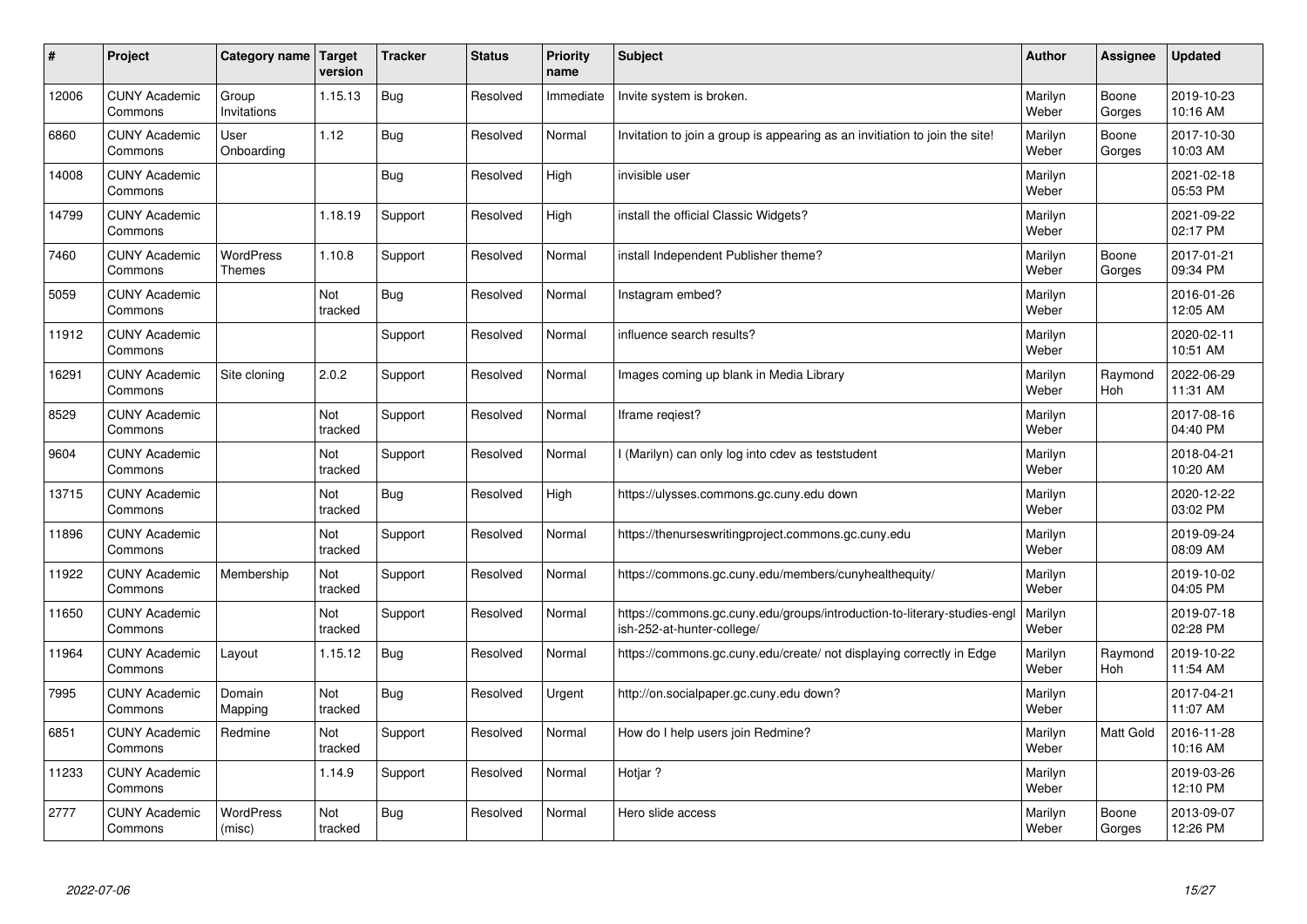| $\sharp$ | Project                         | Category name   Target            | version        | <b>Tracker</b> | <b>Status</b> | <b>Priority</b><br>name | <b>Subject</b>                                          | <b>Author</b>    | Assignee              | <b>Updated</b>         |
|----------|---------------------------------|-----------------------------------|----------------|----------------|---------------|-------------------------|---------------------------------------------------------|------------------|-----------------------|------------------------|
| 6286     | <b>CUNY Academic</b><br>Commons | Groups (misc)                     | Not<br>tracked | Bug            | Resolved      | Immediate               | Groups pages not displaying at all!                     | Marilyn<br>Weber | Boone<br>Gorges       | 2017-11-15<br>10:57 AM |
| 12487    | <b>CUNY Academic</b><br>Commons | Group Forums                      | 1.16.7         | Bug            | Resolved      | Normal                  | group posting problems?                                 | Marilyn<br>Weber | Raymond<br><b>Hoh</b> | 2020-03-10<br>11:40 AM |
| 11567    | <b>CUNY Academic</b><br>Commons | Group Files                       | 1.15.4         | Bug            | Resolved      | Normal                  | Group files pagination doesn't work properly in folders | Marilyn<br>Weber | Boone<br>Gorges       | 2019-06-25<br>04:22 PM |
| 3037     | <b>CUNY Academic</b><br>Commons | <b>Ground Control</b>             | Not<br>tracked | Publicity      | Resolved      | Normal                  | <b>Ground Control</b>                                   | Marilyn<br>Weber | scott voth            | 2016-01-26<br>05:23 PM |
| 3038     | <b>CUNY Academic</b><br>Commons | <b>Ground Control</b>             | Not<br>tracked | Publicity      | Resolved      | Normal                  | <b>Ground Control</b>                                   | Marilyn<br>Weber | Matt Gold             | 2016-01-26<br>05:10 PM |
| 3039     | <b>CUNY Academic</b><br>Commons | <b>Ground Control</b>             | Not<br>tracked | Publicity      | Resolved      | Normal                  | Ground Control                                          | Marilyn<br>Weber | Sarah<br>Morgano      | 2016-01-26<br>05:19 PM |
| 3040     | <b>CUNY Academic</b><br>Commons | <b>Ground Control</b>             | Not<br>tracked | Publicity      | Resolved      | Normal                  | <b>Ground Control</b>                                   | Marilyn<br>Weber | Micki<br>Kaufman      | 2016-01-26<br>05:16 PM |
| 3041     | <b>CUNY Academic</b><br>Commons | <b>Ground Control</b>             | Not<br>tracked | Publicity      | Resolved      | Normal                  | <b>Ground Control</b>                                   | Marilyn<br>Weber | Chris Stein           | 2016-01-26<br>04:52 PM |
| 14270    | <b>CUNY Academic</b><br>Commons | <b>WordPress</b><br><b>Themes</b> | 1.18.8         | Support        | Resolved      | Normal                  | grid theme?                                             | Marilyn<br>Weber |                       | 2021-04-13<br>11:20 AM |
| 13184    | <b>CUNY Academic</b><br>Commons | WordPress<br>Plugins              | 1.17.2         | Support        | Resolved      | Normal                  | google translate plugin                                 | Marilyn<br>Weber |                       | 2020-08-25<br>11:36 AM |
| 10266    | <b>CUNY Academic</b><br>Commons |                                   |                | Support        | Resolved      | Normal                  | GC email change requested                               | Marilyn<br>Weber | Matt Gold             | 2018-08-30<br>03:07 PM |
| 7785     | <b>CUNY Academic</b><br>Commons |                                   | Not<br>tracked | Support        | Resolved      | Normal                  | ftp access or files?                                    | Marilyn<br>Weber | Boone<br>Gorges       | 2017-03-13<br>02:34 PM |
| 7310     | <b>CUNY Academic</b><br>Commons |                                   | 1.10.7         | Bug            | Resolved      | Normal                  | Friendship request mystery.                             | Marilyn<br>Weber | Boone<br>Gorges       | 2017-01-05<br>03:12 PM |
| 13341    | <b>CUNY Academic</b><br>Commons | Group Forums                      | 1.17.4         | Bug            | Resolved      | Normal                  | Forum reply problems                                    | Marilyn<br>Weber | Raymond<br><b>Hoh</b> | 2020-09-22<br>12:08 PM |
| 10361    | <b>CUNY Academic</b><br>Commons | Group Forums                      | 1.13.10        | Bug            | Resolved      | Normal                  | forum post pending oddity                               | Marilyn<br>Weber |                       | 2018-09-25<br>10:45 AM |
| 6893     | <b>CUNY Academic</b><br>Commons | Group Forums                      |                | Bug            | Resolved      | Normal                  | Forum for CUNY Academic Commons Team is gone            | Marilyn<br>Weber | Boone<br>Gorges       | 2016-12-01<br>08:08 AM |
| 11198    | <b>CUNY Academic</b><br>Commons |                                   | Not<br>tracked | Support        | Resolved      | Normal                  | former CUNY employee                                    | Marilyn<br>Weber |                       | 2019-03-07<br>02:21 PM |
| 5019     | <b>CUNY Academic</b><br>Commons | Registration                      | Not<br>tracked | Support        | Resolved      | Normal                  | Forgotten password for user with new email address      | Marilyn<br>Weber | Marilyn<br>Weber      | 2015-12-11<br>04:18 PM |
| 13641    | <b>CUNY Academic</b><br>Commons |                                   | 1.18.2         | Support        | Resolved      | Normal                  | follow up to migration request                          | Marilyn<br>Weber | Boone<br>Gorges       | 2021-01-12<br>10:59 AM |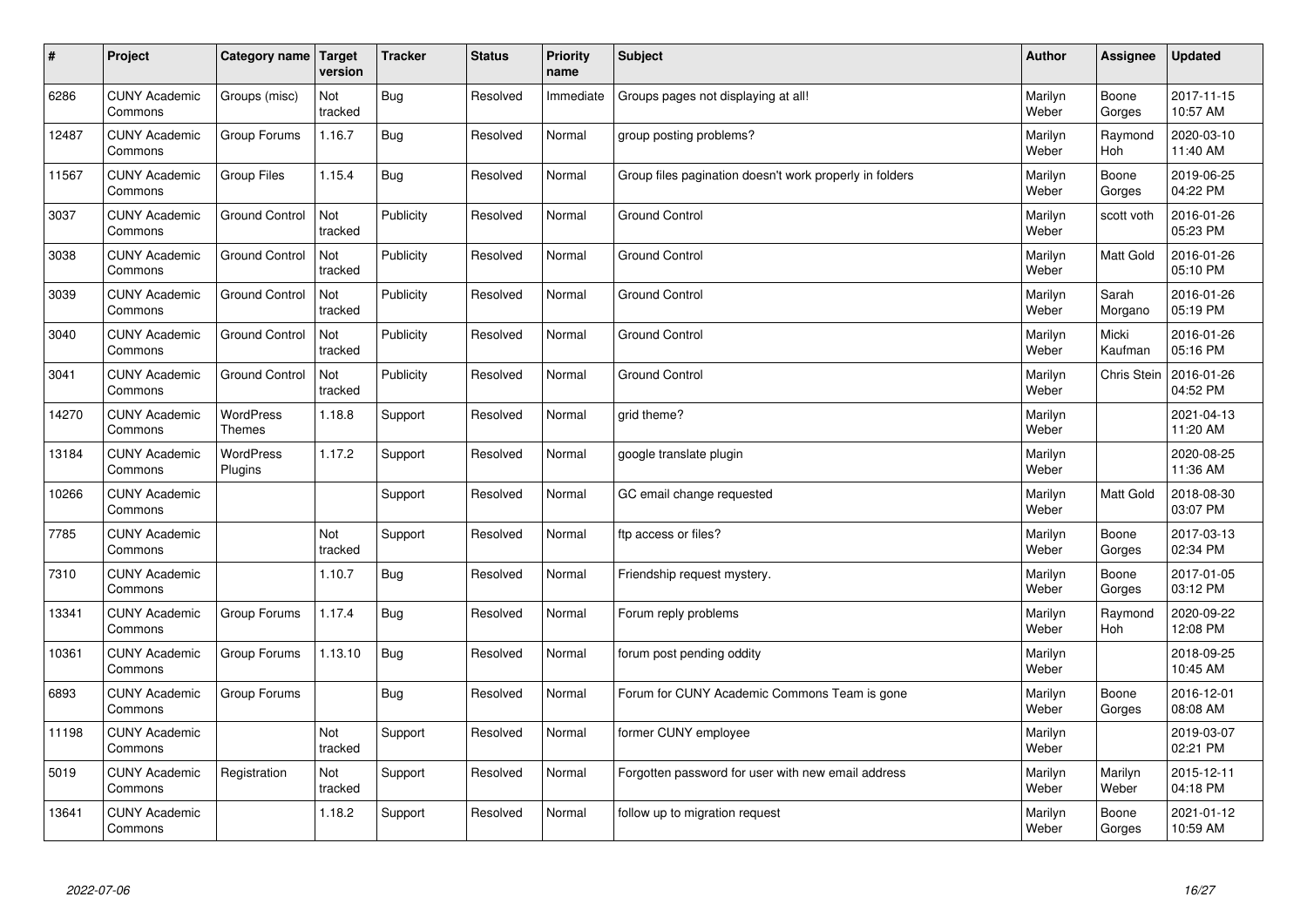| $\sharp$ | Project                         | Category name   Target      | version        | <b>Tracker</b> | <b>Status</b> | <b>Priority</b><br>name | <b>Subject</b>                                           | <b>Author</b>    | Assignee         | <b>Updated</b>         |
|----------|---------------------------------|-----------------------------|----------------|----------------|---------------|-------------------------|----------------------------------------------------------|------------------|------------------|------------------------|
| 13841    | <b>CUNY Academic</b><br>Commons | <b>WordPress</b><br>Plugins | 1.18.3         | Support        | Resolved      | Normal                  | Folders plugin request                                   | Marilyn<br>Weber | Boone<br>Gorges  | 2021-01-26<br>04:43 PM |
| 13227    | <b>CUNY Academic</b><br>Commons | Group Library               | 1.17.2         | Bug            | Resolved      | High                    | folder not appearing in library                          | Marilyn<br>Weber |                  | 2020-08-21<br>04:22 PM |
| 8917     | <b>CUNY Academic</b><br>Commons | Group Files                 | 1.12.3         | Bug            | Resolved      | High                    | Files not downloading from Groups properly               | Marilyn<br>Weber | Boone<br>Gorges  | 2017-11-29<br>10:04 PM |
| 7745     | <b>CUNY Academic</b><br>Commons | <b>WordPress</b><br>Plugins | 1.10.13        | Support        | Resolved      | Normal                  | Featured Video Plus plugin requested                     | Marilyn<br>Weber |                  | 2017-03-03<br>01:51 PM |
| 7972     | <b>CUNY Academic</b><br>Commons |                             | Not<br>tracked | Support        | Resolved      | Normal                  | expand the memory limit for videos?                      | Marilyn<br>Weber |                  | 2017-04-20<br>10:07 AM |
| 8693     | <b>CUNY Academic</b><br>Commons | <b>WordPress</b><br>Plugins |                | Support        | Resolved      | Normal                  | Existing blog wants to replace Mailpoet with Newsletters | Marilyn<br>Weber |                  | 2017-09-12<br>02:24 PM |
| 14889    | <b>CUNY Academic</b><br>Commons | Events                      | 1.19.0         | Support        | Resolved      | Normal                  | events in group - can they be edited by all admins?      | Marilyn<br>Weber | Raymond<br>Hoh   | 2021-12-13<br>03:31 PM |
| 14410    | <b>CUNY Academic</b><br>Commons |                             | 1.18.10        | Bug            | Resolved      | Normal                  | events calendar problem?                                 | Marilyn<br>Weber |                  | 2021-05-10<br>04:45 PM |
| 8552     | <b>CUNY Academic</b><br>Commons | WordPress<br>Plugins        | 1.11.10        | Bug            | Resolved      | Normal                  | Events Calendar problem                                  | Marilyn<br>Weber |                  | 2017-08-18<br>04:36 PM |
| 5875     | <b>CUNY Academic</b><br>Commons | WordPress<br>Plugins        | Not<br>tracked | Bug            | Resolved      | Normal                  | Events Calendar garbled in IE                            | Marilyn<br>Weber | Marilyn<br>Weber | 2017-11-15<br>05:45 PM |
| 13741    | <b>CUNY Academic</b><br>Commons | WordPress<br>Plugins        | 1.18.3         | Support        | Resolved      | Normal                  | Ensemble Video Plugin                                    | Marilyn<br>Weber |                  | 2021-01-26<br>04:43 PM |
| 11147    | <b>CUNY Academic</b><br>Commons | Membership                  | Not<br>tracked | Support        | Resolved      | Normal                  | employee email change                                    | Marilyn<br>Weber |                  | 2019-03-12<br>03:58 PM |
| 5036     | <b>CUNY Academic</b><br>Commons | WordPress<br>Plugins        | 1.9.1.1        | Feature        | Resolved      | Normal                  | Embeds request                                           | Marilyn<br>Weber | Boone<br>Gorges  | 2015-12-18<br>10:12 PM |
| 4340     | <b>CUNY Academic</b><br>Commons | WordPress -<br>Media        | 1.8.14         | Feature        | Resolved      | Normal                  | embedding a video                                        | Marilyn<br>Weber | Daniel<br>Jones  | 2015-10-20<br>12:01 AM |
| 15120    | <b>CUNY Academic</b><br>Commons |                             |                | Support        | Resolved      | Normal                  | embed Zoom recordings in a post?                         | Marilyn<br>Weber |                  | 2021-12-29<br>08:15 AM |
| 4542     | <b>CUNY Academic</b><br>Commons | <b>WordPress</b><br>Plugins | 1.8.10         | Bug            | Resolved      | Normal                  | Emailing group users problem                             | Marilyn<br>Weber | Boone<br>Gorges  | 2015-09-11<br>11:16 AM |
| 10256    | <b>CUNY Academic</b><br>Commons |                             |                | Support        | Resolved      | Normal                  | email change requested                                   | Marilyn<br>Weber | <b>Matt Gold</b> | 2018-08-29<br>02:52 PM |
| 9928     | <b>CUNY Academic</b><br>Commons | Account<br>settings         |                | Support        | Resolved      | Normal                  | email change request from former student                 | Marilyn<br>Weber | <b>Matt Gold</b> | 2018-06-14<br>10:20 AM |
| 9477     | <b>CUNY Academic</b><br>Commons | Account<br>settings         |                | Support        | Resolved      | Normal                  | email change request                                     | Marilyn<br>Weber | <b>Matt Gold</b> | 2018-03-24<br>08:53 AM |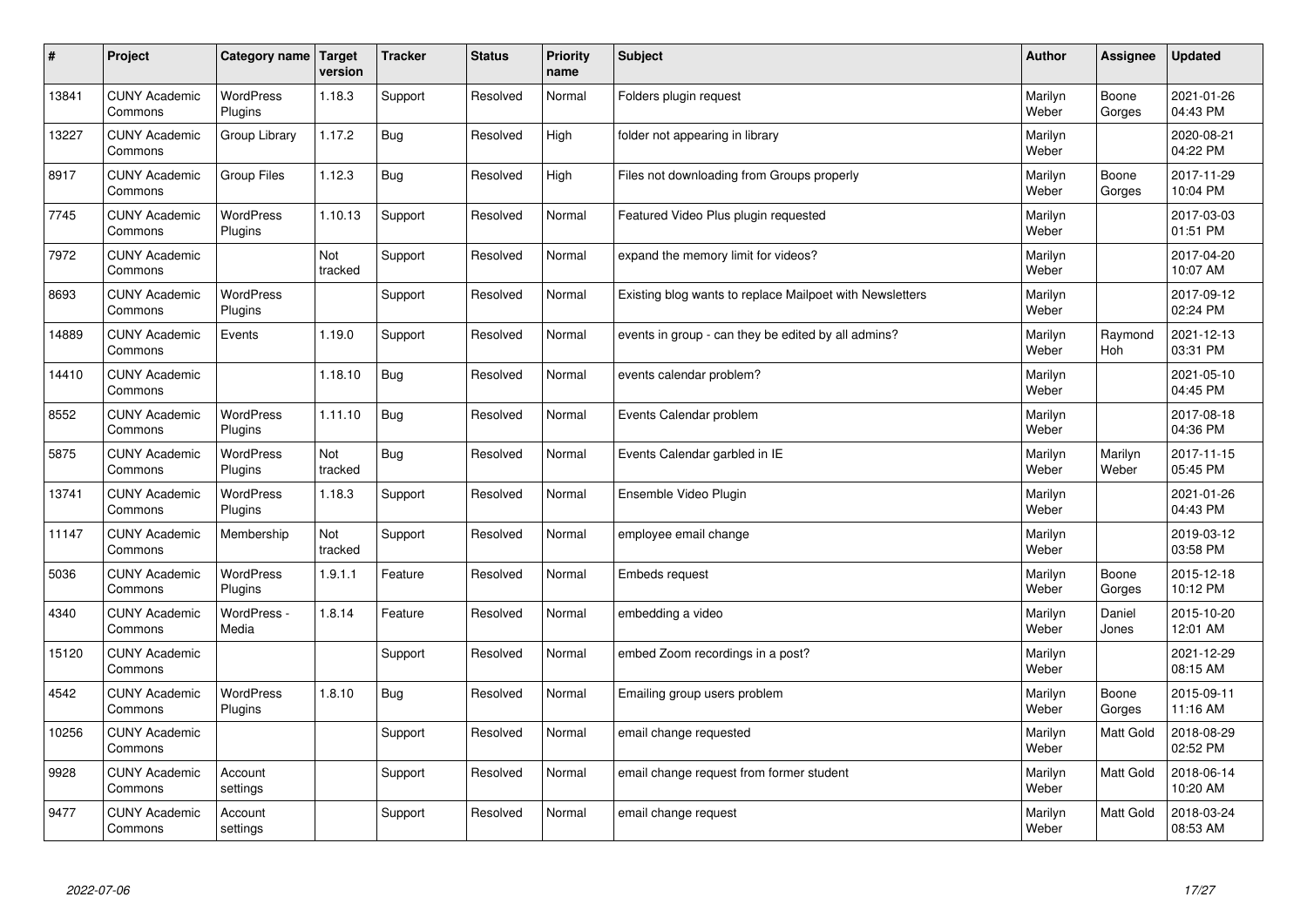| $\sharp$ | Project                         | Category name   Target      | version        | <b>Tracker</b> | <b>Status</b> | <b>Priority</b><br>name | <b>Subject</b>                            | <b>Author</b>    | Assignee              | <b>Updated</b>         |
|----------|---------------------------------|-----------------------------|----------------|----------------|---------------|-------------------------|-------------------------------------------|------------------|-----------------------|------------------------|
| 9787     | <b>CUNY Academic</b><br>Commons | Registration                |                | Support        | Resolved      | Normal                  | email change request                      | Marilyn<br>Weber | Matt Gold             | 2018-05-16<br>09:55 PM |
| 8848     | <b>CUNY Academic</b><br>Commons |                             | Not<br>tracked | Support        | Resolved      | Normal                  | email change request                      | Marilyn<br>Weber |                       | 2017-10-24<br>11:19 AM |
| 9004     | <b>CUNY Academic</b><br>Commons | Membership                  | Not<br>tracked | Support        | Resolved      | Normal                  | email change request                      | Marilyn<br>Weber |                       | 2017-12-14<br>12:27 PM |
| 9162     | <b>CUNY Academic</b><br>Commons | Registration                | Not<br>tracked | Support        | Resolved      | Normal                  | email change due to user error            | Marilyn<br>Weber | Matt Gold             | 2018-02-13<br>11:11 AM |
| 7775     | <b>CUNY Academic</b><br>Commons | Membership                  | Not<br>tracked | Support        | Resolved      | Normal                  | Email change                              | Marilyn<br>Weber |                       | 2017-03-08<br>10:09 PM |
| 8729     | <b>CUNY Academic</b><br>Commons |                             | Not<br>tracked | Support        | Resolved      | Normal                  | email change                              | Marilyn<br>Weber |                       | 2017-09-25<br>02:14 PM |
| 9823     | <b>CUNY Academic</b><br>Commons | Account<br>settings         | Not<br>tracked | Support        | Resolved      | Normal                  | email change                              | Marilyn<br>Weber | <b>Matt Gold</b>      | 2018-05-23<br>01:58 PM |
| 6175     | <b>CUNY Academic</b><br>Commons | Account<br>settings         |                | Support        | Resolved      | Normal                  | Email address (user cannot access old)    | Marilyn<br>Weber | Matt Gold             | 2016-11-29<br>06:31 PM |
| 14077    | <b>CUNY Academic</b><br>Commons | WordPress<br>Plugins        | 1.18.7         | Support        | Resolved      | Normal                  | Elementor Pro plugin for the slider       | Marilyn<br>Weber | Raymond<br>Hoh        | 2021-03-23<br>11:43 AM |
| 13947    | <b>CUNY Academic</b><br>Commons | WordPress<br>Plugins        | 1.18.4         | Bug            | Resolved      | Normal                  | Elementor plugin problem                  | Marilyn<br>Weber | Raymond<br><b>Hoh</b> | 2021-02-08<br>09:34 PM |
| 14509    | <b>CUNY Academic</b><br>Commons | <b>WordPress</b><br>Plugins | 1.18.12        | Bug            | Resolved      | Normal                  | Elementor Editor problem                  | Marilyn<br>Weber |                       | 2021-06-08<br>09:55 AM |
| 5844     | <b>CUNY Academic</b><br>Commons |                             | Not<br>tracked | Support        | Resolved      | Normal                  | edit Host Files on Windows 10 problems    | Marilyn<br>Weber |                       | 2016-07-27<br>09:08 AM |
| 10176    | <b>CUNY Academic</b><br>Commons | Documentation               | Not<br>tracked | Bug            | Resolved      | Normal                  | domain mapping requests                   | Marilyn<br>Weber | scott voth            | 2018-08-29<br>05:30 PM |
| 13085    | <b>CUNY Academic</b><br>Commons | Domain<br>Mapping           | Not<br>tracked | Support        | Resolved      | Normal                  | domain mapping request                    | Marilyn<br>Weber | <b>Matt Gold</b>      | 2020-07-28<br>03:33 PM |
| 8576     | <b>CUNY Academic</b><br>Commons | WordPress<br>Plugins        | 1.11.11        | Support        | Resolved      | Normal                  | Digital Measures plugin request           | Marilyn<br>Weber |                       | 2017-09-01<br>03:44 PM |
| 5968     | <b>CUNY Academic</b><br>Commons | Membership                  | Not<br>tracked | Bug            | Resolved      | Normal                  | Deleting account without knowing password | Marilyn<br>Weber | <b>Matt Gold</b>      | 2017-11-15<br>06:19 PM |
| 14812    | <b>CUNY Academic</b><br>Commons |                             | Not<br>tracked | Support        | Resolved      | Normal                  | Custom Sidebars and Wordpress 5.6         | Marilyn<br>Weber |                       | 2021-09-30<br>10:43 AM |
| 9886     | <b>CUNY Academic</b><br>Commons | cuny.is                     | Not<br>tracked | Support        | Resolved      | Normal                  | cuny.is SSL                               | Marilyn<br>Weber |                       | 2018-10-26<br>02:07 PM |
| 8878     | <b>CUNY Academic</b><br>Commons | cuny.is                     | Not<br>tracked | Bug            | Resolved      | Urgent                  | cuny is site link won't work              | Marilyn<br>Weber | Boone<br>Gorges       | 2017-11-01<br>03:06 PM |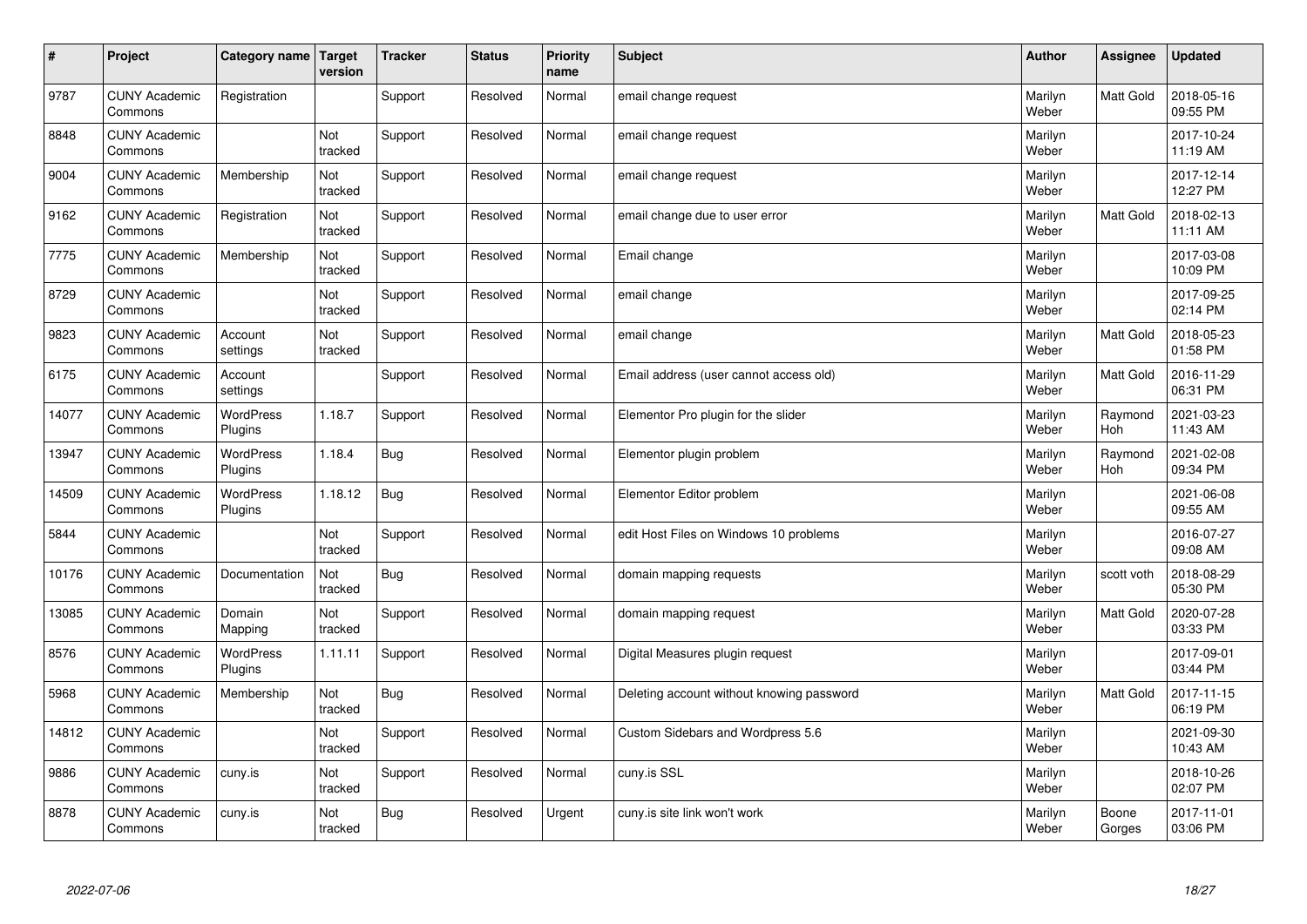| $\vert$ # | Project                         | Category name                     | <b>Target</b><br>version | <b>Tracker</b>     | <b>Status</b> | <b>Priority</b><br>name | <b>Subject</b>                                       | <b>Author</b>    | <b>Assignee</b>       | <b>Updated</b>         |
|-----------|---------------------------------|-----------------------------------|--------------------------|--------------------|---------------|-------------------------|------------------------------------------------------|------------------|-----------------------|------------------------|
| 6118      | <b>CUNY Academic</b><br>Commons | cuny.is                           |                          | Feature            | Resolved      | Normal                  | Cuny. Is request from Javier Otero Peña              | Marilyn<br>Weber | Sarah<br>Morgano      | 2016-10-04<br>07:02 PM |
| 4880      | <b>CUNY Academic</b><br>Commons | Password<br>Reset                 | Not<br>tracked           | Support            | Resolved      | High                    | CUNY Central person having password trouble          | Marilyn<br>Weber |                       | 2015-11-10<br>12:40 PM |
| 7608      | <b>CUNY Academic</b><br>Commons | Registration                      | Not<br>tracked           | Feature            | Resolved      | Normal                  | create an account                                    | Marilyn<br>Weber |                       | 2017-02-15<br>10:45 PM |
| 8459      | <b>CUNY Academic</b><br>Commons |                                   | Not<br>tracked           | Documentatio<br>n. | Resolved      | Normal                  | comprehensive list of plugins?                       | Marilyn<br>Weber |                       | 2017-10-11<br>11:24 AM |
| 3530      | <b>CUNY Academic</b><br>Commons | Server                            | Not<br>tracked           | <b>Bug</b>         | Resolved      | High                    | Commons running very slowly/ "connection lost"       | Marilyn<br>Weber | <b>Matt Gold</b>      | 2014-10-08<br>09:34 AM |
| 6857      | <b>CUNY Academic</b><br>Commons | <b>Blogs</b><br>(BuddyPress)      | Not<br>tracked           | Support            | Resolved      | Normal                  | Committee on Religion website                        | Marilyn<br>Weber | Boone<br>Gorges       | 2017-08-17<br>10:24 AM |
| 7994      | <b>CUNY Academic</b><br>Commons | <b>WordPress</b><br>(misc)        | 1.10.17                  | Bug                | Resolved      | Urgent                  | Comments not appearing                               | Marilyn<br>Weber |                       | 2017-04-20<br>11:16 AM |
| 12395     | <b>CUNY Academic</b><br>Commons | Spam/Spam<br>Prevention           | Not<br>tracked           | Support            | Resolved      | Normal                  | comments again being blocked                         | Marilyn<br>Weber | Raymond<br>Hoh        | 2020-03-10<br>11:13 AM |
| 11976     | <b>CUNY Academic</b><br>Commons | WordPress<br><b>Themes</b>        | Not<br>tracked           | Support            | Resolved      | Normal                  | ColorMag request                                     | Marilyn<br>Weber |                       | 2021-02-01<br>10:25 AM |
| 3138      | <b>CUNY Academic</b><br>Commons | Documentation                     | Not<br>tracked           | Bug                | Resolved      | Normal                  | Codex documentation                                  | Marilyn<br>Weber | scott voth            | 2016-03-04<br>08:49 AM |
| 9335      | <b>CUNY Academic</b><br>Commons | <b>WordPress</b><br><b>Themes</b> | 1.12.10                  | Bug                | Resolved      | Normal                  | clone http://digitalscholarship.ccny.cuny.edu site?  | Marilyn<br>Weber | Boone<br>Gorges       | 2018-03-14<br>12:43 PM |
| 7100      | <b>CUNY Academic</b><br>Commons | WordPress<br>Plugins              | 1.10.5                   | <b>Bug</b>         | Resolved      | High                    | Cincopa plugin problem                               | Marilyn<br>Weber | Boone<br>Gorges       | 2016-12-19<br>10:32 AM |
| 14891     | <b>CUNY Academic</b><br>Commons |                                   | Not<br>tracked           | Support            | Resolved      | Normal                  | changing site template after creation?               | Marilyn<br>Weber |                       | 2022-04-27<br>04:58 PM |
| 13159     | <b>CUNY Academic</b><br>Commons | Group Library                     | Not<br>tracked           | Support            | Resolved      | Normal                  | changing folder names?                               | Marilyn<br>Weber | Boone<br>Gorges       | 2020-08-27<br>08:59 AM |
| 7486      | <b>CUNY Academic</b><br>Commons | Membership                        | Not<br>tracked           | Support            | Resolved      | Normal                  | changed email address                                | Marilyn<br>Weber |                       | 2017-01-24<br>10:00 PM |
| 5985      | <b>CUNY Academic</b><br>Commons | Support                           | Not<br>tracked           | Support            | Resolved      | Normal                  | change user's email address (she cannot access old)  | Marilyn<br>Weber | Boone<br>Gorges       | 2016-09-07<br>01:43 PM |
| 9340      | <b>CUNY Academic</b><br>Commons | <b>WordPress</b><br>Plugins       | 1.12.10                  | Bug                | Resolved      | Normal                  | change the web preview?                              | Marilyn<br>Weber | Raymond<br><b>Hoh</b> | 2018-03-13<br>11:50 AM |
| 10257     | <b>CUNY Academic</b><br>Commons | Membership                        | Not<br>tracked           | Support            | Resolved      | Normal                  | change the email from @login.cuny.edu to campu email | Marilyn<br>Weber |                       | 2018-12-10<br>03:55 PM |
| 16198     | <b>CUNY Academic</b><br>Commons |                                   | 2.0.1                    | Bug                | Resolved      | Normal                  | Change role to                                       | Marilyn<br>Weber | Boone<br>Gorges       | 2022-06-14<br>11:35 AM |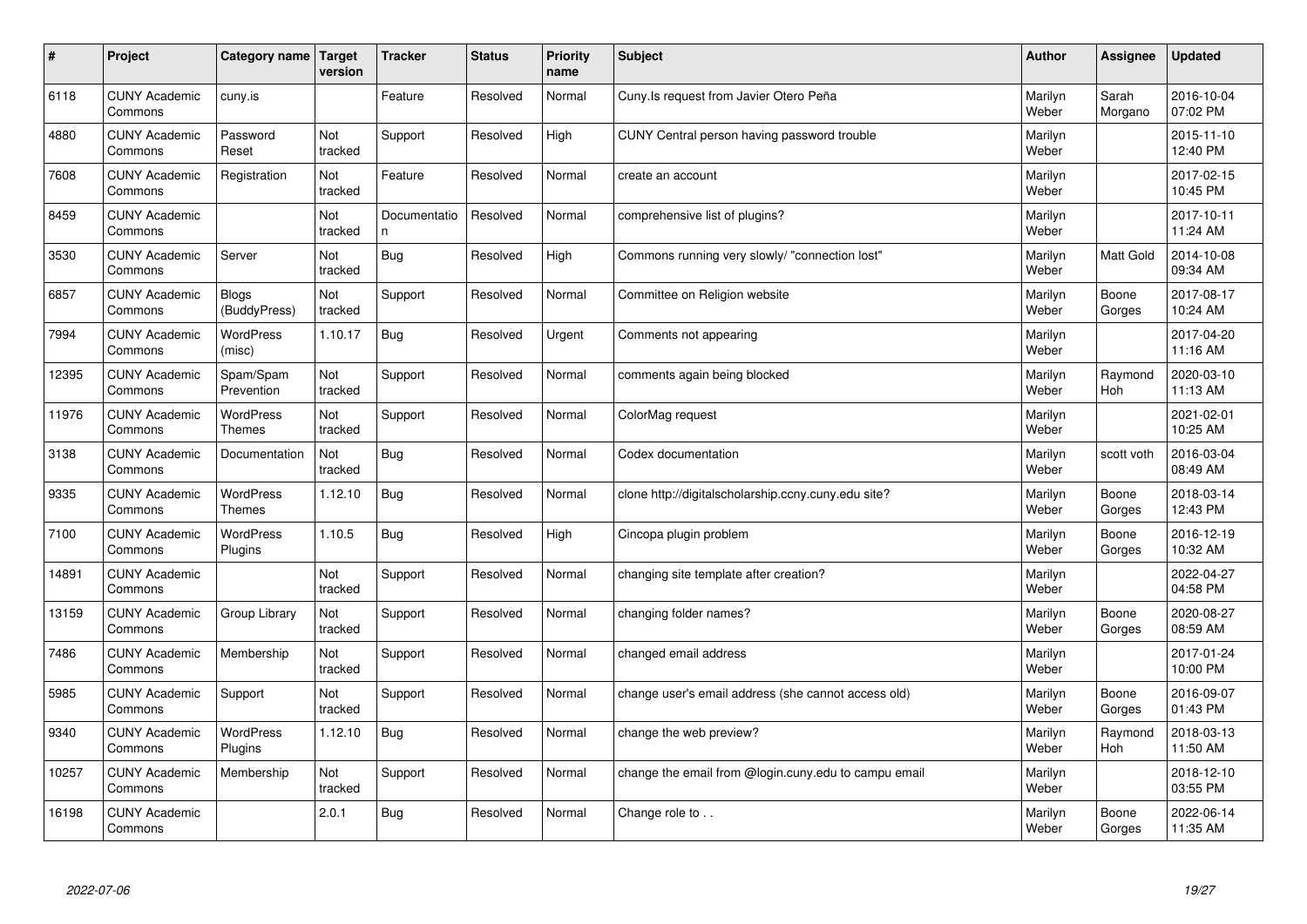| $\sharp$ | Project                         | Category name   Target            | version           | <b>Tracker</b> | <b>Status</b> | <b>Priority</b><br>name | <b>Subject</b>                                                                          | <b>Author</b>    | Assignee         | <b>Updated</b>         |
|----------|---------------------------------|-----------------------------------|-------------------|----------------|---------------|-------------------------|-----------------------------------------------------------------------------------------|------------------|------------------|------------------------|
| 8630     | <b>CUNY Academic</b><br>Commons | Membership                        | Not<br>tracked    | Support        | Resolved      | Normal                  | Change in email/campus                                                                  | Marilyn<br>Weber |                  | 2017-08-30<br>03:48 PM |
| 5991     | <b>CUNY Academic</b><br>Commons | Email<br><b>Notifications</b>     | Future<br>release | Support        | Resolved      | Normal                  | change format of autogenerated blog emails                                              | Marilyn<br>Weber | Paige<br>Dupont  | 2018-01-12<br>02:55 PM |
| 8125     | <b>CUNY Academic</b><br>Commons | <b>WordPress</b><br><b>Themes</b> | 1.10.19           | Bug            | Resolved      | High                    | careerplan admin page failing to load with "currently unable to handle<br>this request" | Marilyn<br>Weber |                  | 2017-07-13<br>12:54 PM |
| 5435     | <b>CUNY Academic</b><br>Commons |                                   | Not<br>tracked    | Bug            | Resolved      | Urgent                  | Can't see the dashboard                                                                 | Marilyn<br>Weber |                  | 2016-04-12<br>11:33 AM |
| 13065    | <b>CUNY Academic</b><br>Commons |                                   | Not<br>tracked    | Support        | Resolved      | Normal                  | can't invite new user to group                                                          | Marilyn<br>Weber |                  | 2020-07-22<br>04:24 PM |
| 13295    | <b>CUNY Academic</b><br>Commons |                                   | Not<br>tracked    | Support        | Resolved      | Normal                  | can't find new user                                                                     | Marilyn<br>Weber |                  | 2020-09-08<br>10:18 AM |
| 10772    | <b>CUNY Academic</b><br>Commons | Groups (misc)                     | 1.14.2            | <b>Bug</b>     | Resolved      | Normal                  | can't create groups                                                                     | Marilyn<br>Weber |                  | 2018-12-04<br>10:42 AM |
| 14129    | <b>CUNY Academic</b><br>Commons | Onboarding                        | 1.18.6            | Support        | Resolved      | Normal                  | can only see some invites sent                                                          | Marilyn<br>Weber | Raymond<br>Hoh   | 2021-04-09<br>09:00 AM |
| 13958    | <b>CUNY Academic</b><br>Commons |                                   | 1.18.4            | Support        | Resolved      | Normal                  | calendar widget problem                                                                 | Marilyn<br>Weber |                  | 2021-02-09<br>11:05 AM |
| 9888     | <b>CUNY Academic</b><br>Commons | WordPress<br>Plugins              | 1.13.3            | Support        | Resolved      | Normal                  | Business directory Plug-in request                                                      | Marilyn<br>Weber |                  | 2018-06-12<br>11:52 AM |
| 11225    | <b>CUNY Academic</b><br>Commons |                                   | Not<br>tracked    | Support        | Resolved      | Normal                  | bulk upload?                                                                            | Marilyn<br>Weber |                  | 2019-09-18<br>10:31 AM |
| 5319     | <b>CUNY Academic</b><br>Commons |                                   | Not<br>tracked    | <b>Bug</b>     | Resolved      | Normal                  | <b>Broken URL</b>                                                                       | Marilyn<br>Weber | Marilyn<br>Weber | 2017-11-15<br>05:46 PM |
| 13675    | <b>CUNY Academic</b><br>Commons | Group Library                     | 1.18.1            | <b>Bug</b>     | Resolved      | High                    | broken Library                                                                          | Marilyn<br>Weber |                  | 2020-12-09<br>05:02 PM |
| 14404    | <b>CUNY Academic</b><br>Commons |                                   | Not<br>tracked    | Support        | Resolved      | Normal                  | blocked IP of user?                                                                     | Marilyn<br>Weber |                  | 2021-05-10<br>01:00 PM |
| 5630     | <b>CUNY Academic</b><br>Commons | <b>WordPress</b><br><b>Themes</b> | 1.9.17            | Feature        | Resolved      | Normal                  | Bavota magazine Pro theme                                                               | Marilyn<br>Weber | Boone<br>Gorges  | 2016-06-02<br>12:09 AM |
| 8924     | <b>CUNY Academic</b><br>Commons | <b>WordPress</b><br>Plugins       | 1.12.4            | Bug            | Resolved      | Normal                  | auto-remove feature on http://pcp.gc.cuny.edu                                           | Marilyn<br>Weber | <b>Matt Gold</b> | 2017-12-04<br>10:18 AM |
| 9224     | <b>CUNY Academic</b><br>Commons | Group Files                       | 1.13              | Feature        | Resolved      | Normal                  | attachments to forum posts clutter up Files area                                        | Marilyn<br>Weber | Boone<br>Gorges  | 2018-03-22<br>03:34 PM |
| 9078     | <b>CUNY Academic</b><br>Commons | <b>WordPress</b><br>Plugins       | 1.12.7            | Support        | Resolved      | Normal                  | arcgis web maps?                                                                        | Marilyn<br>Weber | Raymond<br>Hoh   | 2018-01-23<br>11:11 AM |
| 14344    | <b>CUNY Academic</b><br>Commons | Domain<br>Mapping                 | Not<br>tracked    | Support        | Resolved      | Normal                  | arabstages.org site down                                                                | Marilyn<br>Weber | Raymond<br>Hoh   | 2021-04-19<br>01:42 PM |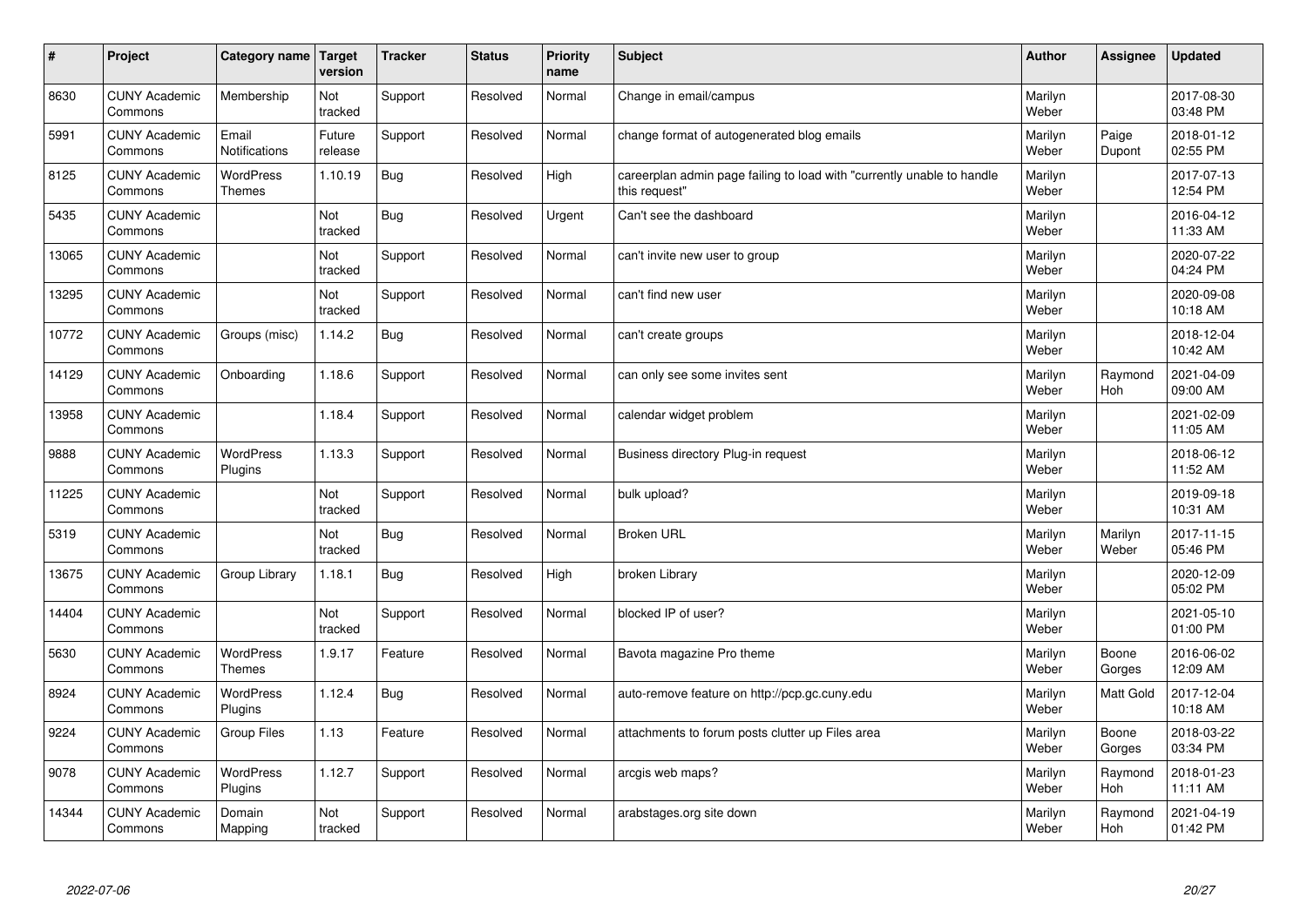| #     | Project                         | Category name                | Target<br>version | <b>Tracker</b> | <b>Status</b> | <b>Priority</b><br>name | <b>Subject</b>                                             | <b>Author</b>    | Assignee              | <b>Updated</b>         |
|-------|---------------------------------|------------------------------|-------------------|----------------|---------------|-------------------------|------------------------------------------------------------|------------------|-----------------------|------------------------|
| 8577  | <b>CUNY Academic</b><br>Commons | Membership                   | Not<br>tracked    | Support        | Resolved      | Normal                  | another user email change                                  | Marilyn<br>Weber |                       | 2017-08-25<br>10:23 AM |
| 12346 | <b>CUNY Academic</b><br>Commons | Redmine                      |                   | Support        | Resolved      | Normal                  | another Redmine request                                    | Marilyn<br>Weber | <b>Matt Gold</b>      | 2020-01-30<br>08:20 PM |
| 5037  | <b>CUNY Academic</b><br>Commons | Registration                 | Not<br>tracked    | Support        | Resolved      | Normal                  | Another Forgotten password for user with new email address | Marilyn<br>Weber | Boone<br>Gorges       | 2015-12-22<br>05:24 PM |
| 11217 | <b>CUNY Academic</b><br>Commons | Membership                   | Not<br>tracked    | Support        | Resolved      | Normal                  | Another email update                                       | Marilyn<br>Weber |                       | 2019-03-12<br>03:37 PM |
| 8855  | <b>CUNY Academic</b><br>Commons |                              | Not<br>tracked    | Support        | Resolved      | Normal                  | another email change request                               | Marilyn<br>Weber |                       | 2017-10-25<br>10:55 AM |
| 10006 | <b>CUNY Academic</b><br>Commons | Membership                   | Not<br>tracked    | Support        | Resolved      | Normal                  | another email change request                               | Marilyn<br>Weber |                       | 2018-07-13<br>12:36 PM |
| 8200  | <b>CUNY Academic</b><br>Commons | Groups (misc)                | Not<br>tracked    | Bug            | Resolved      | Normal                  | Announcements has disappeared                              | Marilyn<br>Weber | Boone<br>Gorges       | 2017-05-26<br>04:04 PM |
| 13013 | <b>CUNY Academic</b><br>Commons |                              | Not<br>tracked    | Bug            | Resolved      | Normal                  | an invite to Group Admins from Brian Foote?!               | Marilyn<br>Weber |                       | 2020-07-07<br>02:36 PM |
| 13238 | <b>CUNY Academic</b><br>Commons | WordPress -<br>Media         | 1.17.3            | Support        | Resolved      | Normal                  | allow ppsx file?                                           | Marilyn<br>Weber | Raymond<br><b>Hoh</b> | 2020-09-10<br>11:46 AM |
| 13173 | <b>CUNY Academic</b><br>Commons | Group Library                | 1.17.1            | Support        | Resolved      | High                    | all uploads to the library are silent                      | Marilyn<br>Weber |                       | 2020-08-10<br>04:12 PM |
| 12515 | <b>CUNY Academic</b><br>Commons | cuny.is                      | 1.16.7            | Support        | Resolved      | Normal                  | AJAX actions on cuny is admin page are failing             | Marilyn<br>Weber |                       | 2020-03-10<br>11:57 AM |
| 3620  | <b>CUNY Academic</b><br>Commons | Groups (misc)                | Not<br>tracked    | Bug            | Resolved      | Normal                  | admins of The Group for Group Admins                       | Marilyn<br>Weber |                       | 2014-11-03<br>08:38 AM |
| 14594 | <b>CUNY Academic</b><br>Commons |                              | Not<br>tracked    | Support        | Resolved      | Normal                  | Administration email verification?                         | Marilyn<br>Weber |                       | 2021-07-12<br>11:40 AM |
| 12038 | <b>CUNY Academic</b><br>Commons |                              | 1.15.13           | Bug            | Resolved      | Normal                  | admin visibility problem at careerplan.commons.gc.cuny.edu | Marilyn<br>Weber |                       | 2019-11-12<br>10:20 AM |
| 9919  | <b>CUNY Academic</b><br>Commons |                              | Not<br>tracked    | Bug            | Resolved      | Normal                  | admin of https://sphcurriculum.commons.gc.cuny.edu         | Marilyn<br>Weber |                       | 2018-06-12<br>09:37 PM |
| 8531  | <b>CUNY Academic</b><br>Commons | Membership                   | Not<br>tracked    | Support        | Resolved      | Normal                  | admin of https://admissions.commons.gc.cuny.edu            | Marilyn<br>Weber |                       | 2017-08-15<br>04:20 PM |
| 8481  | <b>CUNY Academic</b><br>Commons | Membership                   | Not<br>tracked    | Support        | Resolved      | Normal                  | admin of http://swipanalytic.org/organizers/               | Marilyn<br>Weber |                       | 2019-02-19<br>01:58 PM |
| 4834  | <b>CUNY Academic</b><br>Commons | <b>Blogs</b><br>(BuddyPress) |                   | Bug            | Resolved      | Normal                  | Admin invite problem                                       | Marilyn<br>Weber | Boone<br>Gorges       | 2015-11-13<br>12:25 PM |
| 8222  | <b>CUNY Academic</b><br>Commons | Membership                   | Not<br>tracked    | Support        | Resolved      | Normal                  | Admin for iletc.commons.gc.cuny.edu                        | Marilyn<br>Weber | Boone<br>Gorges       | 2017-06-08<br>10:06 AM |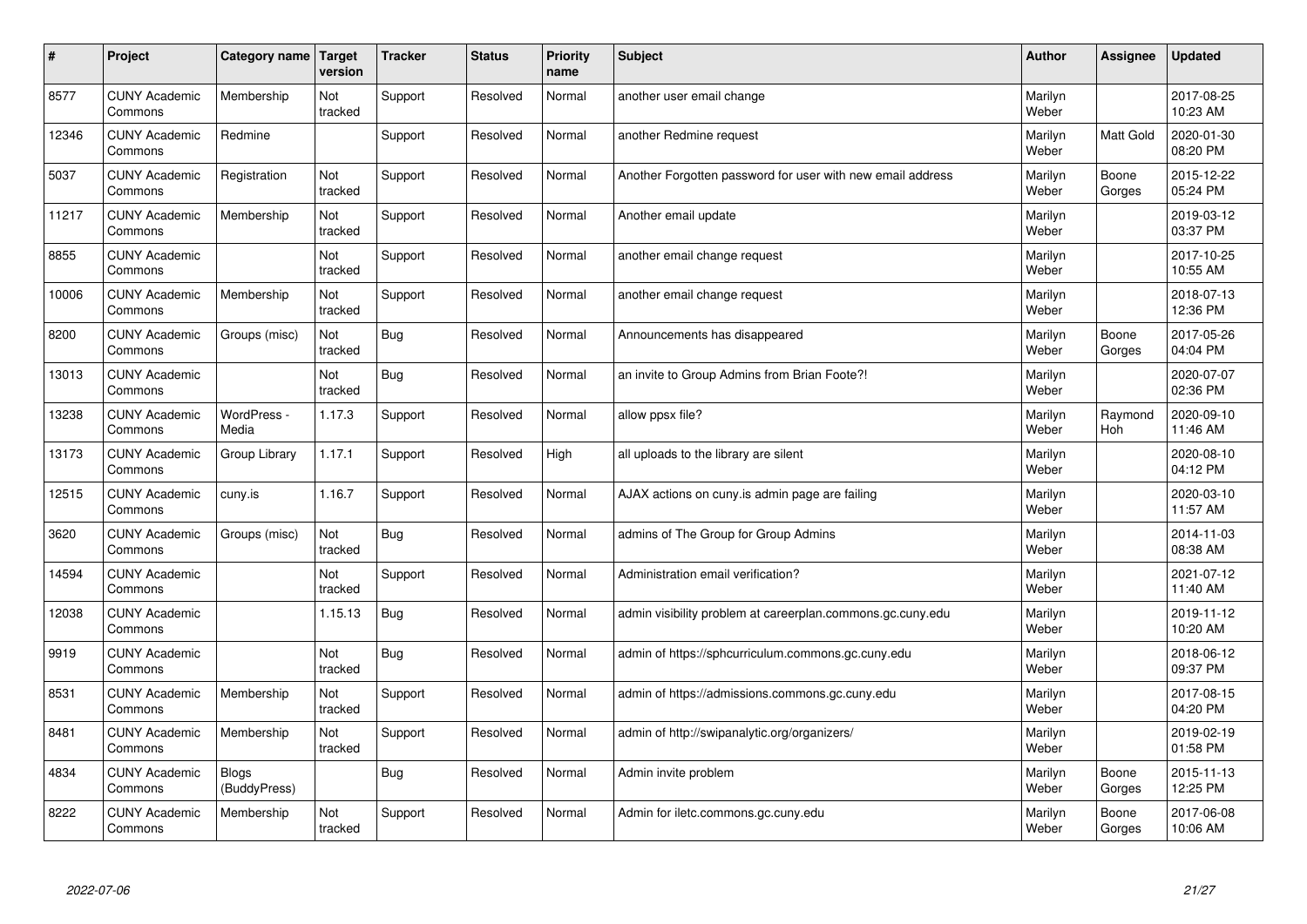| $\vert$ # | Project                         | Category name                     | Target<br>version | <b>Tracker</b> | <b>Status</b> | <b>Priority</b><br>name | <b>Subject</b>                                              | <b>Author</b>    | Assignee              | <b>Updated</b>         |
|-----------|---------------------------------|-----------------------------------|-------------------|----------------|---------------|-------------------------|-------------------------------------------------------------|------------------|-----------------------|------------------------|
| 9535      | <b>CUNY Academic</b><br>Commons |                                   | Not<br>tracked    | Support        | Resolved      | Normal                  | admin for https://video.commons.gc.cuny.edu/?               | Marilyn<br>Weber | Matt Gold             | 2018-04-13<br>05:06 PM |
| 8471      | <b>CUNY Academic</b><br>Commons |                                   | Not<br>tracked    | Support        | Resolved      | Normal                  | admin at https://commons.gc.cuny.edu/                       | Marilyn<br>Weber |                       | 2017-09-06<br>01:50 PM |
| 13935     | <b>CUNY Academic</b><br>Commons | <b>WordPress</b><br>Plugins       | 1.18.4            | Support        | Resolved      | Low                     | Add Users sidebar widget not working                        | Marilyn<br>Weber |                       | 2021-02-09<br>11:05 AM |
| 7922      | <b>CUNY Academic</b><br>Commons | Membership                        | Not<br>tracked    | Support        | Resolved      | Normal                  | add me as an admin to the MALs alumni site?                 | Marilyn<br>Weber |                       | 2017-04-06<br>05:19 PM |
| 10066     | <b>CUNY Academic</b><br>Commons | Membership                        | Not<br>tracked    | Support        | Resolved      | Normal                  | add me as an admin to https://pkms.commons.gc.cuny.edu/     | Marilyn<br>Weber |                       | 2018-07-26<br>11:54 AM |
| 8120      | <b>CUNY Academic</b><br>Commons | Membership                        | Not<br>tracked    | Support        | Resolved      | Normal                  | add me as an admin to https://nyslavery.commons.gc.cuny.edu | Marilyn<br>Weber |                       | 2017-05-10<br>02:19 PM |
| 8401      | <b>CUNY Academic</b><br>Commons | Membership                        | Not<br>tracked    | Support        | Resolved      | Normal                  | add me as an admin                                          | Marilyn<br>Weber | Boone<br>Gorges       | 2017-07-11<br>11:40 AM |
| 10932     | <b>CUNY Academic</b><br>Commons |                                   |                   | Support        | Resolved      | Normal                  | add me as admin to meenaalexander.com                       | Marilyn<br>Weber | <b>Matt Gold</b>      | 2019-01-09<br>02:12 PM |
| 6602      | <b>CUNY Academic</b><br>Commons | ZenDesk                           | 1.10              | <b>Bug</b>     | Resolved      | High                    | Add Friend button not working                               | Marilyn<br>Weber | Raymond<br>Hoh        | 2016-11-04<br>12:14 PM |
| 5396      | <b>CUNY Academic</b><br>Commons |                                   |                   | Outreach       | Resolved      | Urgent                  | Add CUNY Central to the survey choices?                     | Marilyn<br>Weber | Samantha<br>Raddatz   | 2016-03-31<br>01:38 PM |
| 7678      | <b>CUNY Academic</b><br>Commons | Groups (misc)                     | Not<br>tracked    | Support        | Resolved      | Normal                  | add admin to student group                                  | Marilyn<br>Weber | Boone<br>Gorges       | 2017-02-15<br>11:58 AM |
| 3121      | <b>CUNY Academic</b><br>Commons | <b>WordPress</b><br><b>Themes</b> | 1.5.21            | <b>Bug</b>     | Resolved      | High                    | Add Academica theme?                                        | Marilyn<br>Weber | Boone<br>Gorges       | 2014-03-24<br>11:04 AM |
| 13541     | <b>CUNY Academic</b><br>Commons |                                   | Not<br>tracked    | Support        | Resolved      | Normal                  | add a page template to OER site.                            | Marilyn<br>Weber |                       | 2020-11-11<br>11:12 AM |
| 9992      | <b>CUNY Academic</b><br>Commons |                                   | 1.13.6            | <b>Bug</b>     | Resolved      | Normal                  | ACERT website down again                                    | Marilyn<br>Weber |                       | 2018-07-10<br>12:15 PM |
| 10440     | <b>CUNY Academic</b><br>Commons |                                   | Not<br>tracked    | Support        | Resolved      | Normal                  | Acert post problem                                          | Marilyn<br>Weber |                       | 2018-12-10<br>03:57 PM |
| 4997      | <b>CUNY Academic</b><br>Commons | WordPress<br>Plugins              | 1.9.4             | Feature        | Resolved      | Normal                  | ability to embed maps from StoryMapJS?                      | Marilyn<br>Weber | Boone<br>Gorges       | 2016-01-07<br>12:34 PM |
| 6106      | <b>CUNY Academic</b><br>Commons | Server                            | Not<br>tracked    | <b>Bug</b>     | Resolved      | Normal                  | 504 error                                                   | Marilyn<br>Weber |                       | 2017-11-15<br>01:55 PM |
| 11453     | <b>CUNY Academic</b><br>Commons | <b>WordPress</b><br>(misc)        | 1.15.2            | <b>Bug</b>     | Resolved      | Normal                  | 403 error on Firefox                                        | Marilyn<br>Weber | Raymond<br><b>Hoh</b> | 2019-05-28<br>11:46 AM |
| 13944     | <b>CUNY Academic</b><br>Commons | <b>WordPress</b><br>Plugins       | 1.18.4            | Support        | Resolved      | Normal                  | 3D FlipBook request                                         | Marilyn<br>Weber |                       | 2021-02-09<br>11:05 AM |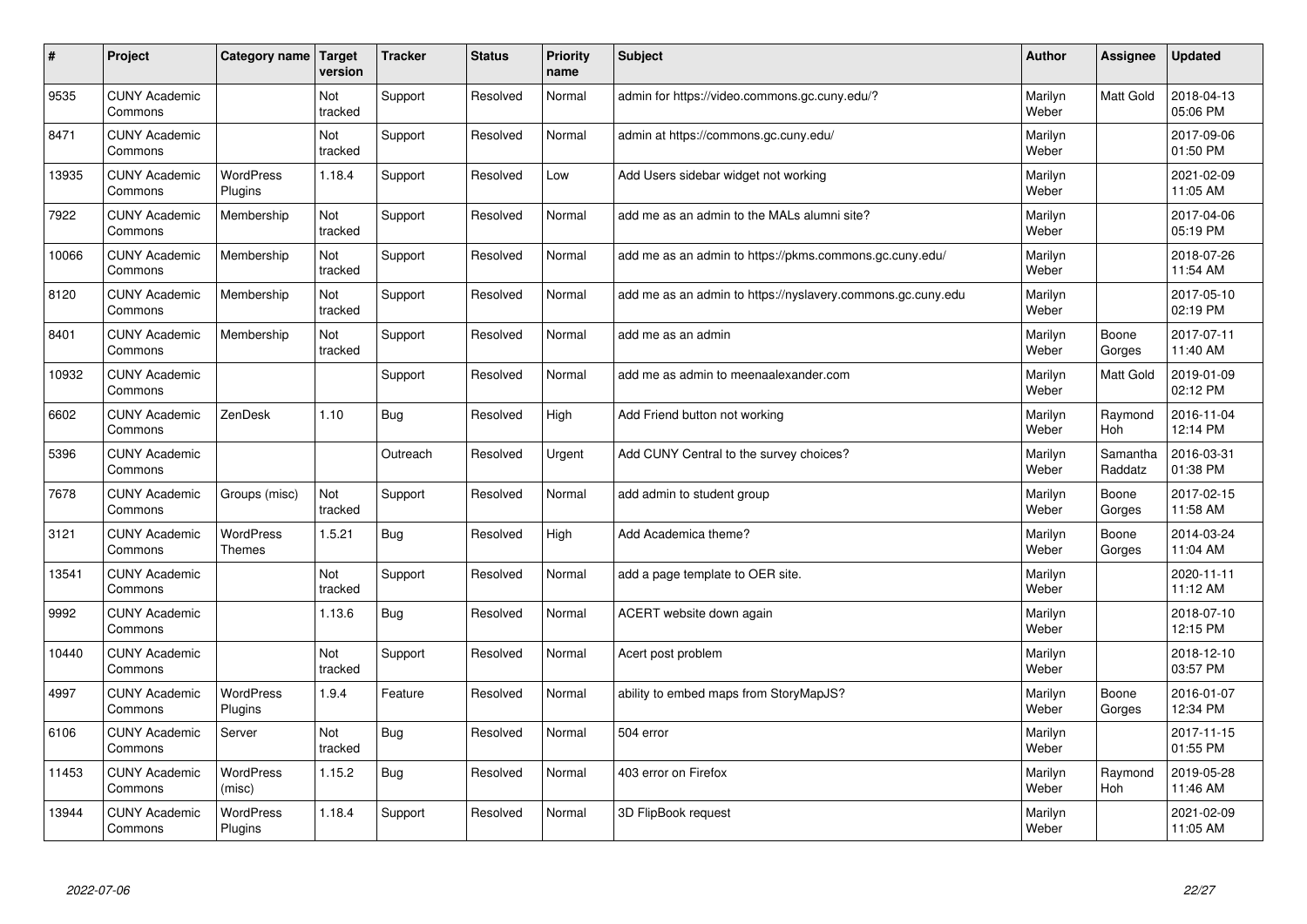| #     | Project                         | Category name   Target      | version        | <b>Tracker</b> | <b>Status</b> | <b>Priority</b><br>name | <b>Subject</b>                                      | <b>Author</b>    | Assignee              | <b>Updated</b>         |
|-------|---------------------------------|-----------------------------|----------------|----------------|---------------|-------------------------|-----------------------------------------------------|------------------|-----------------------|------------------------|
| 9355  | <b>CUNY Academic</b><br>Commons |                             | Not<br>tracked | Support        | Resolved      | Normal                  | 14gb of video?                                      | Marilyn<br>Weber |                       | 2018-03-13<br>11:56 AM |
| 11665 | <b>CUNY Academic</b><br>Commons |                             |                | Support        | Resolved      | Immediate               | "My Groups" conflating two groups                   | Marilyn<br>Weber |                       | 2019-07-24<br>10:43 PM |
| 15545 | <b>CUNY Academic</b><br>Commons | <b>WordPress</b><br>Plugins | 1.19.5         | Feature        | Resolved      | Normal                  | 'ZI Hide Featured Image" plugin request             | Marilyn<br>Weber | Boone<br>Gorges       | 2022-03-09<br>10:09 AM |
| 14246 | <b>CUNY Academic</b><br>Commons |                             | 1.18.8         | Support        | Resolved      | Normal                  | 'Weekly jQuery Migrate Status Update"               | Marilyn<br>Weber |                       | 2021-04-13<br>11:08 AM |
| 8620  | <b>CUNY Academic</b><br>Commons | ZenDesk                     | 1.11.11        | Bug            | Resolved      | High                    | 'Send us a message" not working                     | Marilyn<br>Weber | Raymond<br><b>Hoh</b> | 2017-08-29<br>04:13 PM |
| 2994  | <b>CUNY Academic</b><br>Commons | <b>BuddyPress</b><br>(misc) | 1.5.16         | <b>Bug</b>     | Resolved      | High                    | "My forums" link gives "page not found" error       | Marilyn<br>Weber | Boone<br>Gorges       | 2014-01-29<br>03:44 PM |
| 16172 | <b>CUNY Academic</b><br>Commons | <b>WordPress</b><br>(misc)  | 2.0.2          | Bug            | Resolved      | Normal                  | 'Lost your password" link not in error messge       | Marilyn<br>Weber | Raymond<br>Hoh        | 2022-06-14<br>09:21 PM |
| 9282  | <b>CUNY Academic</b><br>Commons | Group Forums                | 1.12.9         | <b>Bug</b>     | Resolved      | Normal                  | 'Forum ID is missing" error?                        | Marilyn<br>Weber |                       | 2018-02-27<br>10:32 AM |
| 11483 | <b>CUNY Academic</b><br>Commons |                             | 1.15.2         | Bug            | Resolved      | Normal                  | 'Add New user" not working                          | Marilyn<br>Weber |                       | 2019-05-21<br>02:26 PM |
| 15978 | <b>CUNY Academic</b><br>Commons | WordPress -<br>Media        | 2.0.2          | Support        | Resolved      | Normal                  | tex files?                                          | Marilyn<br>Weber | Raymond<br><b>Hoh</b> | 2022-06-28<br>09:09 PM |
| 8937  | <b>CUNY Academic</b><br>Commons |                             | Not<br>tracked | Bug            | Resolved      | Normal                  | videos gone                                         | Marilyn<br>Weber |                       | 2017-12-01<br>11:27 AM |
| 9768  | <b>CUNY Academic</b><br>Commons |                             | 1.13.2         | <b>Bug</b>     | Resolved      | High                    | search function on the Directory page               | Marilyn<br>Weber | Boone<br>Gorges       | 2018-05-14<br>08:45 PM |
| 6626  | <b>CUNY Academic</b><br>Commons | <b>Group Files</b>          | 1.10.1         | Bug            | Resolved      | Normal                  | Files from non-member showing up in private group   | Marilyn<br>Weber | Boone<br>Gorges       | 2016-11-07<br>03:54 PM |
| 11813 | <b>CUNY Academic</b><br>Commons | WordPress<br>Plugins        | 1.15.9         | Support        | Resolved      | Normal                  | 'Change Password Protected Message" plugin requests | Marilyn<br>Weber |                       | 2019-09-10<br>05:57 PM |
| 5051  | <b>CUNY Academic</b><br>Commons | Social Paper                |                | Feature        | Rejected      | Low                     | Visual cues for comments (SP suggestion #2)         | Marilyn<br>Weber | Samantha<br>Raddatz   | 2016-02-10<br>10:01 AM |
| 9996  | <b>CUNY Academic</b><br>Commons | Membership                  | Not<br>tracked | Support        | Rejected      | Normal                  | user email change request                           | Marilyn<br>Weber |                       | 2018-07-16<br>10:49 AM |
| 13217 | <b>CUNY Academic</b><br>Commons |                             |                | Support        | Rejected      | Normal                  | upload recordings of our past webinars?             | Marilyn<br>Weber |                       | 2020-08-25<br>07:56 AM |
| 10838 | <b>CUNY Academic</b><br>Commons |                             | 1.15.3         | Support        | Rejected      | Normal                  | two plugin/theme requests from a digital fellow     | Marilyn<br>Weber |                       | 2019-06-11<br>10:31 AM |
| 3136  | <b>CUNY Academic</b><br>Commons | <b>WordPress</b><br>Plugins |                | Bug            | Rejected      | Normal                  | The Easy Rotator                                    | Marilyn<br>Weber | Boone<br>Gorges       | 2014-04-01<br>10:26 PM |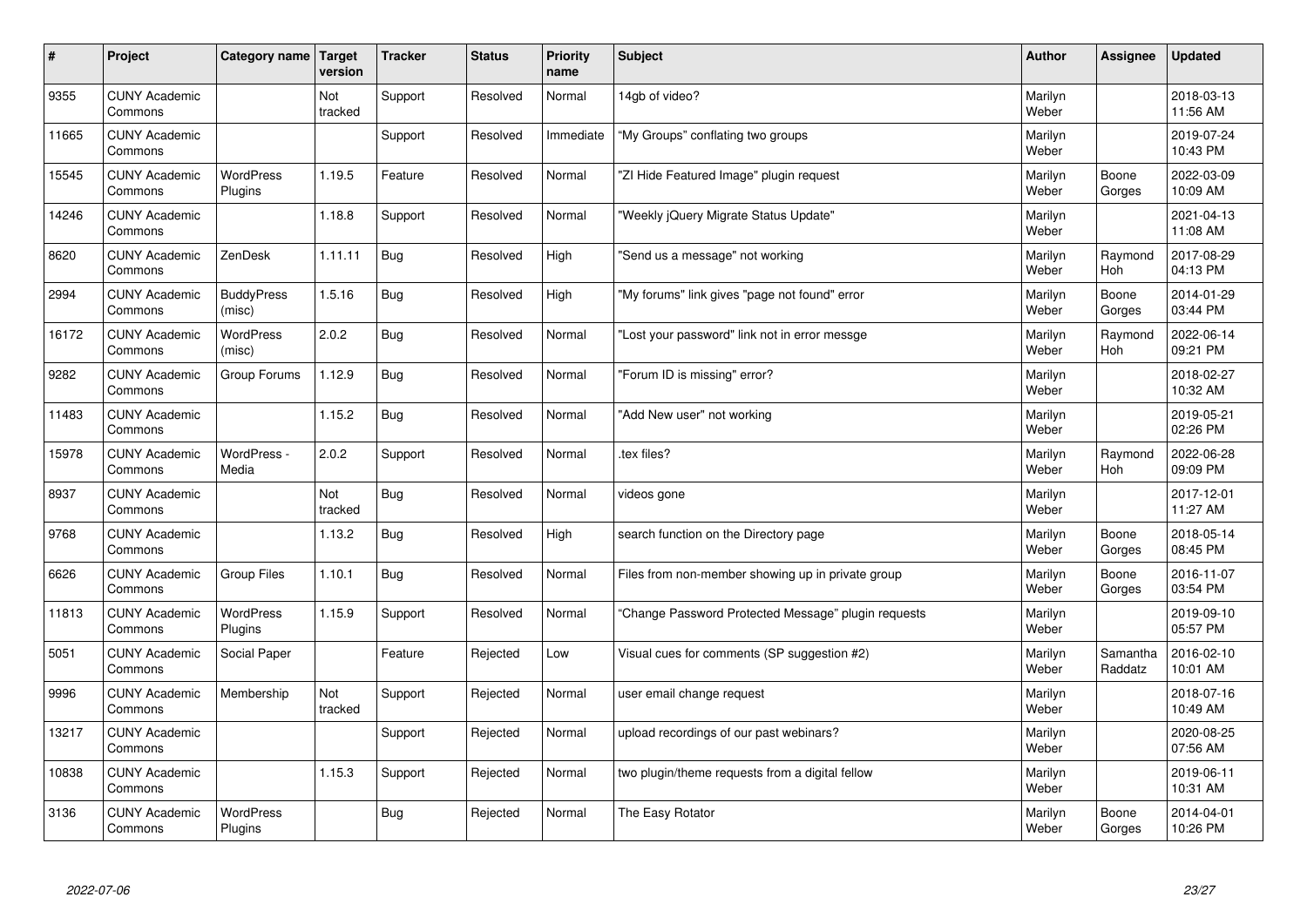| $\vert$ # | Project                         | Category name Target | version        | <b>Tracker</b> | <b>Status</b> | <b>Priority</b><br>name | <b>Subject</b>                                                       | <b>Author</b>    | <b>Assignee</b>       | <b>Updated</b>         |
|-----------|---------------------------------|----------------------|----------------|----------------|---------------|-------------------------|----------------------------------------------------------------------|------------------|-----------------------|------------------------|
| 12986     | <b>CUNY Academic</b><br>Commons |                      |                | Support        | Rejected      | Normal                  | Someone is trying to create accounts using random CUNY entity emails | Marilyn<br>Weber |                       | 2020-07-02<br>09:47 PM |
| 9275      | <b>CUNY Academic</b><br>Commons |                      |                | Support        | Rejected      | Normal                  | soft chalk page?                                                     | Marilyn<br>Weber | Boone<br>Gorges       | 2018-04-09<br>10:37 AM |
| 9033      | <b>CUNY Academic</b><br>Commons |                      |                | Support        | Rejected      | Normal                  | Site search terms                                                    | Marilyn<br>Weber |                       | 2017-12-22<br>01:10 PM |
| 13160     | <b>CUNY Academic</b><br>Commons |                      |                | Support        | Rejected      | Normal                  | site not working on iphone                                           | Marilyn<br>Weber |                       | 2020-08-25<br>10:58 AM |
| 11267     | <b>CUNY Academic</b><br>Commons |                      |                | Support        | Rejected      | Normal                  | signing up with a nonCUNY signup code from the Register page         | Marilyn<br>Weber |                       | 2019-03-26<br>03:00 PM |
| 9684      | <b>CUNY Academic</b><br>Commons |                      |                | Support        | Rejected      | Normal                  | SEO cleanup for newlaborforum.cuny.edu                               | Marilyn<br>Weber |                       | 2018-04-30<br>10:29 AM |
| 9885      | <b>CUNY Academic</b><br>Commons |                      |                | Support        | Rejected      | Normal                  | Publications field problem                                           | Marilyn<br>Weber |                       | 2018-06-06<br>01:18 PM |
| 9518      | <b>CUNY Academic</b><br>Commons |                      | Not<br>tracked | Support        | Rejected      | Normal                  | problems with site on Internet Explorer                              | Marilyn<br>Weber | Raymond<br><b>Hoh</b> | 2019-03-11<br>11:18 PM |
| 5184      | <b>CUNY Academic</b><br>Commons | Social Paper         |                | Bug            | Rejected      | Normal                  | Problem linking SP to a group                                        | Marilyn<br>Weber | Boone<br>Gorges       | 2016-02-21<br>12:27 PM |
| 12205     | <b>CUNY Academic</b><br>Commons |                      |                | Support        | Rejected      | Normal                  | possible update to the 2019 theme?                                   | Marilyn<br>Weber |                       | 2020-01-14<br>12:08 PM |
| 8195      | <b>CUNY Academic</b><br>Commons |                      |                | Support        | Rejected      | Normal                  | possible to make the Profile pic semi-hidden?                        | Marilyn<br>Weber |                       | 2017-05-24<br>11:00 PM |
| 9587      | <b>CUNY Academic</b><br>Commons |                      |                | Support        | Rejected      | Normal                  | possible request for the "PDF Poster" plugin                         | Marilyn<br>Weber |                       | 2018-04-24<br>10:52 AM |
| 5345      | <b>CUNY Academic</b><br>Commons | Social Paper         | 1.9.17         | Feature        | Rejected      | Normal                  | Plus symbol problem in SP                                            | Marilyn<br>Weber | Christian<br>Wach     | 2016-05-27<br>04:26 AM |
| 14016     | <b>CUNY Academic</b><br>Commons |                      |                | Support        | Rejected      | Normal                  | PDFs not downloading                                                 | Marilyn<br>Weber |                       | 2021-02-22<br>11:00 AM |
| 13201     | <b>CUNY Academic</b><br>Commons |                      |                | Support        | Rejected      | Low                     | PDF embedder                                                         | Marilyn<br>Weber |                       | 2020-09-29<br>11:37 AM |
| 14448     | <b>CUNY Academic</b><br>Commons | Password<br>Reset    | Not<br>tracked | Bug            | Rejected      | Normal                  | password reset weirdness                                             | Marilyn<br>Weber | Raymond<br>Hoh        | 2021-05-12<br>01:34 PM |
| 6575      | <b>CUNY Academic</b><br>Commons | Groups (misc)        |                | Bug            | Rejected      | Normal                  | No papers link for the group "social paper"                          | Marilyn<br>Weber |                       | 2016-11-02<br>10:39 PM |
| 6338      | <b>CUNY Academic</b><br>Commons |                      |                | <b>Bug</b>     | Rejected      | Normal                  | Multiple email notifications for each blog post                      | Marilyn<br>Weber | Boone<br>Gorges       | 2016-10-18<br>08:45 PM |
| 13918     | <b>CUNY Academic</b><br>Commons |                      | Not<br>tracked | Support        | Rejected      | Normal                  | MailPoet Newsletters Premium plugin                                  | Marilyn<br>Weber |                       | 2021-02-09<br>11:01 AM |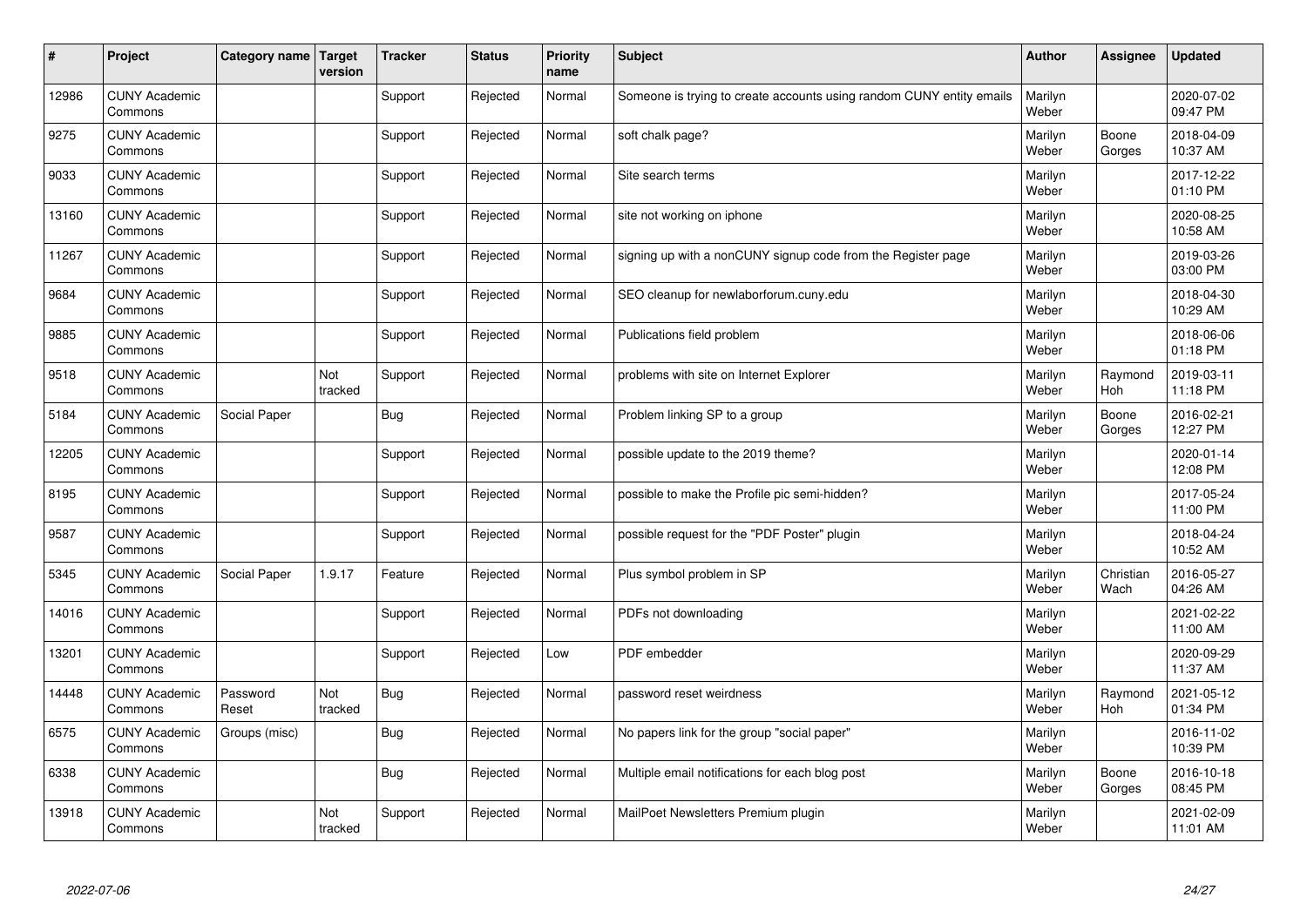| #     | Project                         | Category name   Target      | version        | <b>Tracker</b> | <b>Status</b> | <b>Priority</b><br>name | <b>Subject</b>                                                                 | <b>Author</b>    | Assignee              | <b>Updated</b>         |
|-------|---------------------------------|-----------------------------|----------------|----------------|---------------|-------------------------|--------------------------------------------------------------------------------|------------------|-----------------------|------------------------|
| 14972 | <b>CUNY Academic</b><br>Commons |                             |                | Support        | Rejected      | Normal                  | Mailchimp plugin                                                               | Marilyn<br>Weber |                       | 2021-11-17<br>02:13 PM |
| 15610 | <b>CUNY Academic</b><br>Commons | <b>WordPress</b><br>Plugins | Not<br>tracked | Support        | Rejected      | Normal                  | Loops & Logic plugin                                                           | Marilyn<br>Weber | Raymond<br><b>Hoh</b> | 2022-03-19<br>11:16 AM |
| 6800  | <b>CUNY Academic</b><br>Commons |                             |                | Bug            | Rejected      | Immediate               | Is something going on?                                                         | Marilyn<br>Weber |                       | 2016-11-18<br>04:40 PM |
| 14625 | <b>CUNY Academic</b><br>Commons |                             | Not<br>tracked | Support        | Rejected      | Normal                  | image won't appear in slideshow.                                               | Marilyn<br>Weber |                       | 2021-07-27<br>10:33 AM |
| 7668  | <b>CUNY Academic</b><br>Commons | WordPress<br>Plugins        |                | Support        | Rejected      | Normal                  | lframes question                                                               | Marilyn<br>Weber |                       | 2017-04-11<br>09:29 PM |
| 13012 | <b>CUNY Academic</b><br>Commons | <b>WordPress</b><br>(misc)  |                | Support        | Rejected      | Normal                  | icon image associated with the teaching template's Creative Commons<br>License | Marilyn<br>Weber | Raymond<br>Hoh        | 2020-08-25<br>10:56 AM |
| 10850 | <b>CUNY Academic</b><br>Commons |                             |                | Support        | Rejected      | Normal                  | Gravity form being resent                                                      | Marilyn<br>Weber |                       | 2018-12-20<br>10:18 PM |
| 5448  | <b>CUNY Academic</b><br>Commons | Email<br>Notifications      | 1.10.2         | Bug            | Rejected      | Normal                  | garbled CAC activity digests                                                   | Marilyn<br>Weber | Raymond<br>Hoh        | 2016-11-20<br>02:38 AM |
| 5988  | <b>CUNY Academic</b><br>Commons | Support                     |                | Support        | Rejected      | Normal                  | Forbidden error when trying to join                                            | Marilyn<br>Weber | Boone<br>Gorges       | 2016-09-08<br>01:42 PM |
| 13169 | <b>CUNY Academic</b><br>Commons |                             | 1.17.4         | Support        | Rejected      | Normal                  | footer logo image has no alt-text                                              | Marilyn<br>Weber |                       | 2020-09-22<br>10:18 AM |
| 13121 | <b>CUNY Academic</b><br>Commons |                             |                | Support        | Rejected      | Normal                  | embed a DropBox Paper file                                                     | Marilyn<br>Weber |                       | 2020-08-25<br>10:56 AM |
| 14360 | <b>CUNY Academic</b><br>Commons |                             |                | Support        | Rejected      | Normal                  | danielgerouldarchives.org?                                                     | Marilyn<br>Weber |                       | 2021-04-27<br>10:42 AM |
| 13916 | <b>CUNY Academic</b><br>Commons |                             |                | Support        | Rejected      | Normal                  | <b>Custom Sidebars</b>                                                         | Marilyn<br>Weber |                       | 2021-02-23<br>10:45 AM |
| 3093  | <b>CUNY Academic</b><br>Commons | <b>WordPress</b><br>Plugins |                | Bug            | Rejected      | Normal                  | <b>Custom Google Maps</b>                                                      | Marilyn<br>Weber | Boone<br>Gorges       | 2014-05-02<br>10:52 AM |
| 14711 | <b>CUNY Academic</b><br>Commons |                             |                | Support        | Rejected      | Normal                  | Custom Facebook Feed plugin problem                                            | Marilyn<br>Weber |                       | 2022-04-27<br>04:29 PM |
| 5083  | <b>CUNY Academic</b><br>Commons | WordPress<br>Plugins        | 1.9.5          | Support        | Rejected      | Normal                  | creating a shortcode for the iframe code of the google form                    | Marilyn<br>Weber | Marilyn<br>Weber      | 2016-01-12<br>04:25 PM |
| 3417  | <b>CUNY Academic</b><br>Commons | <b>BuddyPress</b><br>(misc) | Not<br>tracked | <b>Bug</b>     | Rejected      | High                    | copying two commons groups                                                     | Marilyn<br>Weber | Marilyn<br>Weber      | 2014-11-05<br>09:56 AM |
| 10562 | <b>CUNY Academic</b><br>Commons |                             |                | Bug            | Rejected      | Normal                  | Commons is down                                                                | Marilyn<br>Weber |                       | 2018-10-23<br>10:49 AM |
| 3673  | <b>CUNY Academic</b><br>Commons |                             |                | Bug            | Rejected      | Normal                  | CBox pagination issue with the Wiki                                            | Marilyn<br>Weber |                       | 2014-11-20<br>04:08 PM |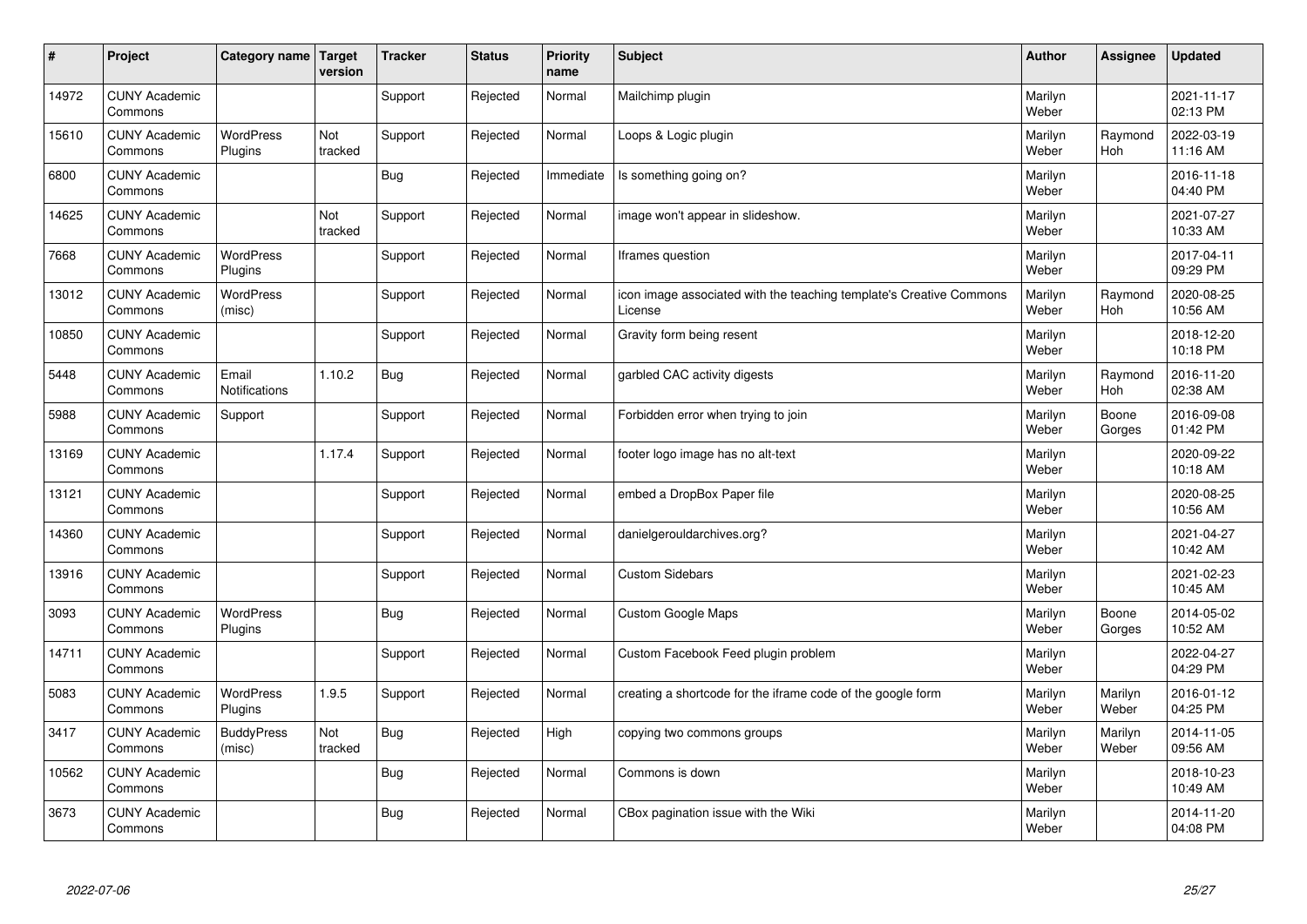| #     | Project                         | Category name   Target        | version        | <b>Tracker</b> | <b>Status</b> | <b>Priority</b><br>name | <b>Subject</b>                                 | <b>Author</b>    | Assignee        | <b>Updated</b>         |
|-------|---------------------------------|-------------------------------|----------------|----------------|---------------|-------------------------|------------------------------------------------|------------------|-----------------|------------------------|
| 3674  | <b>CUNY Academic</b><br>Commons |                               |                | <b>Bug</b>     | Rejected      | Normal                  | CBox pagination issue with the Wiki            | Marilyn<br>Weber |                 | 2014-11-20<br>05:03 PM |
| 14606 | <b>CUNY Academic</b><br>Commons | <b>WordPress</b><br>(misc)    | Not<br>tracked | Support        | Rejected      | Normal                  | calendar wrong month                           | Marilyn<br>Weber |                 | 2021-07-23<br>12:11 PM |
| 15279 | <b>CUNY Academic</b><br>Commons |                               |                | Bug            | Rejected      | Normal                  | big delay - cloning the history site           | Marilyn<br>Weber |                 | 2022-02-09<br>01:49 PM |
| 10260 | <b>CUNY Academic</b><br>Commons |                               |                | <b>Bug</b>     | Rejected      | Normal                  | bad activation email                           | Marilyn<br>Weber |                 | 2018-08-30<br>01:25 PM |
| 7376  | <b>CUNY Academic</b><br>Commons | Email<br><b>Notifications</b> |                | <b>Bug</b>     | Rejected      | Normal                  | automatic forwarding of blog posts not working | Marilyn<br>Weber | Boone<br>Gorges | 2017-05-01<br>10:36 PM |
| 15022 | <b>CUNY Academic</b><br>Commons |                               |                | Support        | Rejected      | High                    | ArabStages                                     | Marilyn<br>Weber |                 | 2021-12-06<br>10:16 AM |
| 8071  | <b>CUNY Academic</b><br>Commons | WordPress<br>Plugins          | Not<br>tracked | Support        | Rejected      | Normal                  | Anthologize                                    | Marilyn<br>Weber |                 | 2017-05-10<br>10:15 AM |
| 11634 | <b>CUNY Academic</b><br>Commons | WordPress<br>(misc)           | Not<br>tracked | <b>Bug</b>     | Rejected      | Normal                  | 'Insert Read More Tag" working oddly           | Marilyn<br>Weber | Raymond<br>Hoh  | 2019-07-15<br>11:48 PM |
| 9955  | <b>CUNY Academic</b><br>Commons | WordPress<br>Plugins          | 1.13.4         | Support        | Rejected      | Normal                  | docx converter plugin?                         | Marilyn<br>Weber |                 | 2018-06-26<br>11:39 AM |
| 8098  | <b>CUNY Academic</b><br>Commons | <b>Public Portfolio</b>       | Not<br>tracked | <b>Bug</b>     | Abandoned     | Normal                  | Widget in profile not working                  | Marilyn<br>Weber |                 | 2017-11-15<br>01:28 PM |
| 14389 | <b>CUNY Academic</b><br>Commons |                               |                | Support        | Abandoned     | Normal                  | WebflowIO?                                     | Marilyn<br>Weber |                 | 2021-09-14<br>10:45 AM |
| 7724  | <b>CUNY Academic</b><br>Commons |                               | Not<br>tracked | Support        | Abandoned     | Normal                  | User name confusion                            | Marilyn<br>Weber | Boone<br>Gorges | 2017-11-15<br>11:12 AM |
| 7770  | <b>CUNY Academic</b><br>Commons | <b>WordPress</b><br>Plugins   | Not<br>tracked | <b>Bug</b>     | Abandoned     | Normal                  | Timeline.js problem                            | Marilyn<br>Weber |                 | 2017-11-15<br>01:43 PM |
| 9726  | <b>CUNY Academic</b><br>Commons | WordPress<br>Plugins          | Not<br>tracked | Support        | Abandoned     | Normal                  | technical error on Contact page                | Marilyn<br>Weber |                 | 2018-12-10<br>03:53 PM |
| 7700  | <b>CUNY Academic</b><br>Commons |                               | Not<br>tracked | Support        | Abandoned     | Normal                  | slow loading Page on site                      | Marilyn<br>Weber | Boone<br>Gorges | 2017-11-15<br>11:02 AM |
| 5713  | <b>CUNY Academic</b><br>Commons | <b>WordPress</b><br>(misc)    | Not<br>tracked | <b>Bug</b>     | Abandoned     | High                    | Site freezing                                  | Marilyn<br>Weber | Boone<br>Gorges | 2017-11-15<br>10:58 AM |
| 14148 | <b>CUNY Academic</b><br>Commons |                               |                | Support        | Abandoned     | Normal                  | post notification problem                      | Marilyn<br>Weber |                 | 2021-09-14<br>10:43 AM |
| 10571 | <b>CUNY Academic</b><br>Commons |                               | Not<br>tracked | Support        | Abandoned     | Normal                  | newsletter queue problem                       | Marilyn<br>Weber |                 | 2018-12-10<br>03:58 PM |
| 13288 | <b>CUNY Academic</b><br>Commons |                               |                | Support        | Abandoned     | Normal                  | log in problems on iPhone 6                    | Marilyn<br>Weber |                 | 2020-10-27<br>10:26 AM |